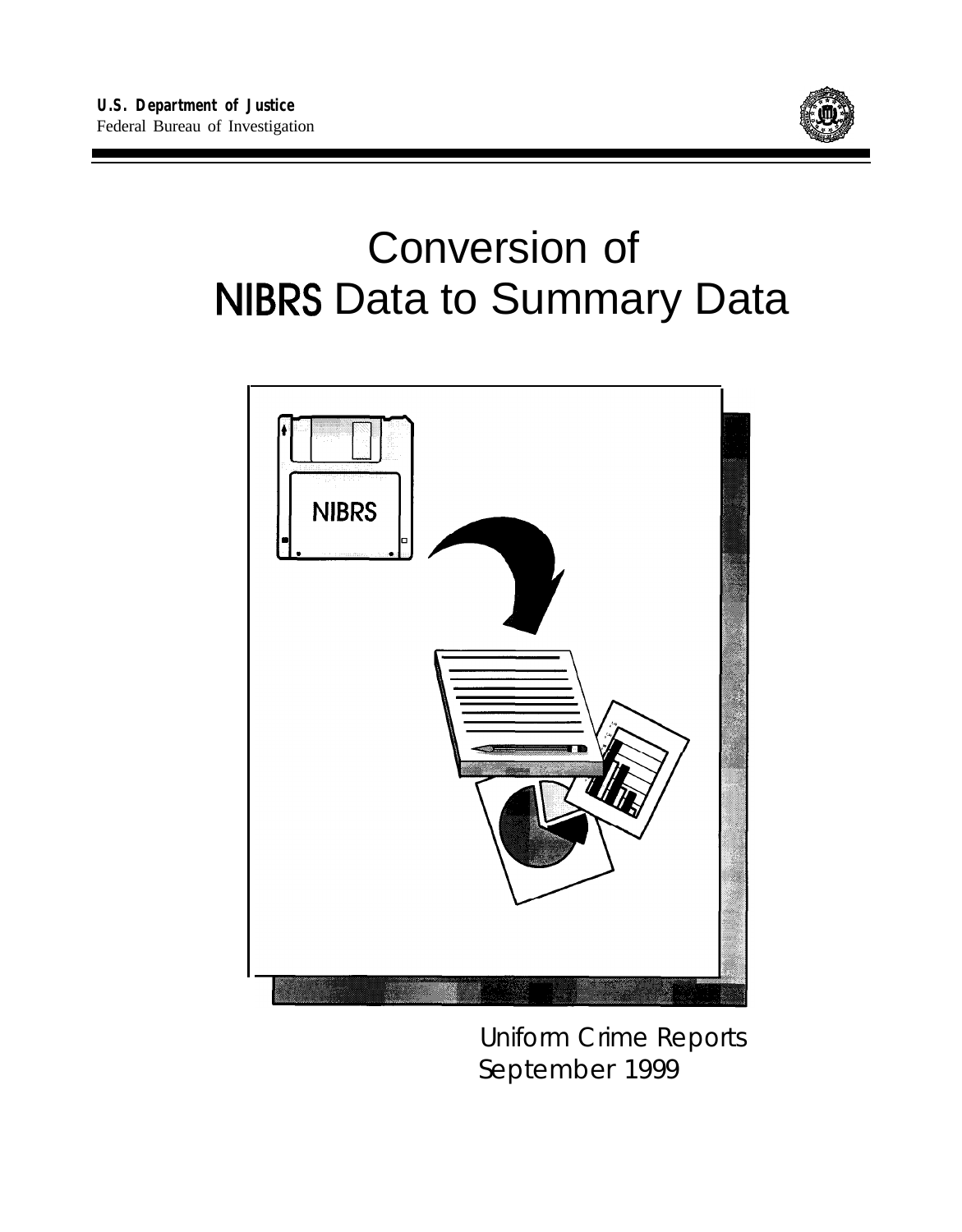# **Contents**

| Conversion of NIBRS Data to Summary Data | iii          |
|------------------------------------------|--------------|
| Return A                                 | 1            |
| Column 4                                 | $\mathbf{1}$ |
| Column 5                                 | 5            |
| Column 6                                 | 11           |
| Supplement to Return A                   | 17           |
| Arson                                    | 28           |
| Column 4                                 | 28           |
| Column 5                                 | 30           |
| Column 6                                 | 33           |
| Column <sub>7</sub>                      | 36           |
| Column 8                                 | 37           |
| Age, Sex, and Race of Persons Arrested   | 39           |
| <b>Supplementary Homicide Report</b>     | 48           |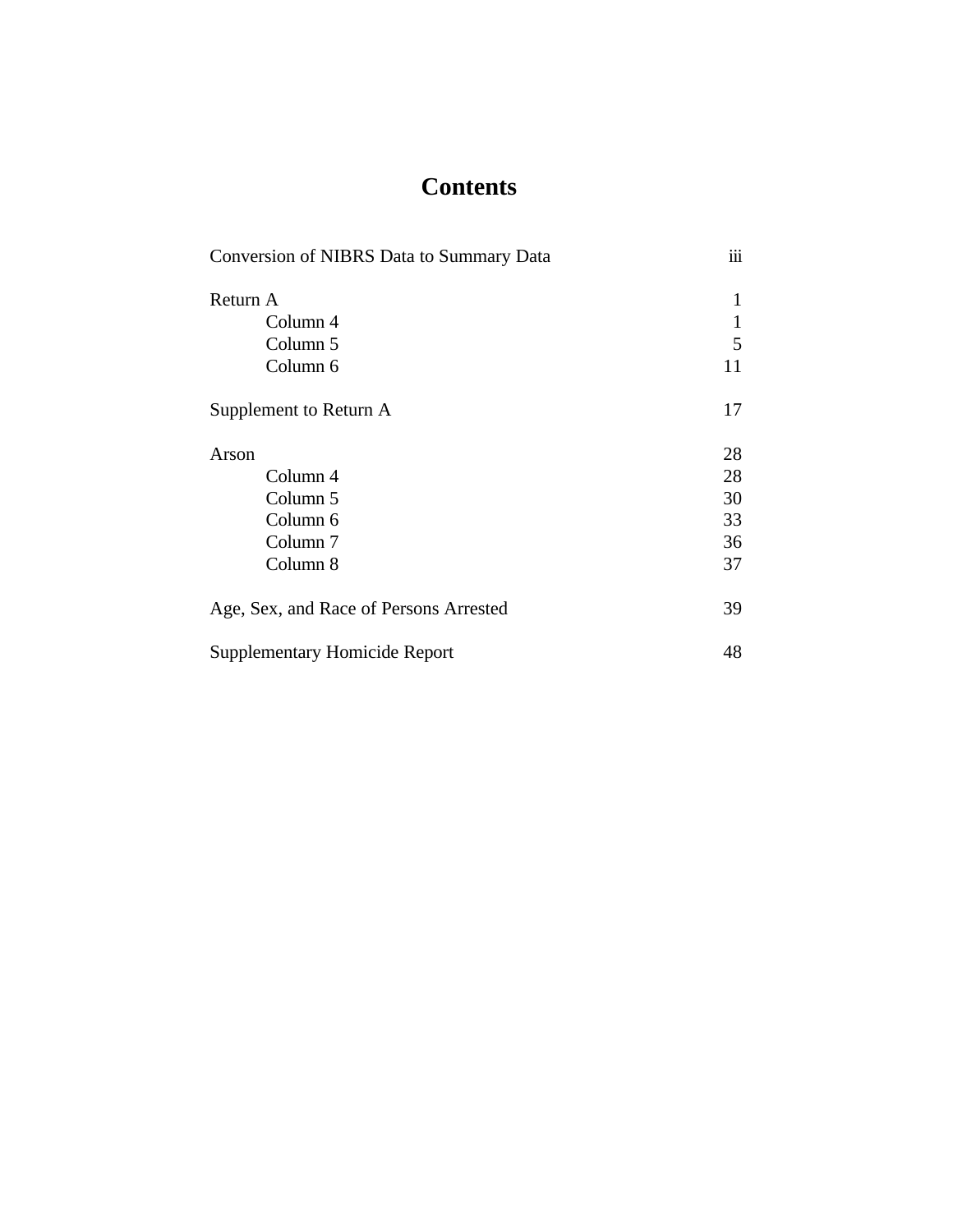# **Conversion of NIBRS Data to Summary Data**

Law enforcement agencies across the Nation began implementing incident-based reporting systems over a decade ago. Today, many agencies are either certified to report crime data through the National Incident-Based Reporting System (NIBRS) or are in the process of developing NIBRS reporting systems. However, until the FBI's Uniform Crime Reporting (UCR) Program receives the preponderance of data via NIBRS, the FBI will continue to report crime statistics to the Nation in the traditional format. During this period of transition, statistics submitted by agencies that have achieved NIBRS capability are converted to the traditional Summary format and then incorporated into the national crime database. This document explains in detail the procedures followed by the FBI when converting NIBRS data to Summary data.

The conversion procedures illustrated in this document use the 53 NIBRS data elements and their data values to transform NIBRS data to the traditional Summary forms. This information should prove helpful to agencies collecting NIBRS data who want to replicate the FBI's procedures in order to produce the same data as the Summary portion of the UCR system for offenses, arrests, property types and values, clearances, and homicide details.

The FBI converts NIBRS data by month and agency into the existing Summary format for each UCR form except the Law Enforcement Officers Killed and Assaulted (LEOKA) form, which is not available in NIBRS. Printouts containing Summary data are available to state and local agencies for review each time their NIBRS submissions are received. These Summary printouts, when generated from the NIBRS submissions, contain incident reports that are aggregated by offenses, arrests, property types and values, clearances, and details of homicides.

When converting NIBRS data to Summary data, only one offense is taken from each NIBRS incident. The offense to be reported is selected based on the Hierarchy Rule, which ranks Index offenses from high to low as follows:

NIBRS offense code: 09A - Murder and Nonnegligent Manslaughter

- 11A Forcible Rape
- 120 Robbery
- 13A Aggravated Assault
- 220 Burglary/Breaking and Entering
- 23A-23H Larceny-theft
- 240 Motor Vehicle Theft<sup>1</sup>

An exception to the rule is arson (offense code 200) if listed. In those situations where an arson occurs in conjunction with one or more additional offenses, the arson is reported and the

<sup>&</sup>lt;sup>1</sup>When it is necessary to choose between larceny-theft and motor vehicle theft in classifying, select motor vehicle theft. See the *Uniform Crime Reporting Handbook,* Summary edition, page 35, Problem 4.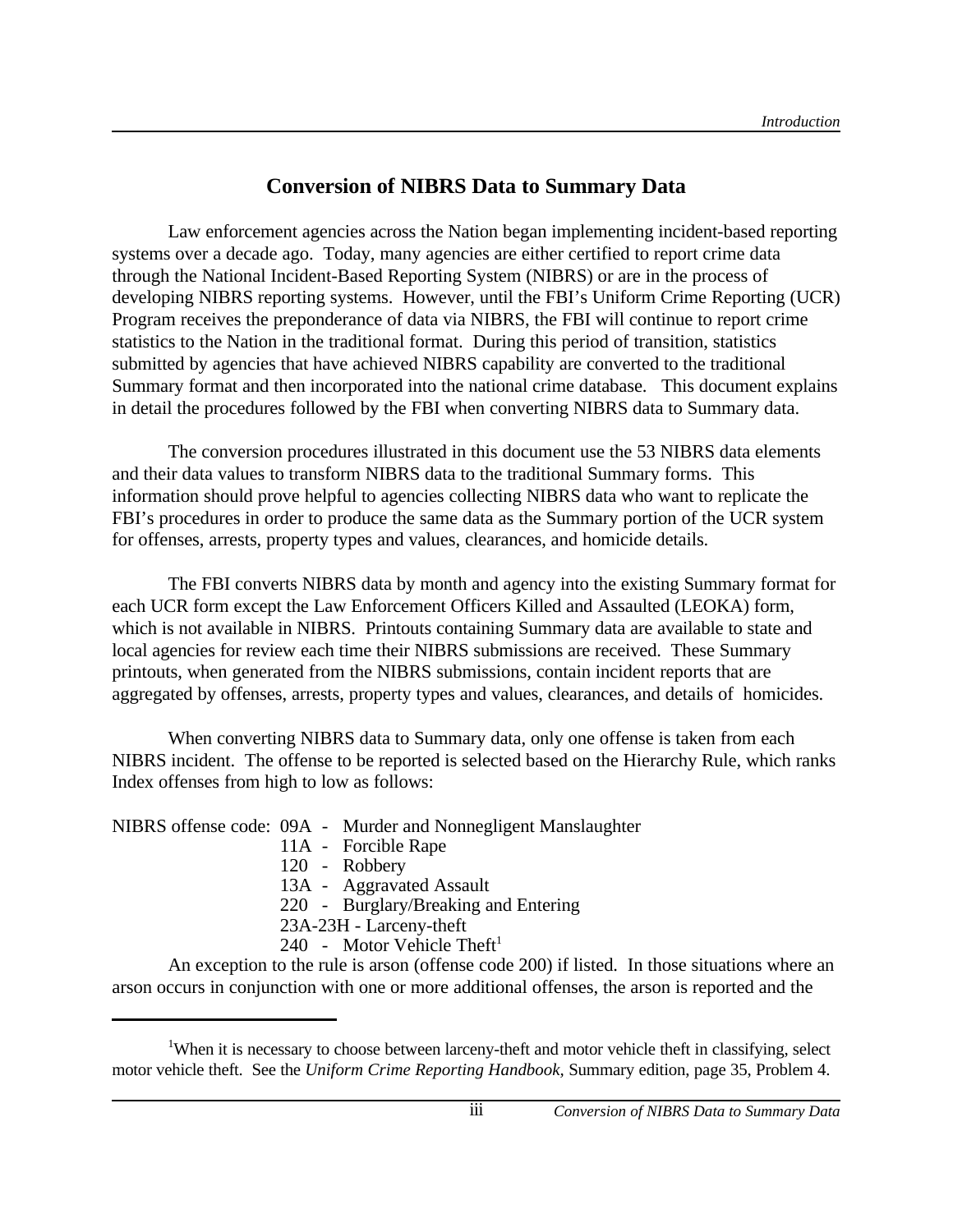Hierarchy Rule is applied to the remaining Index crimes.

The following pages contain details of the conversion of NIBRS data to Summary format, by form, on a line-by-line basis.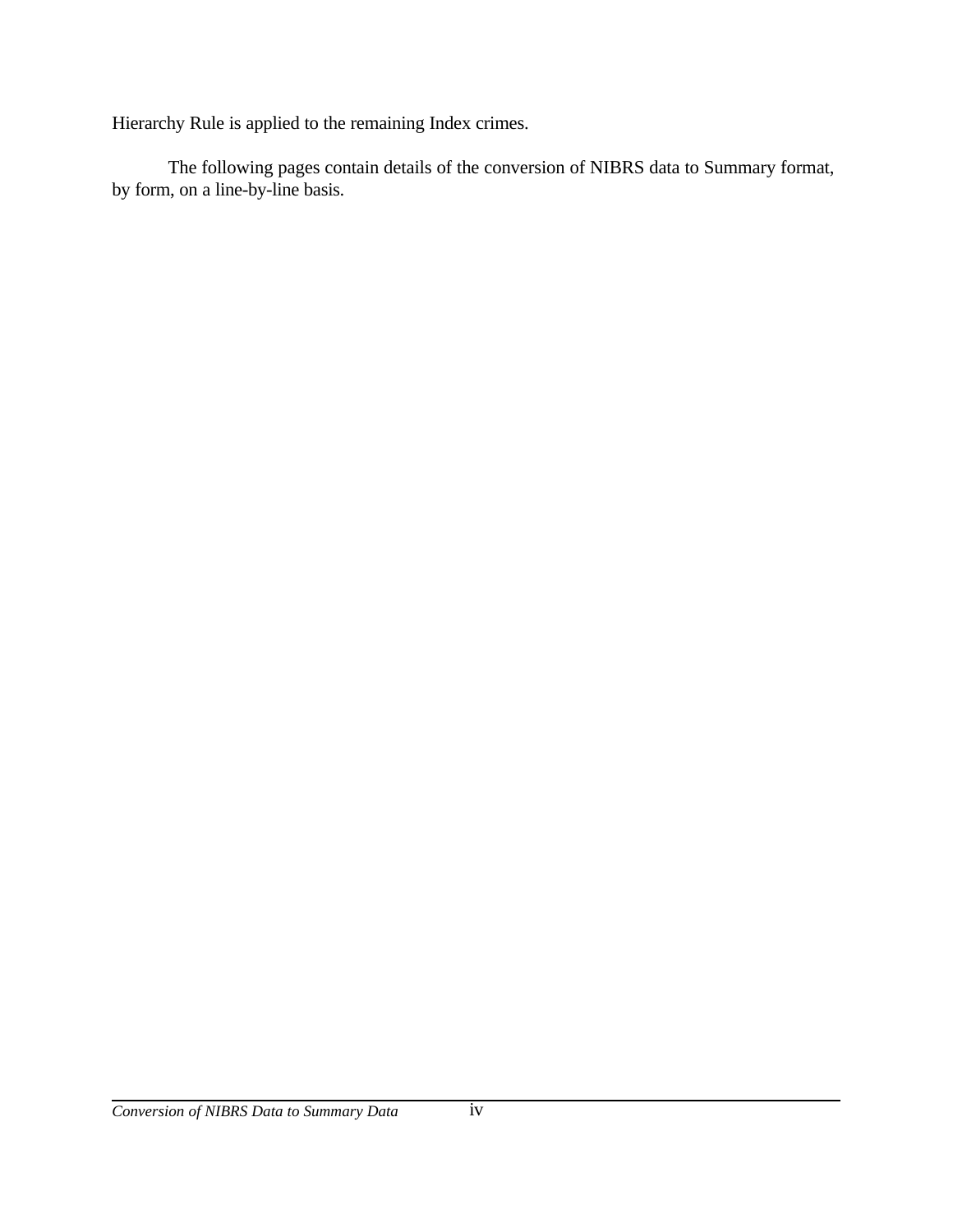# **Conversion of NIBRS Data to Summary Data Return A<sup>2</sup>—Column 4**

Search records for:

Data Element l (ORI Number)—all incidents with same ORI number.

Data Element 3 (Incident Date/Hour)—month and year of each incident report for identical ORIs. Use the month and year of the incident date to tally the offenses for Column 4. (See also Columns 5 and 6 for dates used.)

Data Element 7 (Offense Attempted/Completed)—include both completed and attempted unless otherwise noted in detailed instructions which follow.

After meeting above conditions, select details for each line and each column.

# Line la. **Murder and Nonnegligent Manslaughter:**

Data Element 24 (Victim Connected to UCR Offense Code[s])—victim connected to UCR offense code 09A

# Line lb. **Manslaughter by Negligence:**

Data Element 24 (Victim Connected to UCR Offense Code[s])—victim connected to UCR offense code 09B

# Line 2. **Forcible Rape total:**

Computer-generated totals of Lines 2a and 2b

# Line 2a. **Rape by Force:**

Data Element 24 (Victim Connected to UCR Offense Code[s])—victim connected to UCR offense code 11A Data Element 7 (Offense Attempted/Completed)—entry of C Data Element 27 (Sex [of Victim])—entry of F

# Line 2b. **Attempted Forcible Rape:**

Data Element 24 (Victim Connected to UCR Offense Code[s])—victim connected to UCR offense code 11A Data Element 7 (Offense Attempted/Completed)—entry of A Data Element 27 (Sex [of Victim])—entry of F

<sup>&</sup>lt;sup>2</sup>OMB Form No. 1110-0001, Return A–Monthly Return of Offenses Known to the Police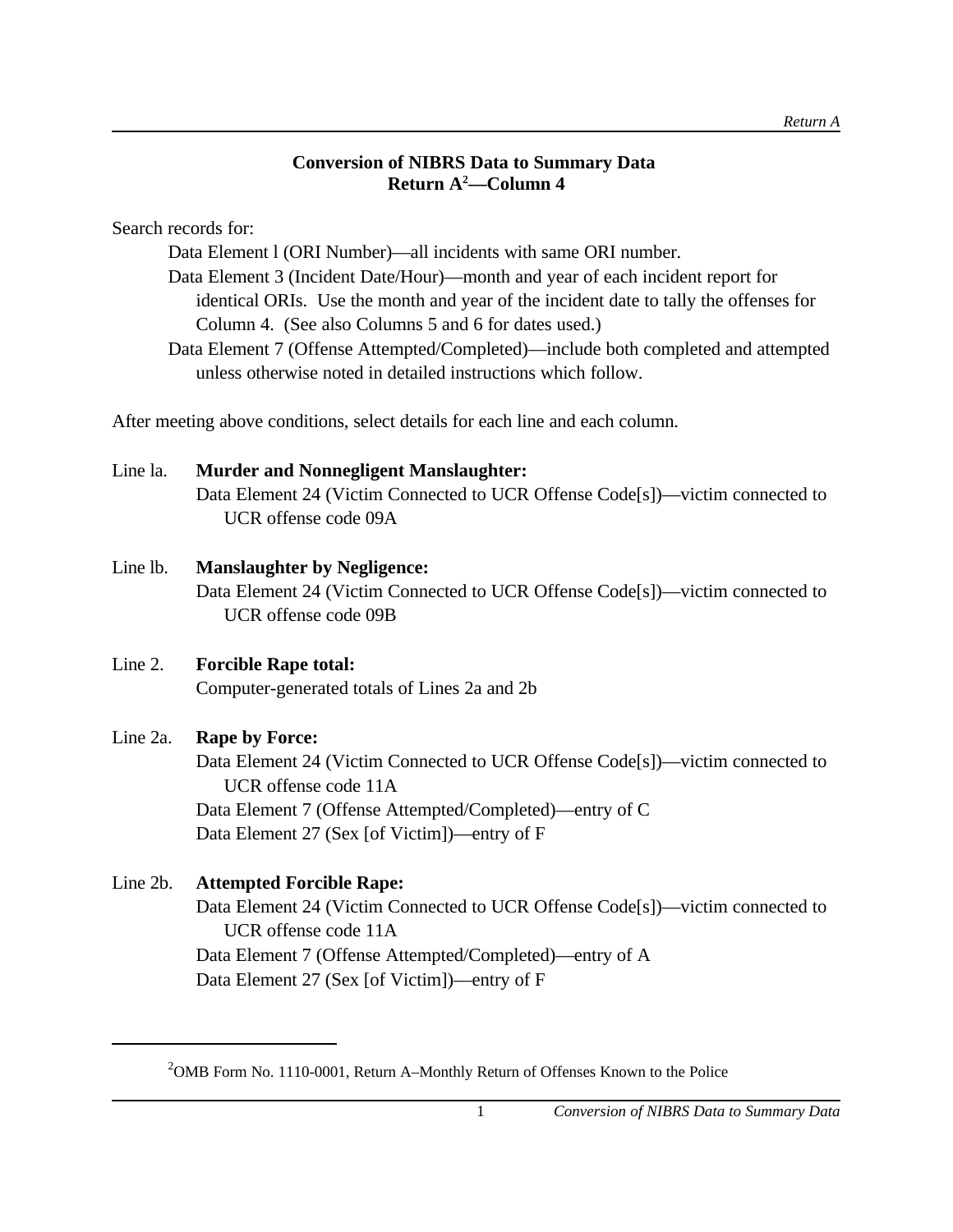#### *Return A*

| Line 3.  | <b>Robbery total:</b>                                                                              |
|----------|----------------------------------------------------------------------------------------------------|
|          | Computer-generated totals of Lines 3a, 3b, 3c, and 3d                                              |
| Line 3a. | Robbery-Firearm:                                                                                   |
|          | Data Element 6 (UCR Offense Code)—offense code 120                                                 |
|          | Data Element 13 (Type Weapon/Force Involved)—entry of 11, 12, 13, 14, or 15 as                     |
|          | well as 11A, 12A, 13A, 14A, or 15A (automatic weapons)                                             |
| Line 3b. | <b>Robbery-Knife or Cutting Instrument:</b>                                                        |
|          | Data Element 6 (UCR Offense Code)—offense code 120                                                 |
|          | Data Element 13 (Type Weapon/Force Involved)—entry of 20                                           |
| Line 3c. | <b>Robbery-Other Dangerous Weapon:</b>                                                             |
|          | Data Element 6 (UCR Offense Code)—offense code 120                                                 |
|          | Data Element 13 (Type Weapon/Force Involved)—entry of 30, 35, 50, 60, 65, 70, 85,<br>90, or $95^3$ |
| Line 3d. | Robbery—Strong-arm (Hands, Fists, Feet, Etc.):                                                     |
|          | Data Element 6 (UCR Offense Code)—offense code 120                                                 |
|          | Data Element 13 (Type Weapon/Force Involved)—entry of 40 or 99 <sup>3</sup>                        |
| Line 4.  | <b>Assault total:</b>                                                                              |
|          | Computer-generated totals of Lines 4a, 4b, 4c, 4d, and 4e                                          |
| Line 4a. | <b>Aggravated Assault-Firearm:</b>                                                                 |
|          | Data Element 24 (Victim Connected to UCR Offense Code[s])—victim connected to                      |
|          | UCR offense code 13A                                                                               |
|          | Data Element 13 (Type Weapon/Force Involved)—entry of 11, 12, 13, 14, or 15 as                     |
|          | well as 11A, 12A, 13A, 14A, or 15A (automatic weapons)                                             |
| Line 4b. | <b>Aggravated Assault-Knife or Cutting Instrument:</b>                                             |
|          | Data Element 24 (Victim Connected to UCR Offense Code[s])—victim connected to                      |
|          | UCR offense code 13A                                                                               |
|          | Data Element 13 (Type Weapon/Force Involved)—entry of 20                                           |
|          |                                                                                                    |
|          |                                                                                                    |

 $3$ Quality control reviews will be performed periodically to check the number of entries for 95 (unknown) and 99 (none).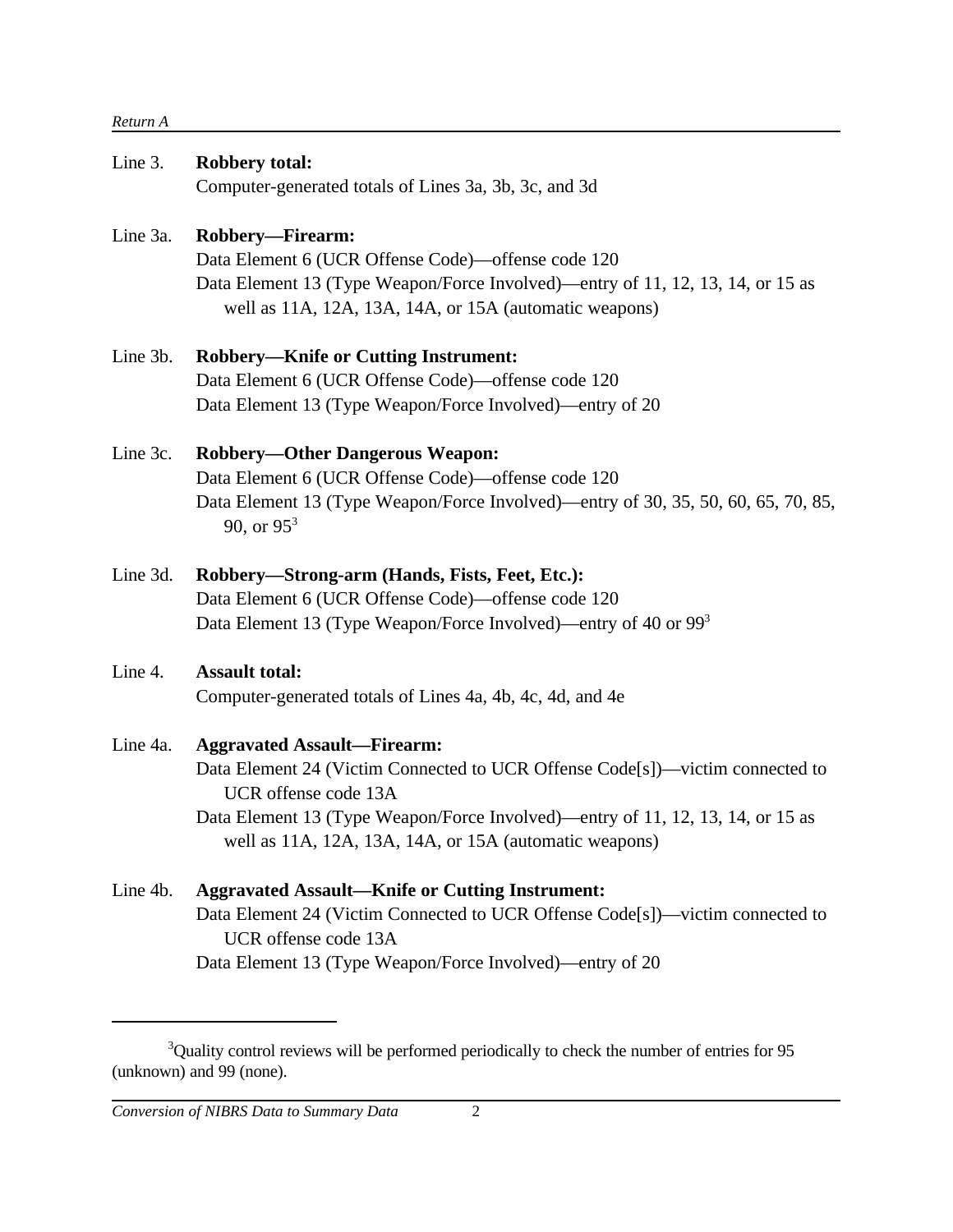| Line 4c. | <b>Aggravated Assault-Other Dangerous Weapon:</b><br>Data Element 24 (Victim Connected to UCR Offense Code[s])—victim connected to<br>UCR offense code 13A<br>Data Element 13 (Type Weapon/Force Involved)—entry of 30, 35, 50, 60, 65, 70, 85,              |
|----------|--------------------------------------------------------------------------------------------------------------------------------------------------------------------------------------------------------------------------------------------------------------|
| Line 4d. | 90, or 95<br><b>Aggravated Assault-Hands, Fists, Feet, Etc.:</b><br>Data Element 24 (Victim Connected to UCR Offense Code[s])—victim connected to<br>UCR offense code 13A                                                                                    |
|          | Data Element 13 (Type Weapon/Force Involved)—entry of 40 or 99                                                                                                                                                                                               |
| Line 4e. | <b>Other Assaults-Simple, Not Aggravated:</b><br>Data Element 24 (Victim Connected to UCR Offense Code[s])—victim connected to<br>UCR offense code 13B or 13C<br>Data Element 13 (Type Weapon/Force Involved)—entry of 40, 90, 95, or 99                     |
| Line 5.  | <b>Burglary total:</b><br>Computer-generated totals of Lines 5a, 5b, and 5c                                                                                                                                                                                  |
| Line 5a. | <b>Burglary—Forcible Entry:</b><br>Data Element 6 (UCR Offense Code)—offense code 220<br>Data Element 7 (Offense Attempted/Completed)—entry of C<br>Data Element 11 (Method of Entry)—entry of F                                                             |
|          | If there is an entry in Data Element 10 (Number of Premises Entered) and an entry of<br>19 (Rental Storage Facilities) in Data Element 9 (Location Type), use the number of<br>premises listed in Data Element 10 as the number of burglaries to be counted. |
| Line 5b. | <b>Burglary—Unlawful Entry—No Force:</b><br>Data Element 6 (UCR Offense Code)-offense code 220<br>Data Element 7 (Offense Attempted/Completed)—entry of C<br>Data Element 11 (Method of Entry)—entry of N                                                    |
|          | If there is an entry in Data Element 10 (Number of Premises Entered) and an entry of<br>19 (Rental Storage Facilities) in Data Element 9 (Location Type), use the number of<br>premises listed in Data Element 10 as the number of burglaries to be counted. |
| Line 5c. | <b>Burglary—Attempted Forcible Entry:</b><br>Data Element 6 (UCR Offense Code)-offense code 220<br>Data Element 7 (Offense Attempted/Completed)—entry of A                                                                                                   |

Data Element 11 (Method of Entry)—entry of F or N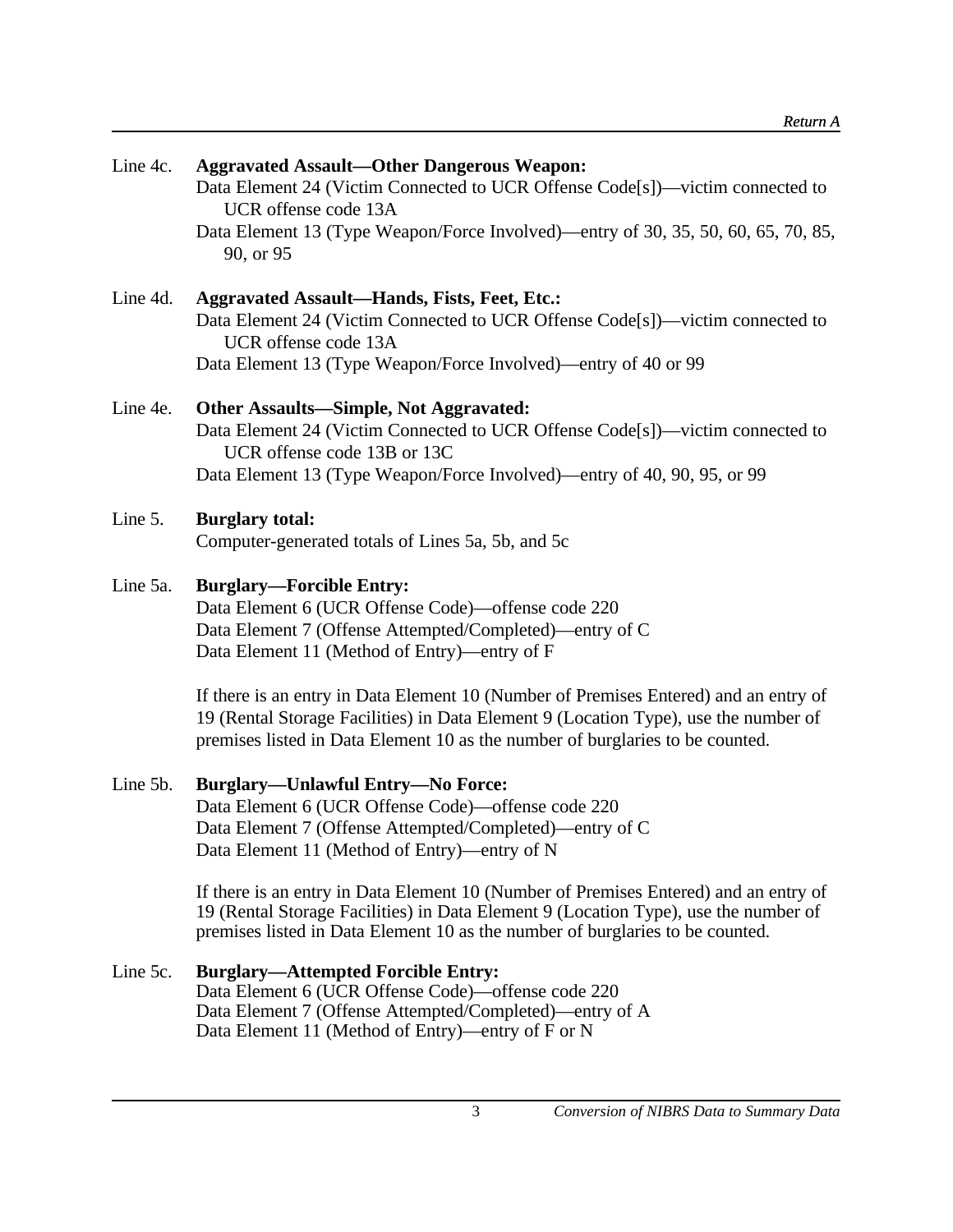| If there is an entry in Data Element 10 (Number of Premises Entered) and an entry of<br>19 (Rental Storage Facilities) in Data Element 9 (Location Type), use the number of<br>premises listed in Data Element 10 as the number of burglaries to be counted.                                                                                                                                                                                                                                           |
|--------------------------------------------------------------------------------------------------------------------------------------------------------------------------------------------------------------------------------------------------------------------------------------------------------------------------------------------------------------------------------------------------------------------------------------------------------------------------------------------------------|
| Larceny-theft:<br>Data Element 6 (UCR Offense Code)—offense codes 23A, 23B, 23C, 23D, 23E, 23F,<br>23G, or 23H                                                                                                                                                                                                                                                                                                                                                                                         |
| <b>Motor Vehicle Theft total:</b><br>Computer-generated totals of Lines 7a, 7b, and 7c                                                                                                                                                                                                                                                                                                                                                                                                                 |
| <b>Motor Vehicle Theft-Autos:</b><br>Data Element 6 (UCR Offense Code)—offense code 240<br>Data Element 7 (Offenses Attempted/Completed)—entry of A or C<br>Data Element 15 (Property Description)—for entry of 03 alone and/or any<br>combination of 03 and 05, 24, 28, or 37<br>Data Element 18 (Number of Stolen Motor Vehicles)—number of vehicles stolen                                                                                                                                          |
| Include all attempts on Line 7a.                                                                                                                                                                                                                                                                                                                                                                                                                                                                       |
| If multiple entries were made in Data Element 15 (Property Description), distribute the<br>number of stolen vehicles as follows: score one theft for each entry of 05 (bus), 28<br>(recreational vehicle), and 37 (truck) on Line 7b; score one theft for each entry of 24<br>(other motor vehicle) on Line 7c; score the remainder on Line 7a.                                                                                                                                                        |
| <b>Motor Vehicle Theft-Trucks and Buses:</b><br>Data Element 6 (UCR Offense Code)—offense code 240<br>Data Element 15 (Property Description)—for entry of either 05, 28, or 37 alone<br>and/or any combination of 05, 24, 28, or 37<br>Data Element 18 (Number of Stolen Motor Vehicles)—number of vehicles stolen<br>If multiple entries were made in Data Element 15 (Property Description), distribute the<br>number of stolen vehicles by scoring one theft for each entry of 24 on Line 7c; score |
|                                                                                                                                                                                                                                                                                                                                                                                                                                                                                                        |

#### Line 7c. **Motor Vehicle Theft—Other Vehicles:**

Data Element 6 (UCR Offense Code)—offense code 240 Data Element 15 (Property Description)—entry of 24 Data Element 18 (Number of Stolen Motor Vehicles)—number of vehicles stolen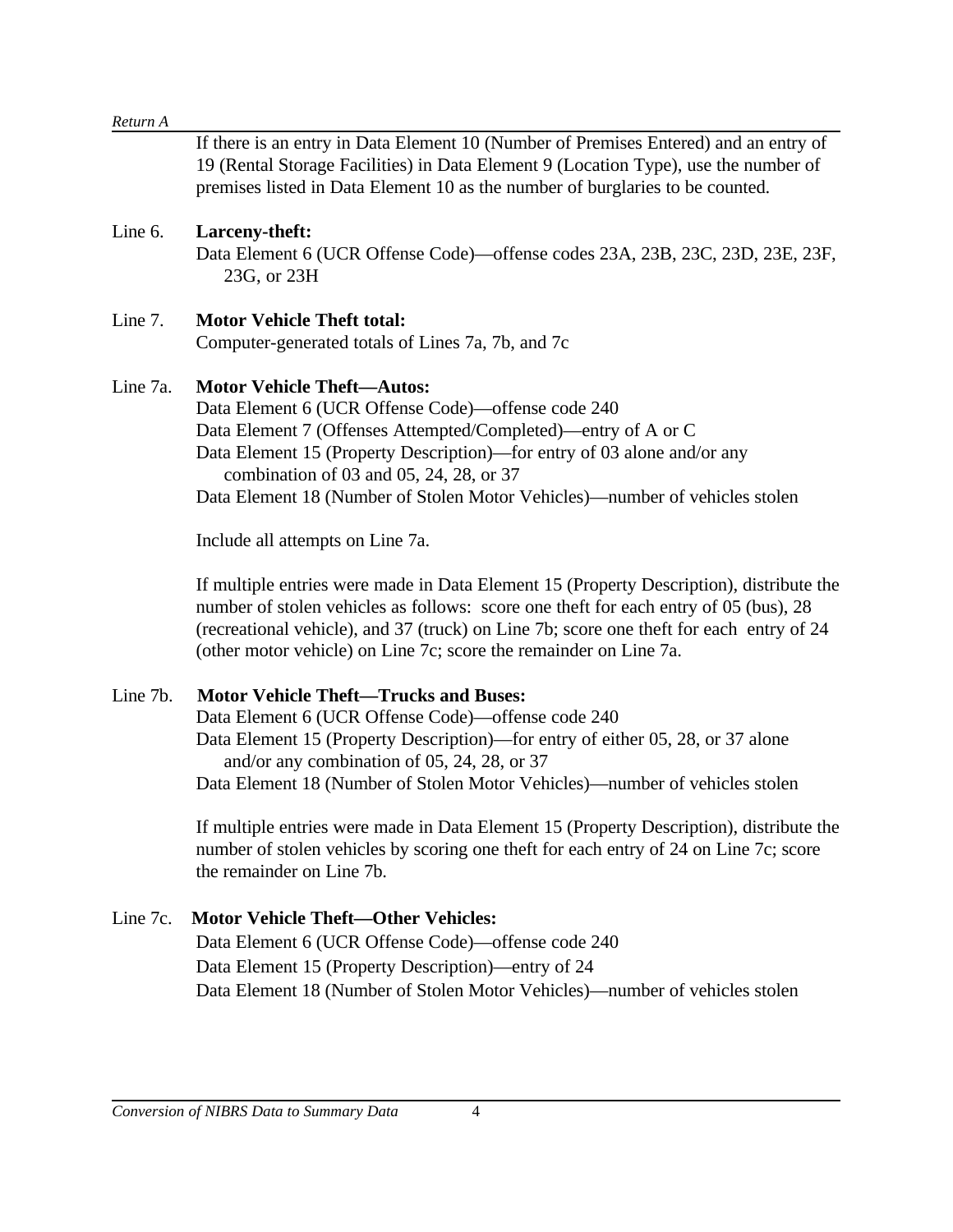# **Conversion of NIBRS Data to Summary Data Return A—Column 5**

Search records for**:**

Data Element 1 (ORI Number)—all incidents with same ORI number.

- Data Element 42 (Arrest Date)/Data Element 5 (Exceptional Clearance Date)—to tally the offense clearances for incidents, use the month and year of the earliest arrest date or the month and year of the exceptional clearance date.
- Data Element 7 (Offense Attempted/Completed)—include both completed and attempted unless otherwise noted in detailed instructions which follow.

After meeting above conditions, select details for each line and each column.

**Note 1:** If an arrestee segment is present for the incident, determine the clearance column to be used in the following manner:

Adult (aged 18 and over) only—score in Column 5 Adult and juvenile (aged 01-17)—score in Column 5 only Juvenile only—score in both Columns 5 and 6 Adult and person of unknown age—score in Column 5 Juvenile and person of unknown age—score in both Columns 5 and 6 Person of unknown age—score in Column 5 only

**Note 2:** If the incident is exceptionally cleared, score offender data in the same manner.

### Line 1a. **Murder and Nonnegligent Manslaughter:**

Data Element 24 (Victim Connected to UCR Offense Code[s])—victim connected to UCR offense code 09A

Data Element 4 (Cleared Exceptionally)—entry of A, B, C, D, or E use offender information; if entry is N, search for arrestee segment with identical incident number. *See Notes 1 and 2 above.*

# Line lb. **Manslaughter by Negligence:**

Data Element 24 (Victim Connected to UCR Offense Code[s])—victim connected to UCR offense code 09B

Data Element 4 (Cleared Exceptionally)—entry of A, B, C, D, or E use offender information; if entry is N, search for arrestee segment with identical incident number. *See Notes 1 and 2 above.*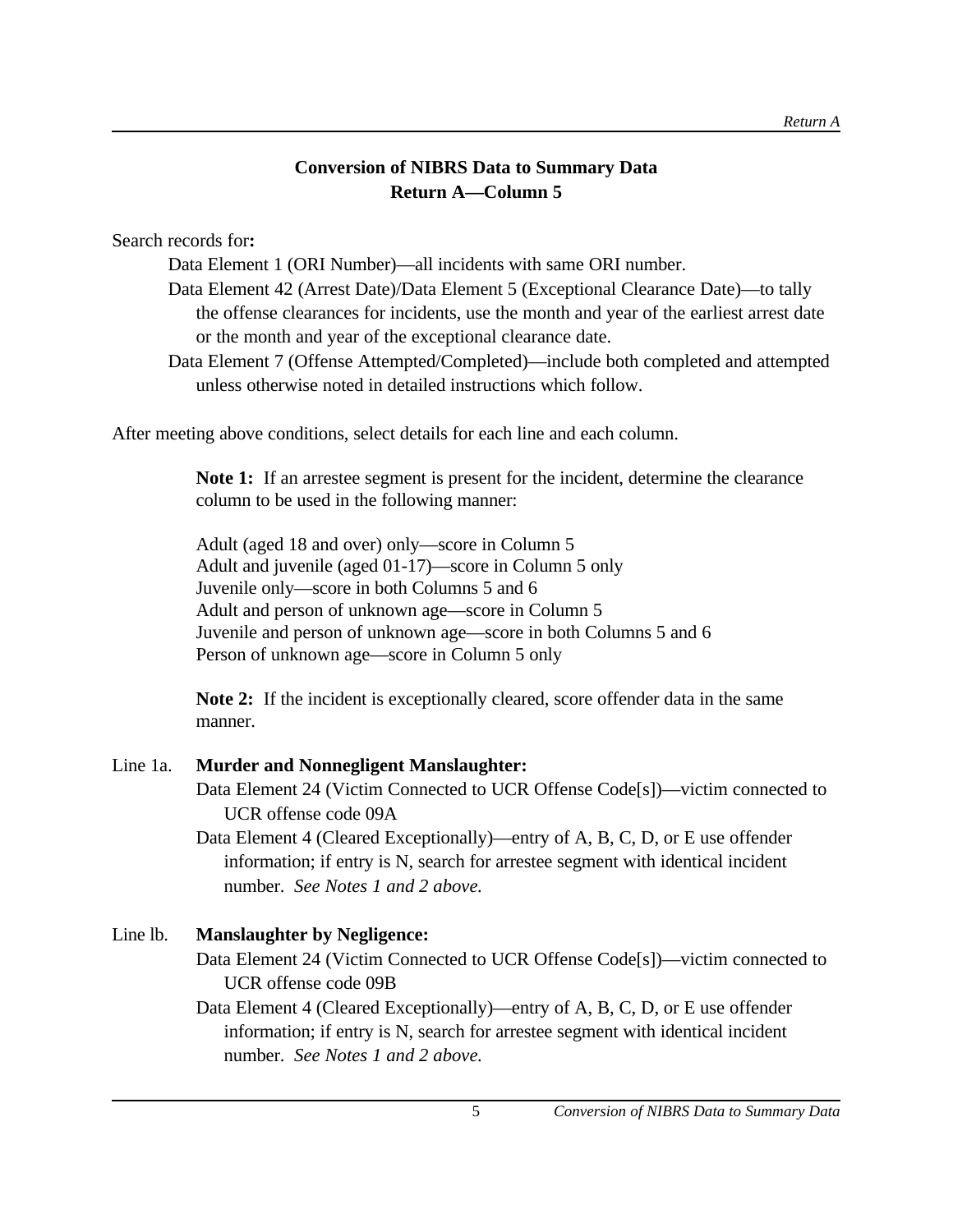#### *Return A*

#### Line 2. **Forcible Rape total:**

Computer-generated totals of Lines 2a and 2b

#### Line 2a. **Rape by Force:**

Data Element 24 (Victim Connected to UCR Offense Code[s])—victim connected to UCR offense code 11A

Data Element 7 (Offense Attempted/Completed)—entry of C

Data Element 27 (Sex [of Victim])—entry of F

Data Element 4 (Cleared Exceptionally)—entry of A, B, C, D, or E use offender information; if entry is N, search for arrestee segment with identical incident number. *See Notes 1 and 2, page 5.*

### Line 2b. **Attempted Forcible Rape:**

Data Element 24 (Victim Connected to UCR Offense Code[s])—victim connected to UCR offense code 11A

Data Element 7 (Offense Attempted/Completed)—entry of A

Data Element 27 (Sex [of Victim])—entry of F

Data Element 4 (Cleared Exceptionally)—entry of A, B, C, D, or E use offender information; if entry is N, search for arrestee segment with identical incident number. *See Notes 1 and 2, page 5.*

### Line 3. **Robbery total:**

Computer-generated totals of Lines 3a, 3b, 3c, and 3d

# Line 3a. **Robbery—Firearm:**

Data Element 6 (UCR Offense Code)—offense code 120

Data Element 13 (Type Weapon/Force Involved)—entry of 11, 12, 13, 14, or 15 as well as 11A, 12A, 13A, 14A, or 15A (automatic weapons)

Data Element 4 (Cleared Exceptionally)—entry of A, B, C, D, or E use offender information; if entry is N, search for arrestee segment with identical incident number. *See Notes 1 and 2, page 5.*

# Line 3b. **Robbery—Knife or Cutting Instrument:**

Data Element 6 (UCR Offense Code)—offense code 120 Data Element 13 (Type Weapon/Force Involved)—entry of 20 Data Element 4 (Cleared Exceptionally)—entry of A, B, C, D, or E use offender information; if entry is N, search for arrestee segment with identical incident number. *See Notes 1 and 2, page 5.*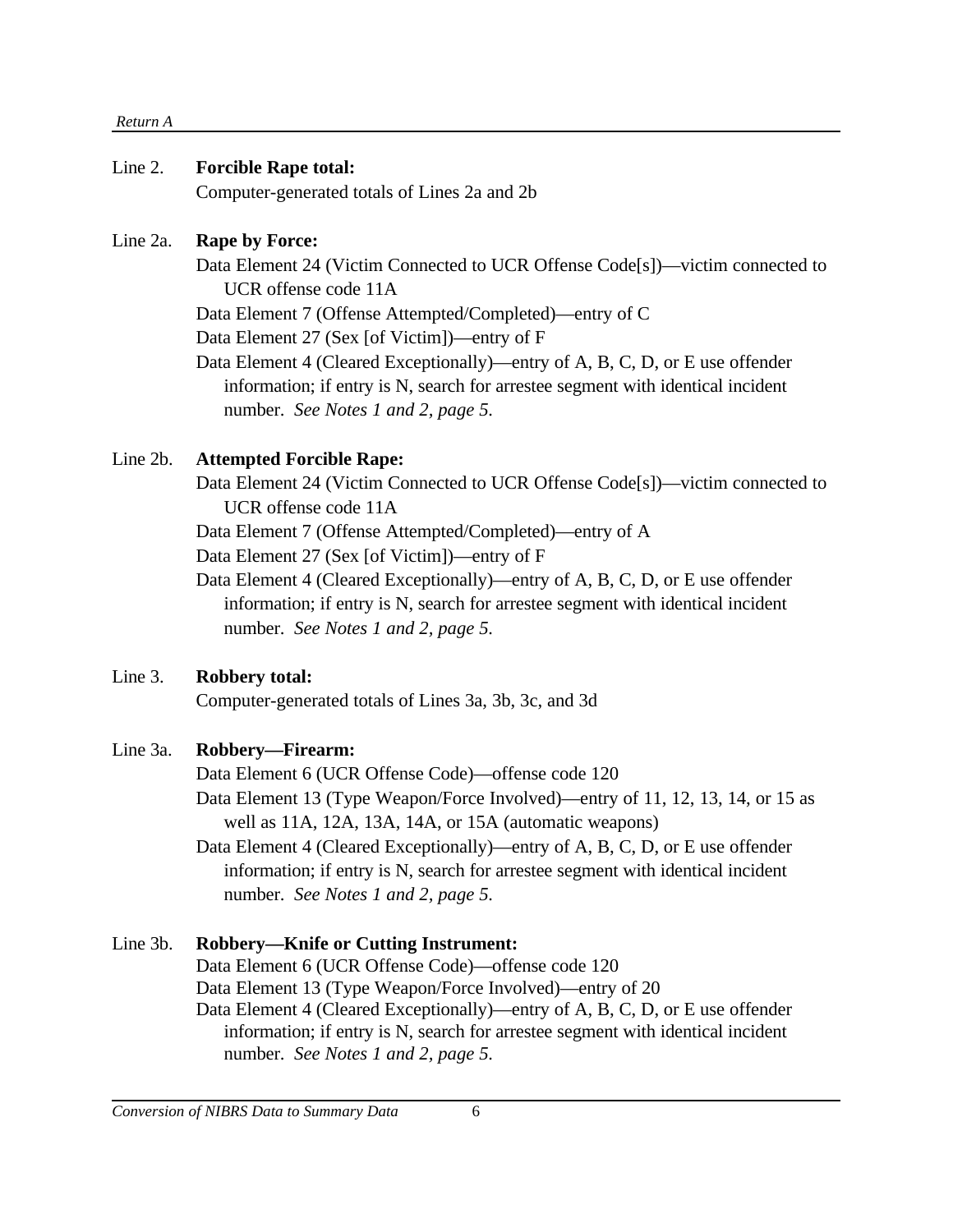| Line 3c. | <b>Robbery-Other Dangerous Weapon:</b>                                                                                                                                                                 |
|----------|--------------------------------------------------------------------------------------------------------------------------------------------------------------------------------------------------------|
|          | Data Element 6 (UCR Offense Code)—offense code 120                                                                                                                                                     |
|          | Data Element 13 (Type Weapon/Force Involved)—entry of 30, 35, 50, 60, 65, 70,<br>85, 90, or 95                                                                                                         |
|          | Data Element 4 (Cleared Exceptionally)—entry of A, B, C, D, or E use offender<br>information; if entry is N, search for arrestee segment with identical incident<br>number. See Notes 1 and 2, page 5. |
| Line 3d. | Robbery-Strong-arm (Hands, Fists, Feet, Etc.):                                                                                                                                                         |
|          | Data Element 6 (UCR Offense Code)—offense code 120                                                                                                                                                     |
|          | Data Element 13 (Type Weapon/Force Involved)—entry of 40 or 99                                                                                                                                         |
|          | Data Element 4 (Cleared Exceptionally)—entry of A, B, C, D, or E use offender<br>information; if entry is N, search for arrestee segment with identical incident<br>number. See Notes 1 and 2, page 5. |
| Line 4.  | <b>Assault total:</b>                                                                                                                                                                                  |
|          | Computer-generated totals of Lines 4a, 4b, 4c, 4d, and 4 e                                                                                                                                             |
| Line 4a. | <b>Aggravated Assault-Firearm:</b>                                                                                                                                                                     |
|          | Data Element 24 (Victim Connected to UCR Offense Code[s])—victim connected to<br>UCR offense code 13A                                                                                                  |
|          | Data Element 13 (Type Weapon/Force Involved)—entry of 11, 12, 13, 14, or 15<br>as well as 11A, 12A, 13A, 14A, or 15A (automatic weapons)                                                               |
|          | Data Element 4 (Cleared Exceptionally)—entry of A, B, C, D, or E use offender                                                                                                                          |
|          | information; if entry is N, search for arrestee segment with identical incident<br>number. See Notes 1 and 2, page 5.                                                                                  |
| Line 4b. | <b>Aggravated Assault-Knife or Cutting Instrument:</b>                                                                                                                                                 |
|          | Data Element 24 (Victim Connected to UCR Offense Code[s])—victim connected to<br>UCR offense code 13A                                                                                                  |
|          | Data Element 13 (Type Weapon/Force Involved)—entry of 20                                                                                                                                               |
|          | Data Element 4 (Cleared Exceptionally)—entry of A, B, C, D, or E use offender                                                                                                                          |
|          | information; if entry is N, search for arrestee segment with identical incident                                                                                                                        |
|          | number. See Notes 1 and 2, page 5.                                                                                                                                                                     |
| Line 4c. | <b>Aggravated Assault-Other Dangerous Weapon:</b>                                                                                                                                                      |

Data Element 24 (Victim Connected to UCR Offense Code[s])—victim connected to UCR offense code 13A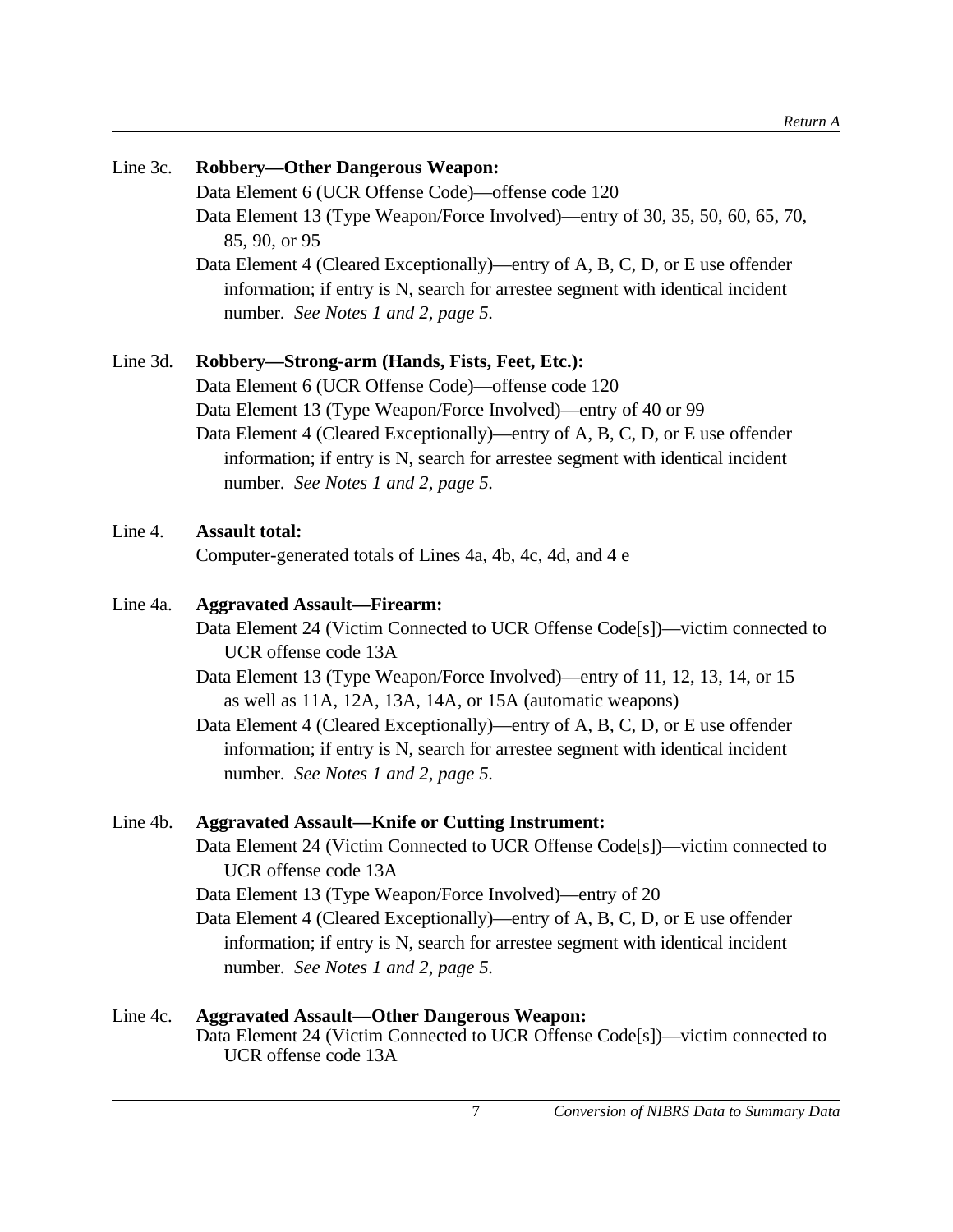| Data Element 13 (Type Weapon/Force Involved)—entry of 30, 35, 50, 60, 65, 70,   |
|---------------------------------------------------------------------------------|
| 85, 90, or 95                                                                   |
| Data Element 4 (Cleared Exceptionally)—entry of A, B, C, D, or E use offender   |
| information; if entry is N, search for arrestee segment with identical incident |
| number. See Notes 1 and 2, page 5.                                              |

#### Line 4d. **Aggravated Assault—Hands, Fists, Feet, Etc.:**

Data Element 24 (Victim Connected to UCR Offense Code[s])—victim connected to UCR offense code 13A

Data Element 13 (Type Weapon/Force Involved)—entry of 40 or 99

Data Element 4 (Cleared Exceptionally)—entry of A, B, C, D, or E use offender information; if entry is N, search for arrestee segment with identical incident number. *See Notes 1 and 2, page 5.*

#### Line 4e. **Other Assaults—Simple, Not Aggravated:**

Data Element 24 (Victim Connected to UCR Offense Code[s])—victim connected to UCR offense codes 13B or 13C

Data Element 13 (Type Weapon/Force Involved)—entry of 40, 90, 95, or 99

Data Element 4 (Cleared Exceptionally)—entry of A, B, C, D, or E use offender information; if entry is N, search for arrestee segment with identical incident number. *See Notes 1 and 2, page 5.*

### Line 5. **Burglary total:**

Computer-generated totals of Lines 5a, 5b, and 5c

### Line 5a. **Burglary—Forcible Entry:**

Data Element 6 (UCR Offense Code)—offense code 220 Data Element 7 (Offense Attempted/Completed)—entry of C Data Element 11 (Method of Entry)—entry of F

If there is an entry in Data Element 10 (Number of Premises Entered) and an entry of 19 (Rental Storage Facility) in Data Element 9 (Location Type), use the number of premises listed in Data Element 10 as the number of burglaries to be counted.

Data Element 4 (Cleared Exceptionally)—entry of A, B, C, D, or E use offender information; if entry is N, search for arrestee segment with identical incident number. *See Notes 1 and 2, page 5.*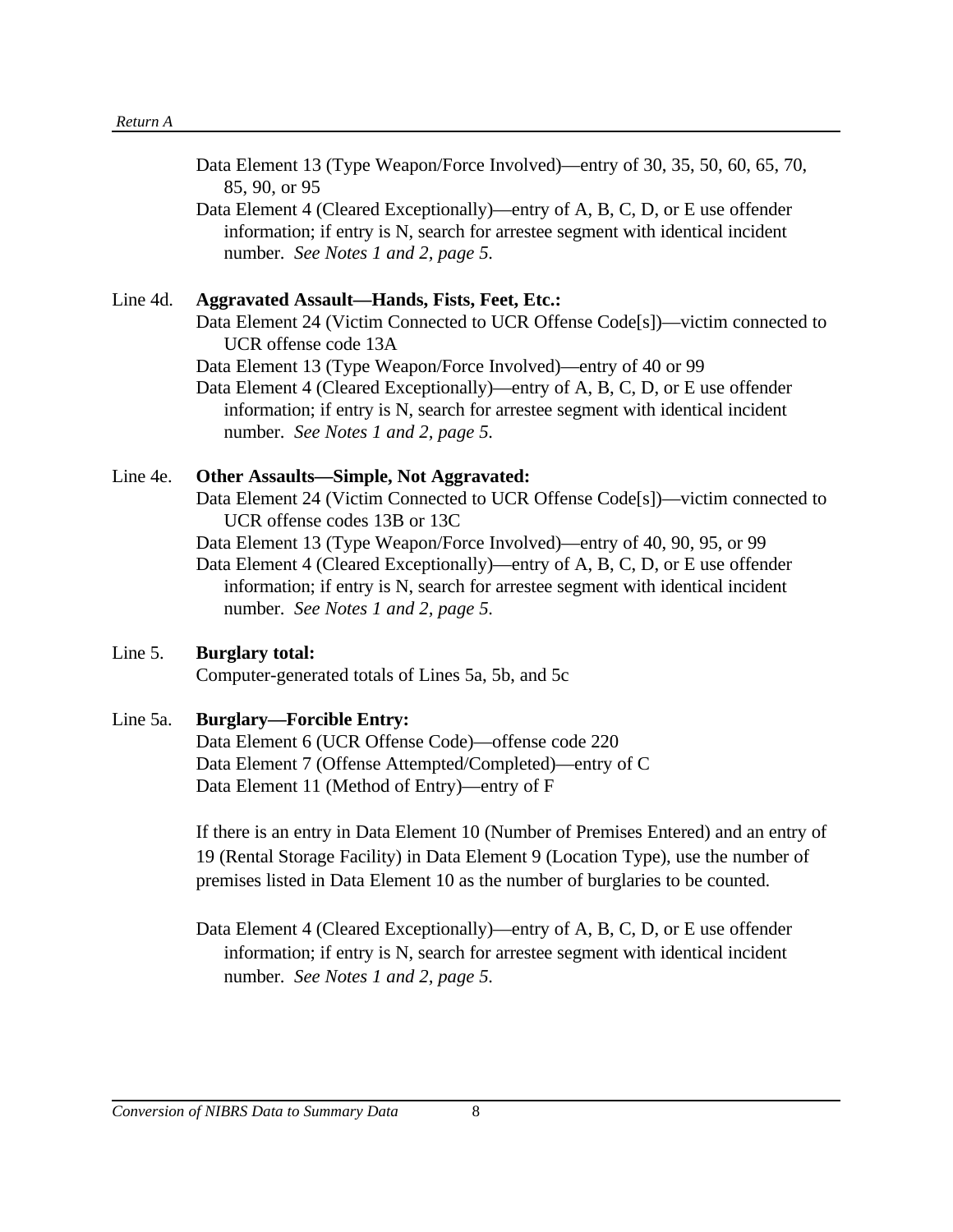# Line 5b. **Burglary—Unlawful Entry—No Force:** Data Element 6 (UCR Offense Code)—offense code 220 Data Element 7 (Offense Attempted/Completed)—entry of C Data Element 11 (Method of Entry)—entry of N

If there is an entry in Data Element 10 (Number of Premises Entered) and an entry of 19 (Rental Storage Facility) in Data Element 9 (Location Type), use the number of premises listed in Data Element 10 as the number of burglaries to be counted.

Data Element 4 (Cleared Exceptionally)—entry of A, B, C, D, or E use offender information; if entry is N, search for arrestee segment with identical incident number. *See Notes 1 and 2, page 5.*

# Line 5c. **Burglary—Attempted Forcible Entry:**

Data Element 6 (UCR Offense Code)—offense code 220 Data Element 7 (Offense Attempted/Completed)—entry of A Data Element 11 (Method of Entry)—entry of F or N

If there is an entry in Data Element 10 (Number of Premises Entered) and an entry of 19 (Rental Storage Facility) in Data Element 9 (Location Type), use the number of premises listed in Data Element 10 as the number of burglaries to be counted.

# Line 6. **Larceny-theft:**

Data Element 6 (UCR Offense Code)—offense codes 23A, 23B, 23C, 23D, 23E, 23F, 23G, or 23H

Data Element 4 (Cleared Exceptionally)—entry of A, B, C, D, or E use offender information; if entry is N, search for arrestee segment with identical incident number. *See Notes 1 and 2, page 5.*

# Line 7. **Motor Vehicle Theft total:**

Computer-generated totals of Lines 7a, 7b, and 7c

# Line 7a. **Motor Vehicle Theft—Autos:**

Data Element 6 (UCR Offense Code)—offense code 240 Data Element 7 (Offenses Attempted/Completed)—entry of A or C

Data Element 4 (Cleared Exceptionally)—entry of A, B, C, D, or E use offender information; if entry is N, search for arrestee segment with identical incident number. *See Notes 1 and 2, page 5.*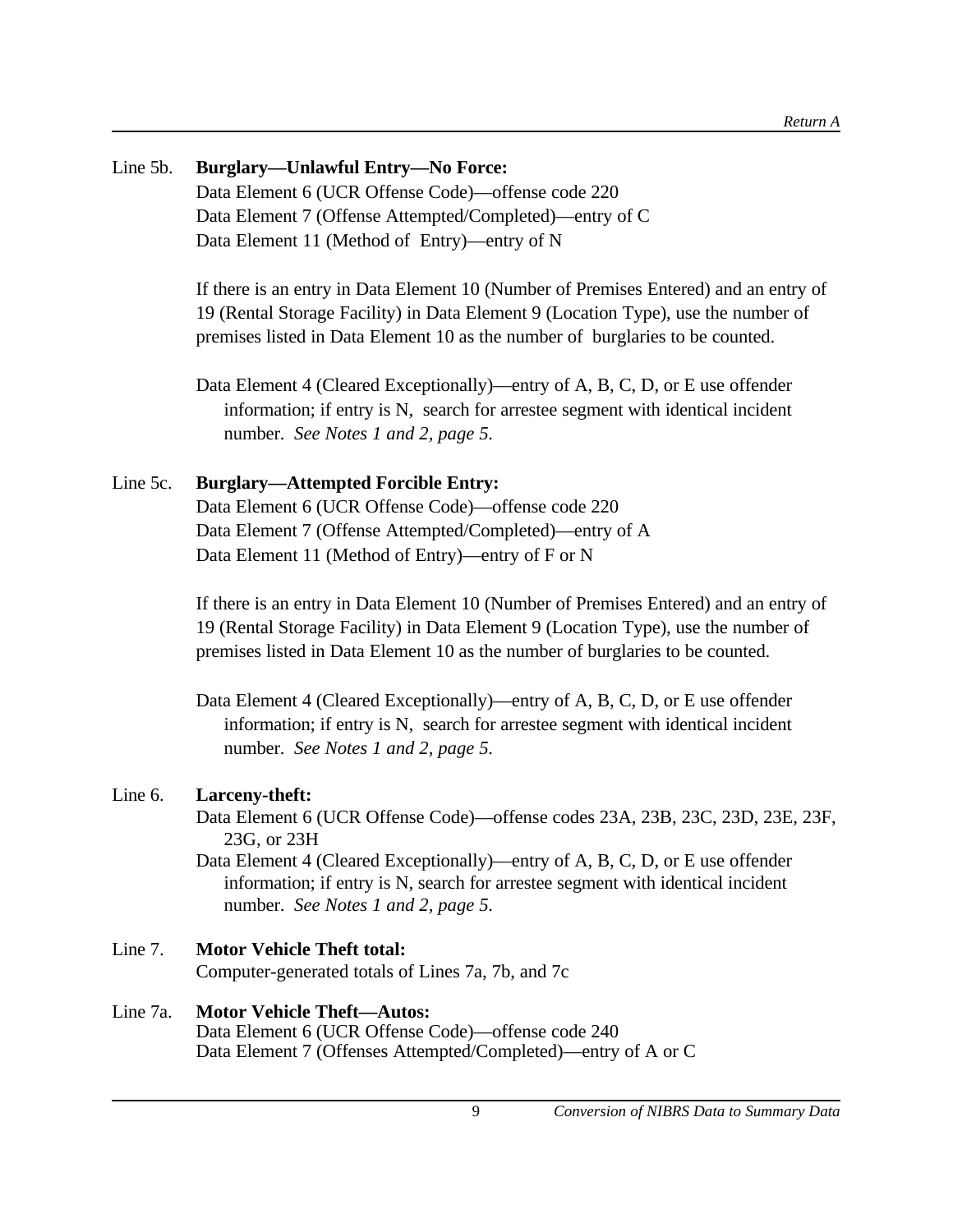Data Element 15 (Property Description)—for entry of 03 alone and/or any combination of 03 and 05, 24, 28, or 37 Data Element 18 (Number of Stolen Vehicles)—number of vehicles stolen

Include all attempts on Line 7a.

If multiple entries were made in Data Element 15 (Property Description), distribute the number of stolen vehicles as follows: score one theft for each entry of 05 (bus), 28 (recreational vehicle), and 37 (truck) on Line 7b; score one theft for each entry of 24 (other motor vehicle) on Line 7c; score the remainder on Line 7a.

Data Element 4 (Cleared Exceptionally)—entry of A, B, C, D, or E use offender information; if entry is N, search for arrestee segment with identical incident number. *See Notes 1 and 2, page 5.*

#### Line 7b. **Motor Vehicle Theft—Trucks and Buses:**

Data Element 6 (UCR Offense Code)—offense code 240 Data Element 15 (Property Description)—for entry of either 05, 28, or 37 alone and/or any combination of 05, 24, 28, or 37 Data Element 18 (Number of Stolen Motor Vehicles)—number of vehicles stolen

If multiple entries were made in Data Element 15 (Property Description), distribute the number of stolen vehicles by scoring one theft for each entry of 24 on Line 7c; score the remainder on Line 7b.

Data Element 4 (Cleared Exceptionally)—entry of A, B, C, D, or E use offender information; if entry is N, search for arrestee segment with identical incident number. *See Notes 1 and 2, page 5.*

#### Line 7c. **Motor Vehicle Theft—Other Vehicles:**

Data Element 6 (UCR Offense Code)—offense code 240

Data Element 15 (Property Description)—entry of 24

Data Element 18 (Number of Stolen Motor Vehicles)—number of vehicles stolen Data Element 4 (Cleared Exceptionally)—entry of A, B, C, D, or E use offender

information; if entry is N, search for arrestee segment with identical incident number. *See Notes 1 and 2, page 5.*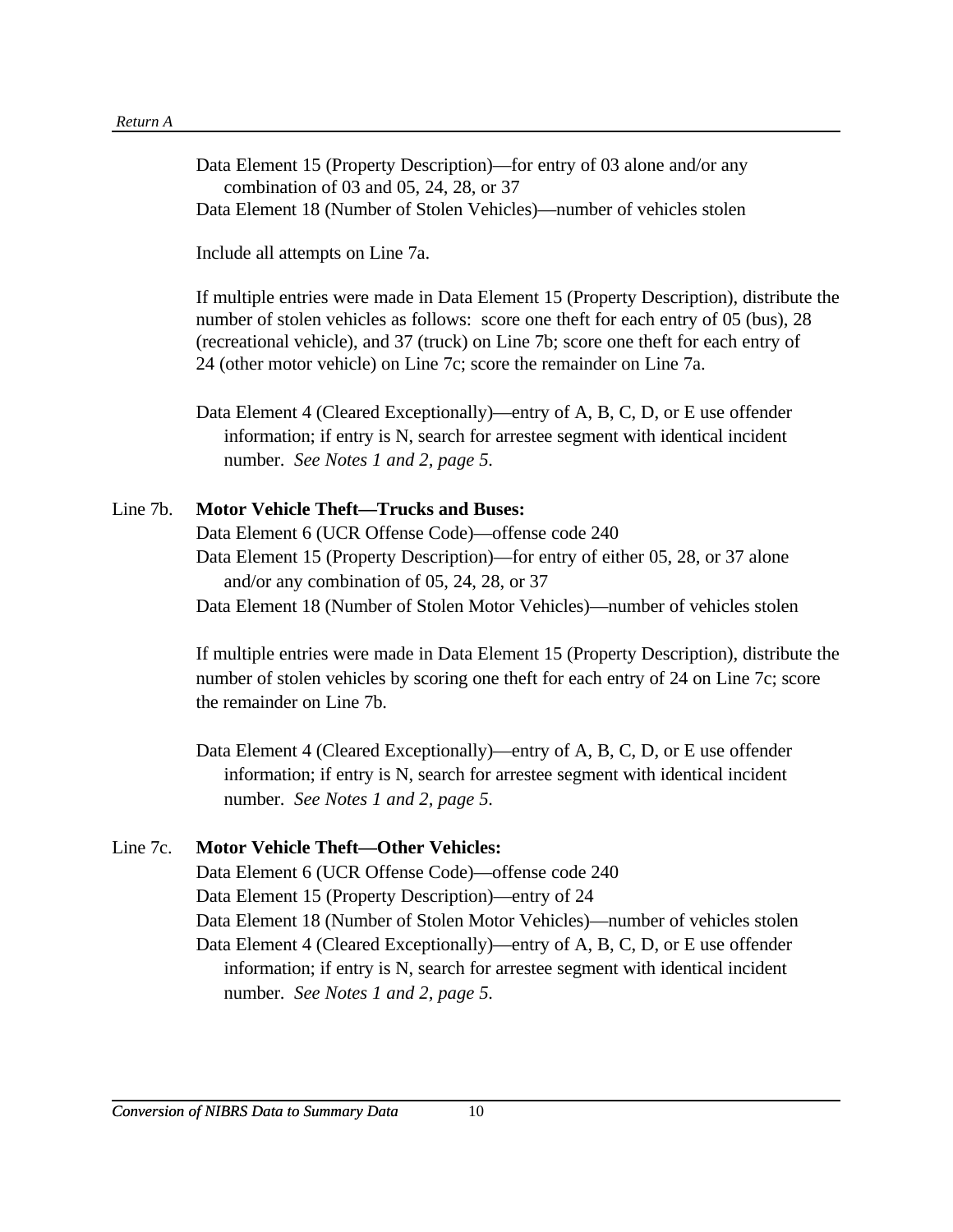# **Conversion of NIBRS Data to Summary Data Return A—Column 6**

Search records for:

Data Element 1 (ORI Number)—all incidents with same ORI number.

Data Element 42 (Arrest Date)/Data Element 5 (Exceptional Clearance Date)—to tally the offense clearances for incidents, use the month and year of the earliest arrest date or the month and year of the exceptional clearance date.

Data Element 7 (Offense Attempted/Completed)—include both completed and attempted unless otherwise noted in detailed instructions which follow.

After meeting above conditions, select details for each line and each column.

**Note 1:** If an arrestee segment is present for the incident, determine the clearance column to be used in the following manner:

Adult (aged 18 and over) only—score in Column 5 Adult and juvenile (aged 01-17)—score in Column 5 only Juvenile only—score in both Columns 5 and 6 Adult and person of unknown age—score in Column 5 Juvenile and person of unknown age—score in both Columns 5 and 6 Person of unknown age—score in Column 5 only

**Note 2:** If the incident is exceptionally cleared, score offender data in the same manner.

### Line la. **Murder and Nonnegligent Manslaughter:** Data Element 24 (Victim Connected to UCR Offense Code[s])—victim connected to UCR offense code 09A Data Element 4 (Cleared Exceptionally)—entry of A, B, C, D, or E use offender

information; if entry is N, search for arrestee segment with identical incident number. *See Notes 1 and 2 above.*

# Line 1b. **Manslaughter by Negligence:**

Data Element 24 (Victim Connected to UCR Offense Code[s])—victim connected to UCR offense code 09B

Data Element 4 (Cleared Exceptionally)—entry of A, B, C, D, or E use offender information; if entry is N, search for arrestee segment with identical incident number. *See Notes 1 and 2 above.*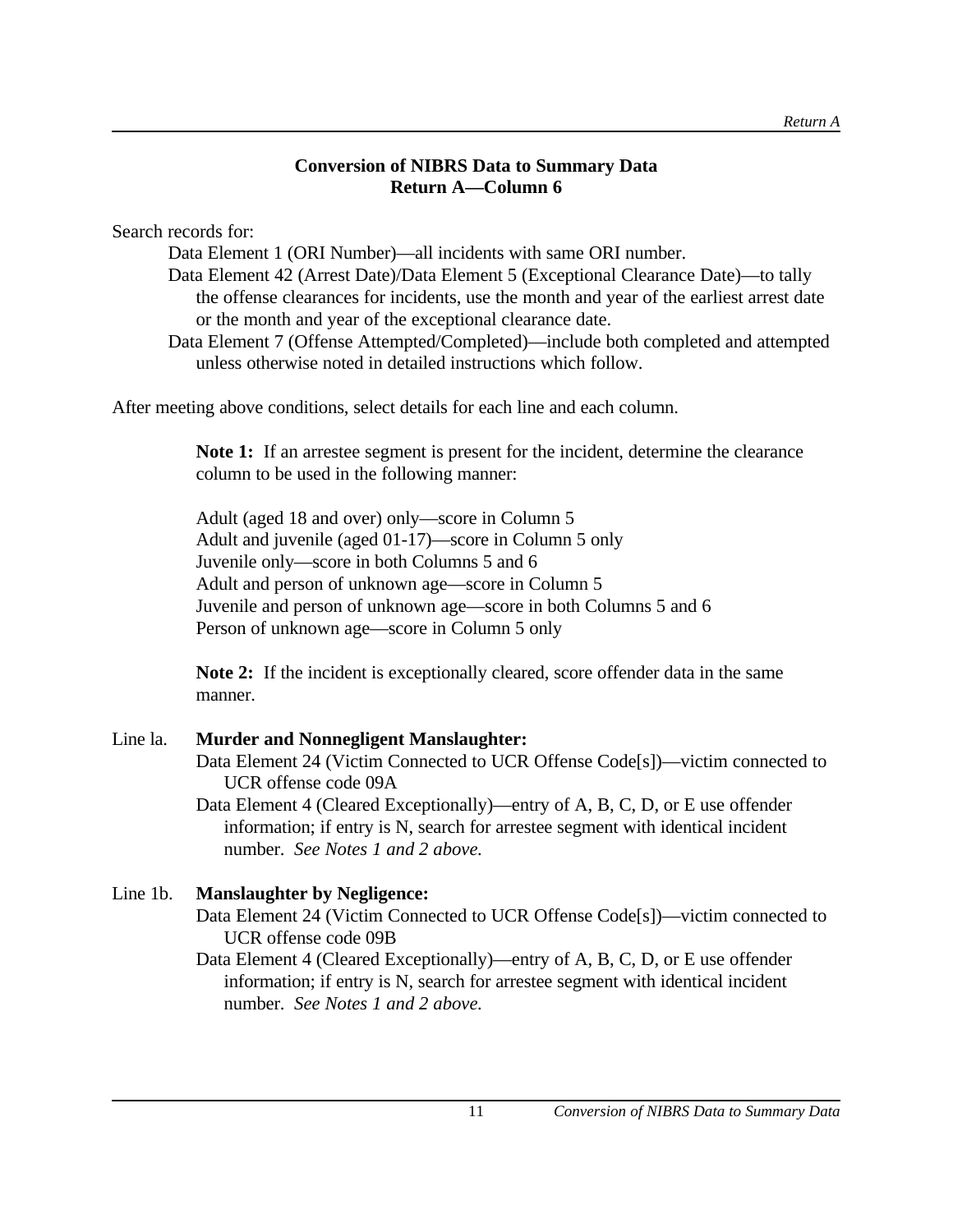#### *Return A*

#### Line 2. **Forcible Rape total:**

Computer-generated totals of Lines 2a and 2b

#### Line 2a. **Rape by Force:**

Data Element 24 (Victim Connected to UCR Offense Code[s])—victim connected to UCR offense code 11A

Data Element 7 (Offense Attempted/Completed)—entry of C

Data Element 27 (Sex [of Victim])—entry of F

Data Element 4 (Cleared Exceptionally)—entry of A, B, C, D, or E use offender information; if entry is N, search for arrestee segment with identical incident number. *See Notes 1 and 2, page 11.*

### Line 2b. **Attempted Forcible Rape:**

Data Element 24 (Victim Connected to UCR Offense Code[s])—victim connected to UCR offense code 11A

Data Element 7 (Offense Attempted/Completed)—entry of A

Data Element 27 (Sex [of Victim])—entry of F

Data Element 4 (Cleared Exceptionally)—entry of A, B, C, D, or E use offender information; if entry is N, search for arrestee segment with identical incident number. *See Notes 1 and 2, page 11.*

# Line 3. **Robbery total:**

Computer-generated totals of Lines 3a, 3b, 3c, and 3d

# Line 3a. **Robbery—Firearm:**

Data Element 6 (UCR Offense Code)—offense code 120

Data Element 13 (Type Weapon/Force Involved)—entry of 11, 12, 13, 14, or 15 as well as 11A, 12A, 13A, 14A, or 15A (automatic weapons)

Data Element 4 (Cleared Exceptionally)—entry of A, B, C, D, or E use offender information; if entry is N, search for arrestee segment with identical incident number. *See Notes 1 and 2, page 11.*

# Line 3b. **Robbery—Knife or Cutting Instrument:**

Data Element 6 (UCR Offense Code)—offense code 120

Data Element 13 (Type Weapon/Force Involved)—entry of 20

Data Element 4 (Cleared Exceptionally)—entry of A, B, C, D, or E use offender information; if entry is N, search for arrestee segment with identical incident number. *See Notes 1 and 2, page 11.*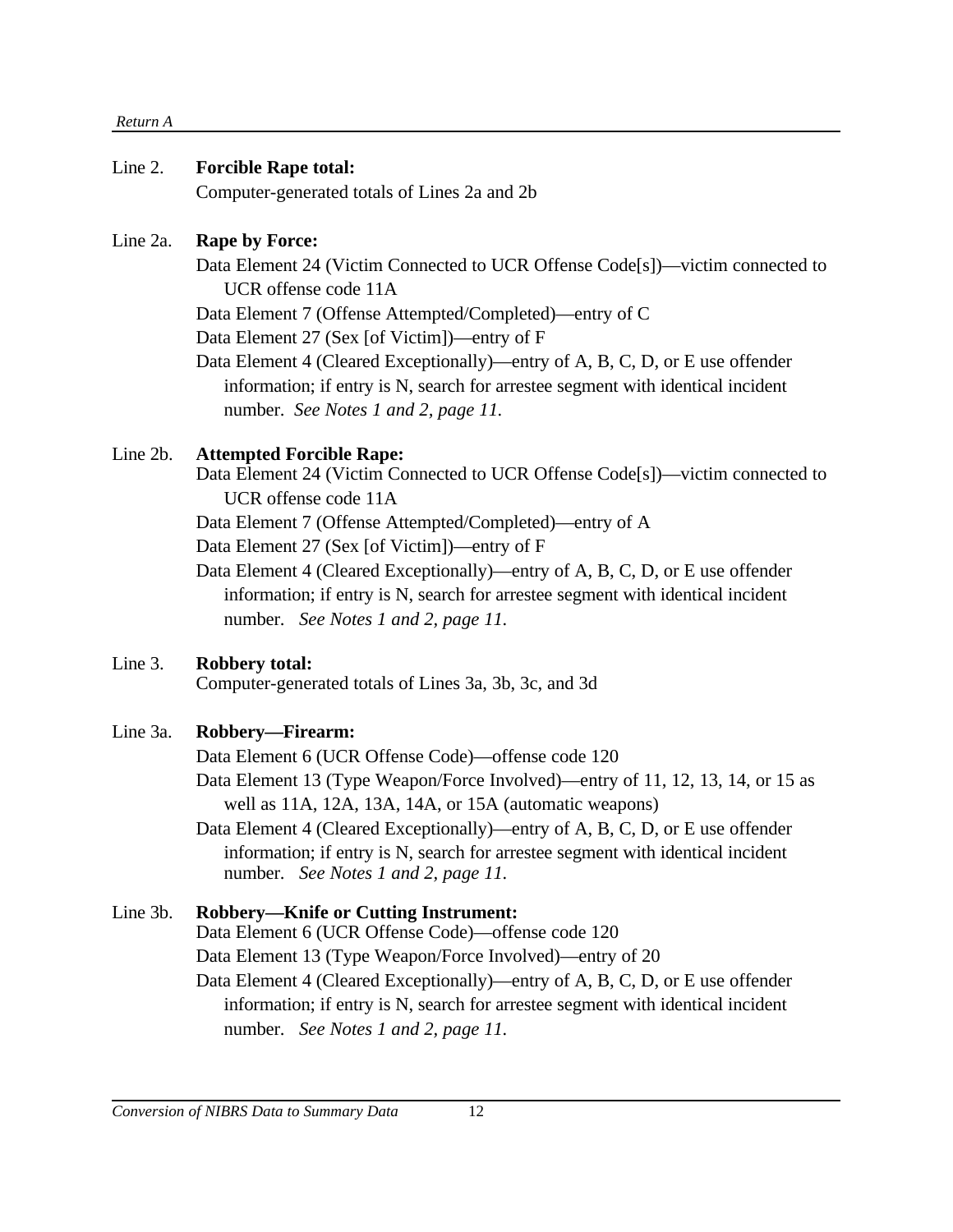| Line 3c. | <b>Robbery-Other Dangerous Weapon:</b><br>Data Element 6 (UCR Offense Code)—offense code 120<br>Data Element 13 (Type Weapon/Force Involved)—entry of 30, 35, 50, 60, 65, 70,<br>85, 90, or 95<br>Data Element 4 (Cleared Exceptionally)—entry of A, B, C, D, or E use offender<br>information; if entry is N, search for arrestee segment with identical incident<br>number. See Notes 1 and 2, page 11.                                                                                          |
|----------|----------------------------------------------------------------------------------------------------------------------------------------------------------------------------------------------------------------------------------------------------------------------------------------------------------------------------------------------------------------------------------------------------------------------------------------------------------------------------------------------------|
| Line 3d. | Robbery-Strong-arm (Hands, Fists, Feet, Etc.):<br>Data Element 6 (UCR Offense Code)—offense code 120<br>Data Element 13 (Type Weapon/Force Involved)—entry of 40 or 99<br>Data Element 4 (Cleared Exceptionally)—entry of A, B, C, D, or E use offender<br>information; if entry is N, search for arrestee segment with identical incident<br>number. See Notes 1 and 2, page 11.                                                                                                                  |
| Line 4.  | <b>Assault total:</b><br>Computer-generated totals of Lines 4a, 4b, 4c, 4d, and 4e                                                                                                                                                                                                                                                                                                                                                                                                                 |
| Line 4a. | <b>Aggravated Assault-Firearm:</b><br>Data Element 24 (Victim Connected to UCR Offense Code[s])—victim connected to<br>UCR offense code 13A<br>Data Element 13 (Type Weapon/Force Involved)—entry of 11, 12, 13, 14, or 15<br>as well as 11A, 12A, 13A, 14A, or 15A (automatic weapons)<br>Data Element 4 (Cleared Exceptionally)—entry of A, B, C, D, or E use offender<br>information; if entry is N, search for arrestee segment with identical incident<br>number. See Notes 1 and 2, page 11. |
| Line 4b. | <b>Aggravated Assault-Knife or Cutting Instrument:</b><br>Data Element 24 (Victim Connected to UCR Offense Code[s])—victim connected to<br>UCR offense code 13A<br>Data Element 13 (Type Weapon/Force Involved)—entry of 20<br>Data Element 4 (Cleared Exceptionally)—entry of A, B, C, D, or E use offender<br>information; if entry is N, search for arrestee segment with identical incident<br>number. See Notes 1 and 2, page 11.                                                             |

# Line 4c. **Aggravated Assault—Other Dangerous Weapon:**

Data Element 24 (Victim Connected to UCR Offense Code[s])—victim connected to UCR offense code 13A

Data Element 13 (Type Weapon/Force Involved)—entry of 30, 35, 50, 60, 65, 70 85, 90, or 95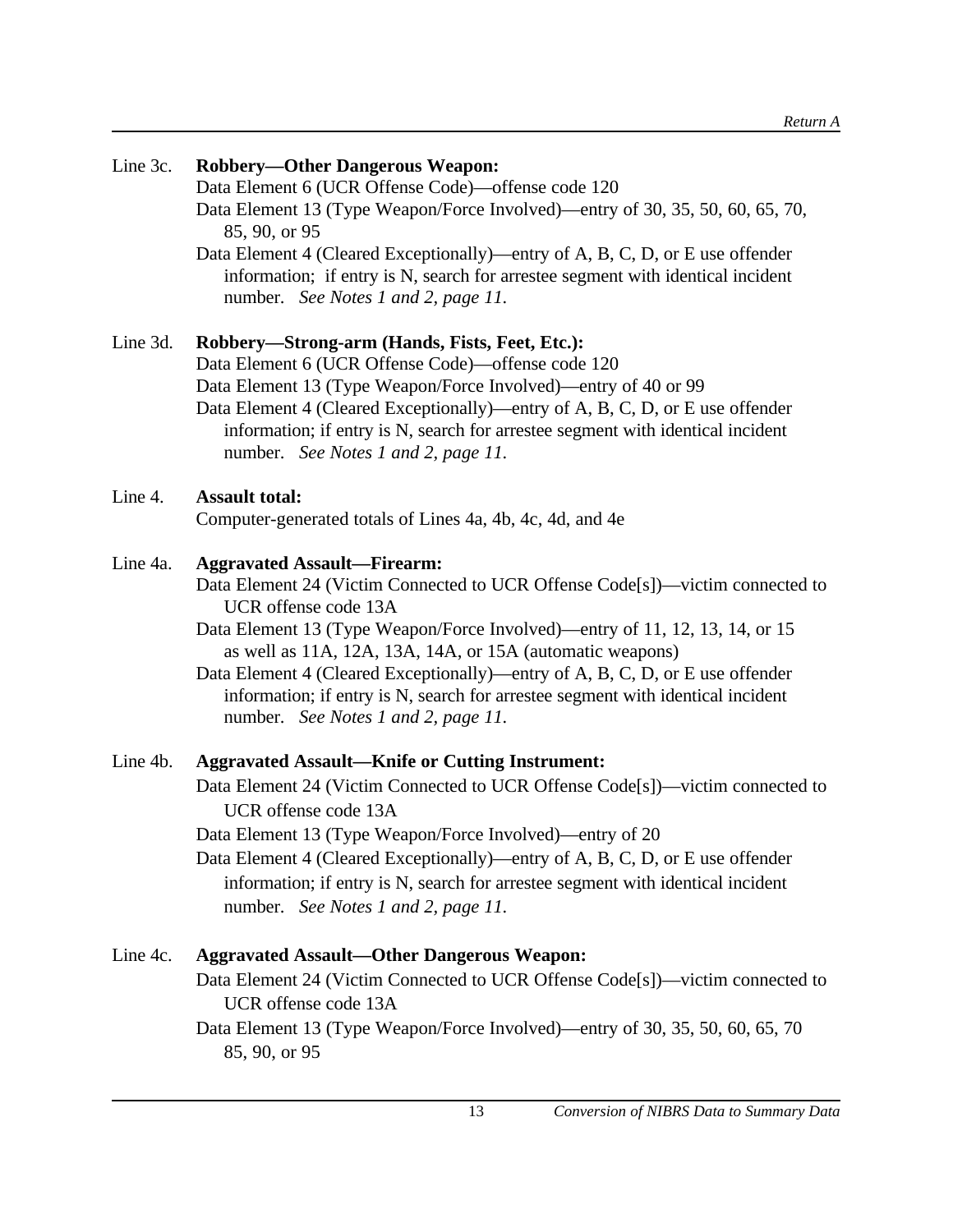Data Element 4 (Cleared Exceptionally)—entry of A, B, C, D, or E use offender information; if entry is N, search for arrestee segment with identical incident number. *See Notes 1 and 2, page 11.*

#### Line 4d. **Aggravated Assault—Hands, Fists, Feet, Etc.:**

Data Element 24 (Victim Connected to UCR Offense Code[s])—victim connected to UCR offense code 13A

Data Element 13 (Type Weapon/Force Involved)—entry of 40 or 99

Data Element 4 (Cleared Exceptionally)—entry of A, B, C, D, or E use offender information; if entry is N, search for arrestee segment with identical incident number. *See Notes 1 and 2, page 11.*

#### Line 4e. **Other Assaults—Simple, Not Aggravated:**

Data Element 24 (Victim Connected to Offense Code[s])—victim connected to UCR offense codes 13B or 13C

Data Element 13 (Type Weapon/Force Involved)—entry of 40, 90, 95, or 99

Data Element 4 (Cleared Exceptionally)—entry of A, B, C, D, or E use offender information; if entry is N, search for arrestee segment with identical incident number. *See Notes 1 and 2, page 11.*

#### Line 5. **Burglary total:**

Computer-generated totals of Lines 5a, 5b, and 5c

#### Line 5a. **Burglary—Forcible Entry:**

Data Element 6 (UCR Offense Code)—offense code 220 Data Element 7 (Offense Attempted/Completed)—entry of C Data Element 11 (Method of Entry)—entry of F

If there is an entry in Data Element 10 (Number of Premises Entered) and an entry of 19 (Rental Storage Facility) in Data Element 9 (Location Type), use the number of premises listed in Data Element 10 as the number of burglaries to be counted.

Data Element 4 (Cleared Exceptionally)—entry of A, B, C, D, or E use offender information; if entry is N, search for arrestee segment with identical incident number. *See Notes 1 and 2, page 11.*

# Line 5b. **Burglary—Unlawful Entry—No Force:** Data Element 6 (UCR Offense Code)—offense code 220 Data Element 7 (Offense Attempted/Completed)—entry of C Data Element 11 (Method of Entry)—entry of N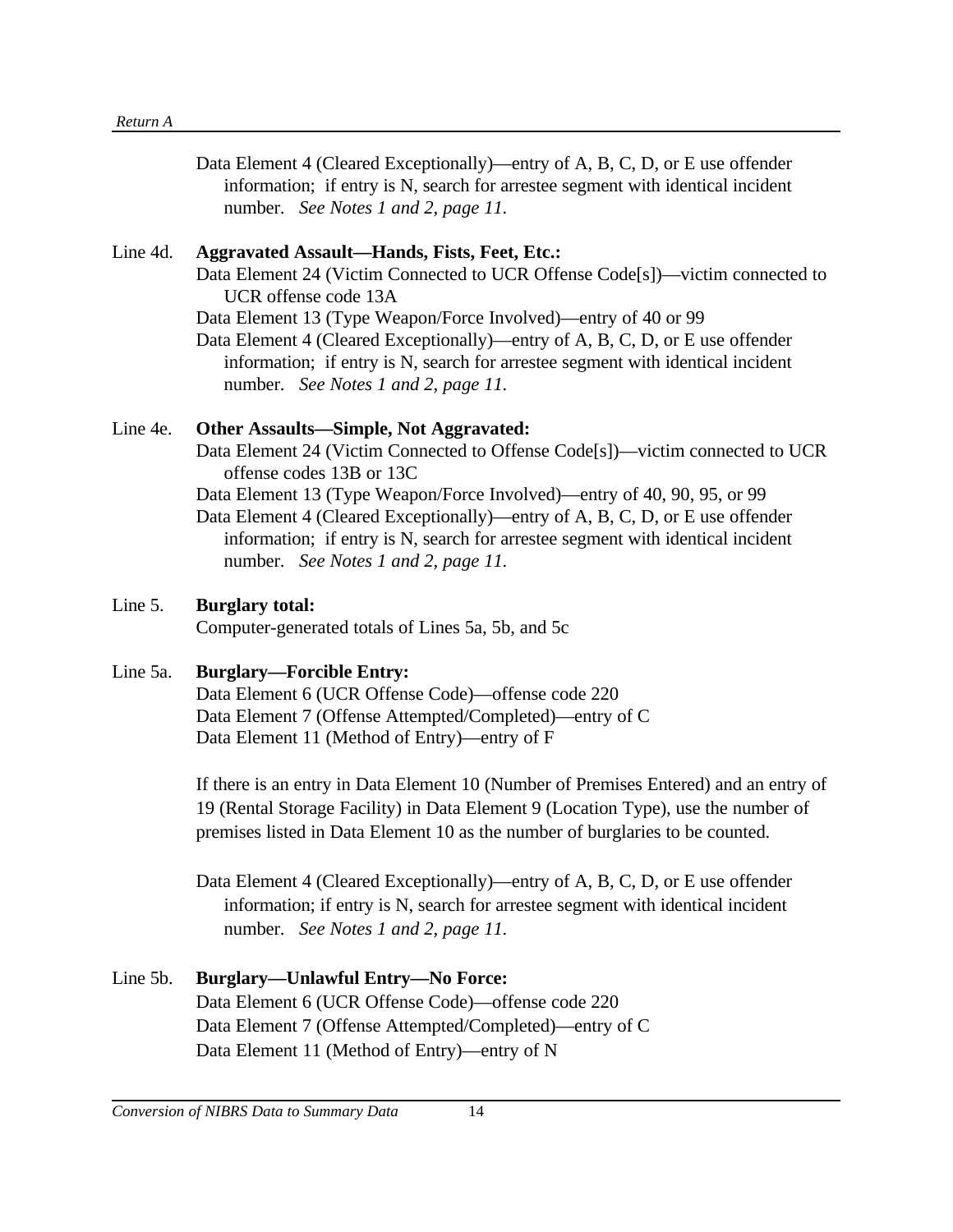If there is an entry in Data Element 10 (Number of Premises Entered) and an entry of 19 (Rental Storage Facility) in Data Element 9 (Location Type), use the number of premises listed in Data Element 10 as the number of burglaries to be counted.

Data Element 4 (Cleared Exceptionally)—entry of A, B, C, D, or E use offender information; if entry is N, search for arrestee segment with identical incident number. *See Notes 1 and 2, page 11.*

# Line 5c. **Burglary—Attempted Forcible Entry:**

Data Element 6 (UCR Offense Code)—offense code 220 Data Element 7 (Offense Attempted/Completed)—entry of A Data Element 11 (Method of Entry)—entry of F or N

If there is an entry in Data Element 10 (Number of Premises Entered) and an entry of 19 (Rental Storage Facility) in Data Element 9 (Location Type), use the number of premises listed in Data Element 10 as the number of burglaries to be counted.

Data Element 4 (Cleared Exceptionally)—entry of A, B, C, D, or E use offender information; if entry is N, search for arrestee segment with identical incident number. *See Notes 1 and 2, page 11.*

# Line 6. **Larceny-theft:**

Data Element 6 (UCR Offense Code)—offense codes 23A, 23B, 23C, 23D, 23E, 23F, 23G, or 23H

Data Element 4 (Cleared Exceptionally)—entry of A, B, C, D, or E use offender information; if entry is N, search for arrestee segment with identical incident number. *See Notes 1 and 2, page 11.*

# Line 7. **Motor Vehicle Theft total:**

Computer-generated totals of Lines 7a, 7b, and 7c

# Line 7a. **Motor Vehicle Theft—Autos:**

Data Element 6 (UCR Offense Code)—offense code 240 Data Element 7 (Offenses Attempted/Completed)—entry of A or C Data Element 15 (Property Description)—for entry of 03 alone and/or any combination of 03 and 05, 24, 28, or 37 Data Element 18 (Number of Stolen Motor Vehicles)—number of vehicles stolen

Include all attempts on Line 7a.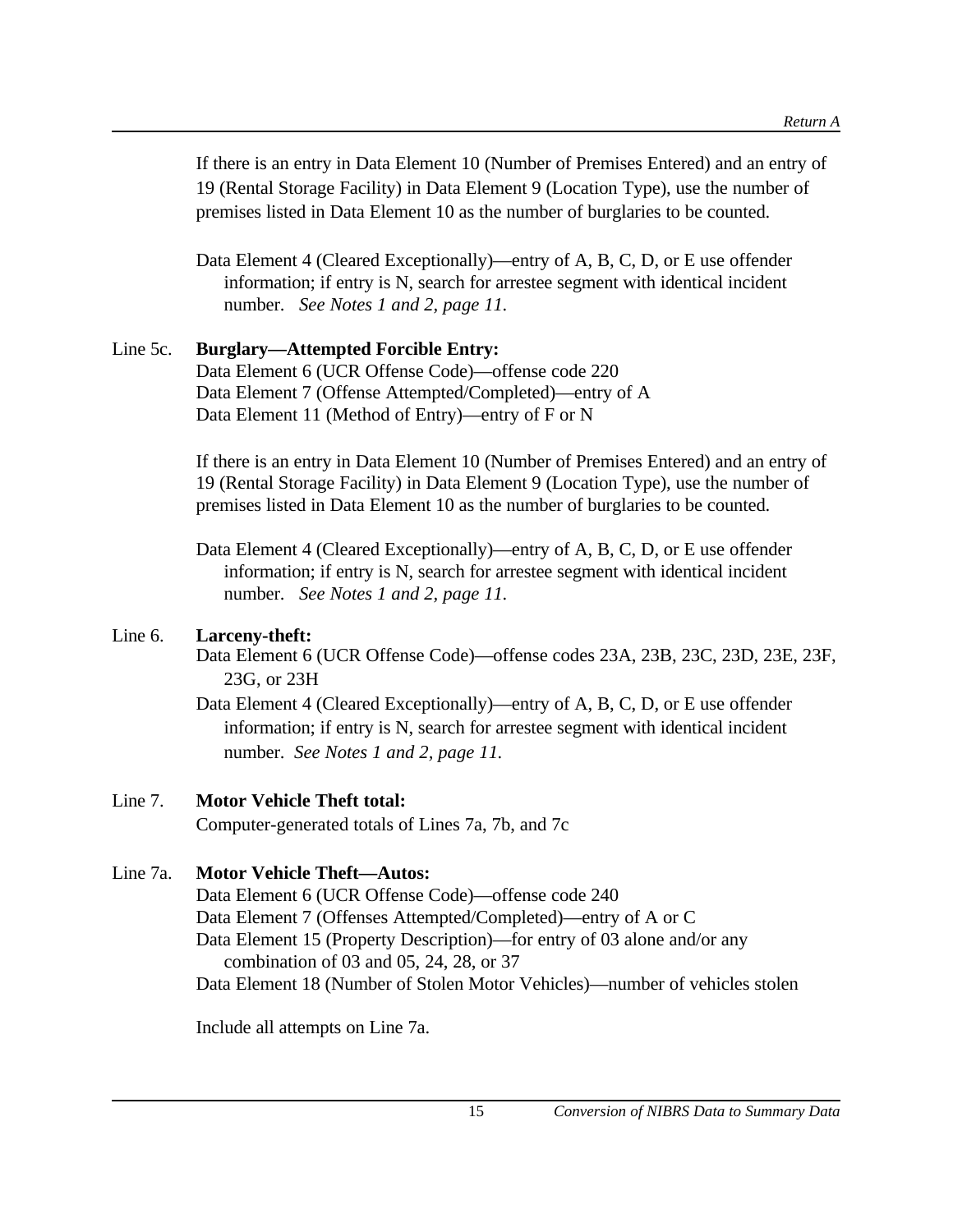#### *Return A*

If multiple entries were made in Data Element 15 (Property Description), distribute the number of stolen vehicles as follows: score one theft for each entry of 05 (bus), 28 (recreational vehicle), and 37 (truck) on Line 7b; score one theft for each entry of 24 (other motor vehicle) on Line 7c; score the remainder on Line 7a.

Data Element 4 (Cleared Exceptionally)—entry of A, B, C, D, or E use offender information; if entry is N, search for arrestee segment with identical incident number. *See Notes 1 and 2, page 11.*

#### Line 7b. **Motor Vehicle Theft—Trucks and Buses:**

Data Element 6 (UCR Offense Code)—offense code 240 Data Element 15 (Property Description)—for entry of either 05, 28, or 37 alone and/or any combination of 05, 24, 28, or 37 Data Element 18 (Number of Stolen Motor Vehicles)—number of vehicles stolen

If multiple entries were made in Data Element 15 (Property Description), distribute the number of stolen vehicles by scoring one theft for each entry of 24 on Line 7c; the remainder should be scored on Line 7b.

Data Element 4 (Cleared Exceptionally)—entry of A, B, C, D, or E use offender information; if entry is N, search for arrestee segment with identical incident number. *See Notes 1 and 2, page 11.*

#### Line 7c. **Motor Vehicle Theft—Other Vehicles:**

Data Element 6 (UCR Offense Code)—offense code 240 Data Element 15 (Property Description)—entry of 24 Data Element 18 (Number of Stolen Motor Vehicles)—number of vehicles stolen Data Element 4 (Cleared Exceptionally)—entry of A, B, C, D, or E use offender information; if entry is N, search for arrestee segment with identical incident number. *See Notes 1 and 2, page 11.*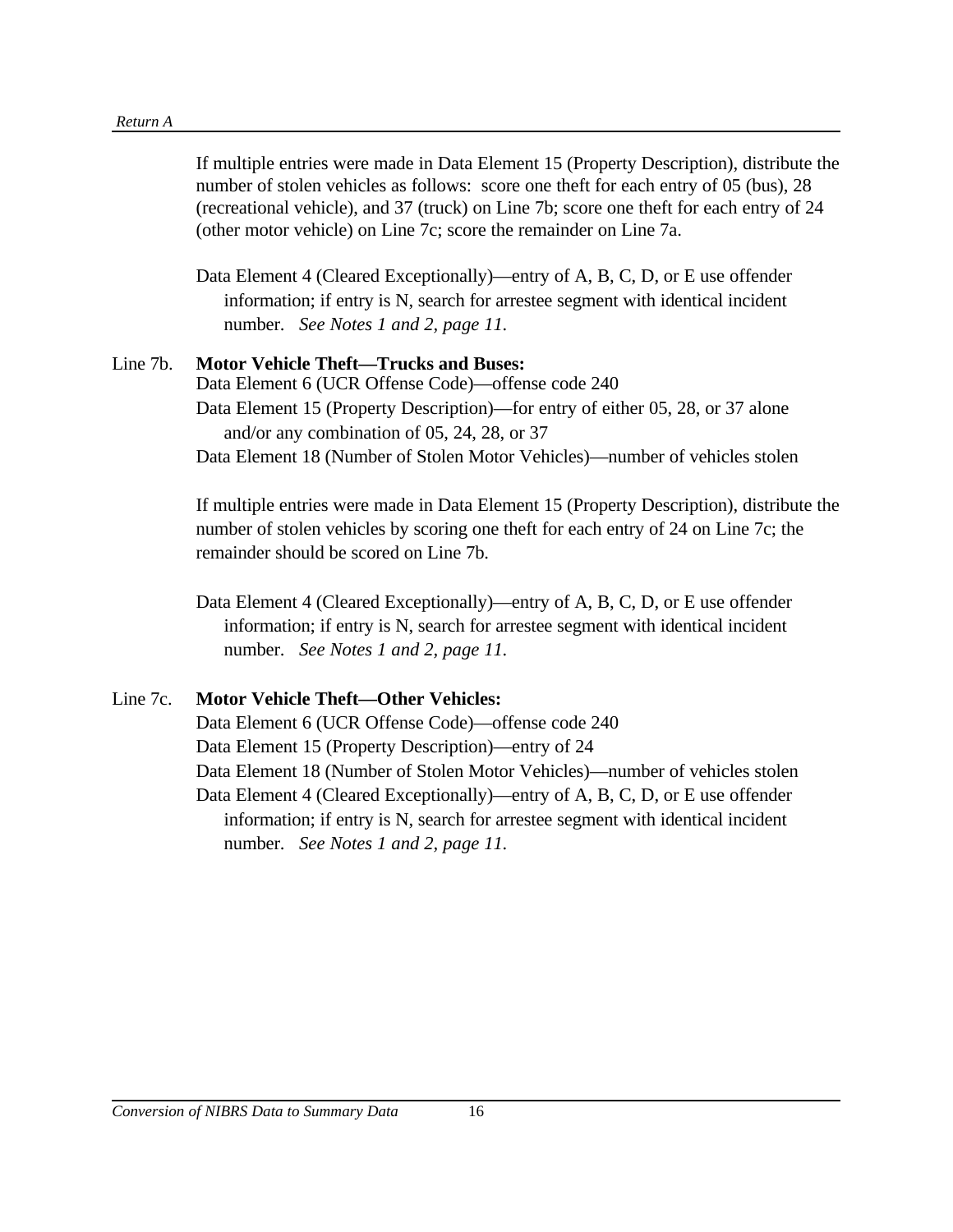# **Conversion of NIBRS Data to Summary Data Supplement to Return A**<sup>4</sup>

Search records for:

Data Element 1 (ORI Number)—all incidents with same ORI number. Data Element 3 (Incident Date/Hour)—month and year of each incident report for identical ORIs.

After meeting above conditions, select details for each line and each column.

To obtain Property by Type and Value:

**Data**

**Entry** 

**Code**

# 01 - **Currency, Notes, Etc.:**

Stolen:

Data Element 14 (Type Property Loss/Etc.)—entry of 7 Data Element 15 (Property Description)—entry of 20 or 21 Data Element 16 (Value of Property)—total value of all property stolen

Recovered: Data Element 14 (Type Property Loss/Etc.)—entry of 5 Data Element 15 (Property Description) entry of 20 or 21 Data Element 16 (Value of Property)—total value of all recovered property

# 02 - **Jewelry and Precious Metals:**

Stolen: Data Element 14 (Type Property Loss/Etc.)—entry of 7 Data Element 15 (Property Description)—entry of 17 Data Element 16 (Value of Property)—total value of all stolen property

Recovered:

Data Element 14 (Type Property Loss/Etc.)—entry of 5

Data Element 15 (Property Description)—entry of 17

Data Element 16 (Value of Property)—total value of all recovered property

# 03 - **Clothing and Furs:**

<sup>&</sup>lt;sup>4</sup>OMB Form No. 1110-0007, Supplement to Return A, Monthly Return of Offenses Known to the Police.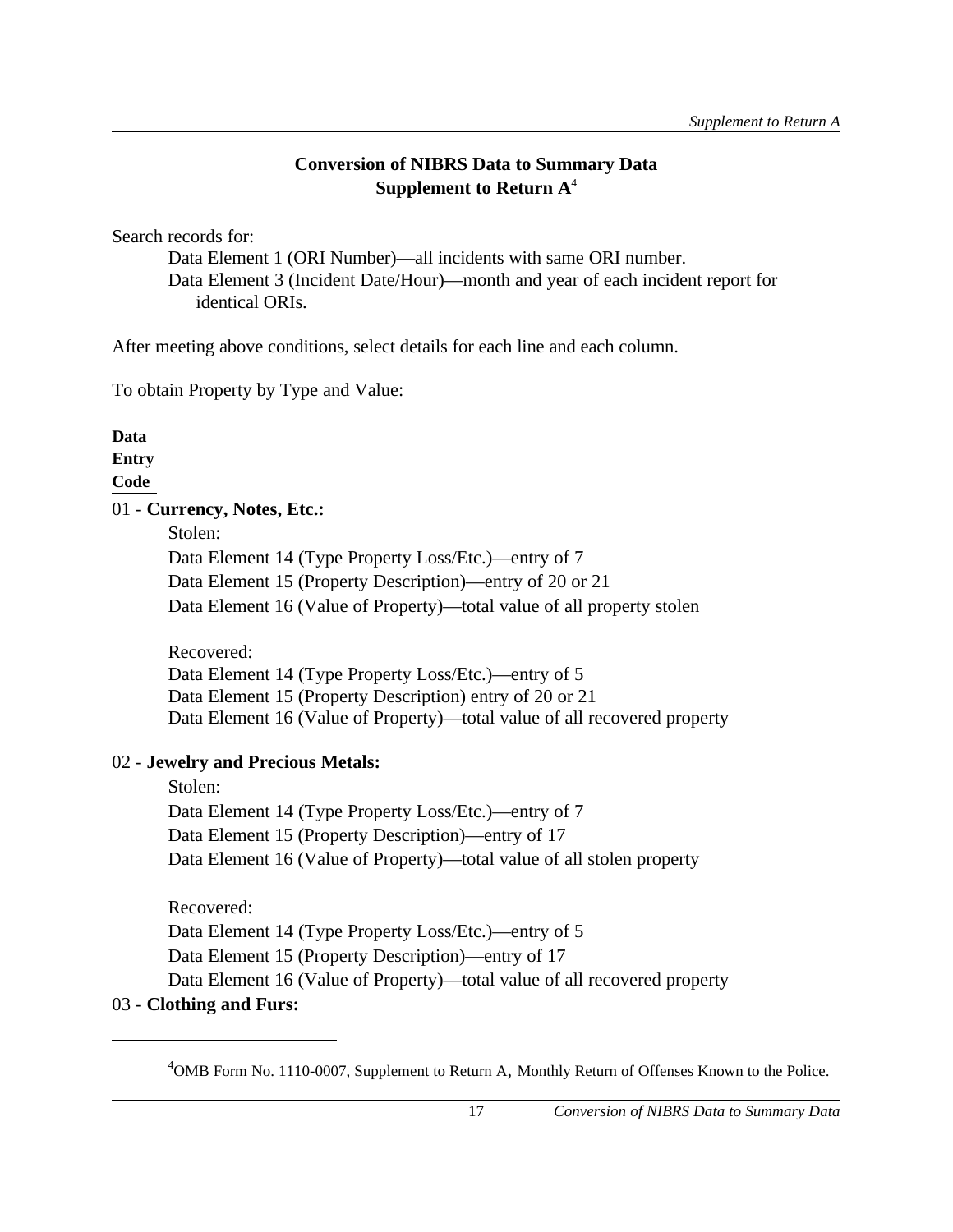#### Stolen:

Data Element 14 (Type Property Loss/Etc.)—entry of 7 Data Element 15 (Property Description)—entry of 06 or 25 Data Element 16 (Value of Property)—total value of all stolen property

Recovered:

Data Element 14 (Type Property Loss/Etc.)—entry of 5 Data Element 15 (Property Description)—entry of 06 or 25 Data Element 16 (Value of Property)—total value of all recovered property

### 04 - **Locally Stolen Motor Vehicles:**

Stolen: Data Element 14 (Type Property Loss/Etc.)—entry of 7 Data Element 15 (Property Description)—entry of 03, 05, 24, 28, or 37 Data Element 16 (Value of Property)—total value of all stolen property

Recovered: Data Element 14 (Type Property Loss/Etc.)—entry of 5 Data Element 15 (Property Description)—entry of 03, 05, 24, 28, or 37 Data Element 16 (Value of Property)—total value of all recovered property

### 05 - **Office Equipment:**

 Stolen: Data Element 14 (Type Property Loss/Etc.)—entry of 7 Data Element 15 (Property Description)—entry of 07 or 23 Data Element 16 (Value of Property)—total value of all stolen property

Recovered: Data Element 14 (Type Property Loss/Etc.)—entry of 5 Data Element 15 (Property Description)—entry of 07 or 23 Data Element 16 (Value of Property)—total value of all recovered property

### 06 - **Televisions, Radios, Stereos, Etc.:**

 Stolen: Data Element 14 (Type Property Loss/Etc.)—entry of 7 Data Element 15 (Property Description)—entry of 26 or 27 Data Element 16 (Value of Property)—total value of all stolen property

Recovered: Data Element 14 (Type Property Loss/Etc.)—entry of 5 Data Element 15 (Property Description)—entry of 26 or 27 Data Element 16 (Value of Property)—total value of all recovered property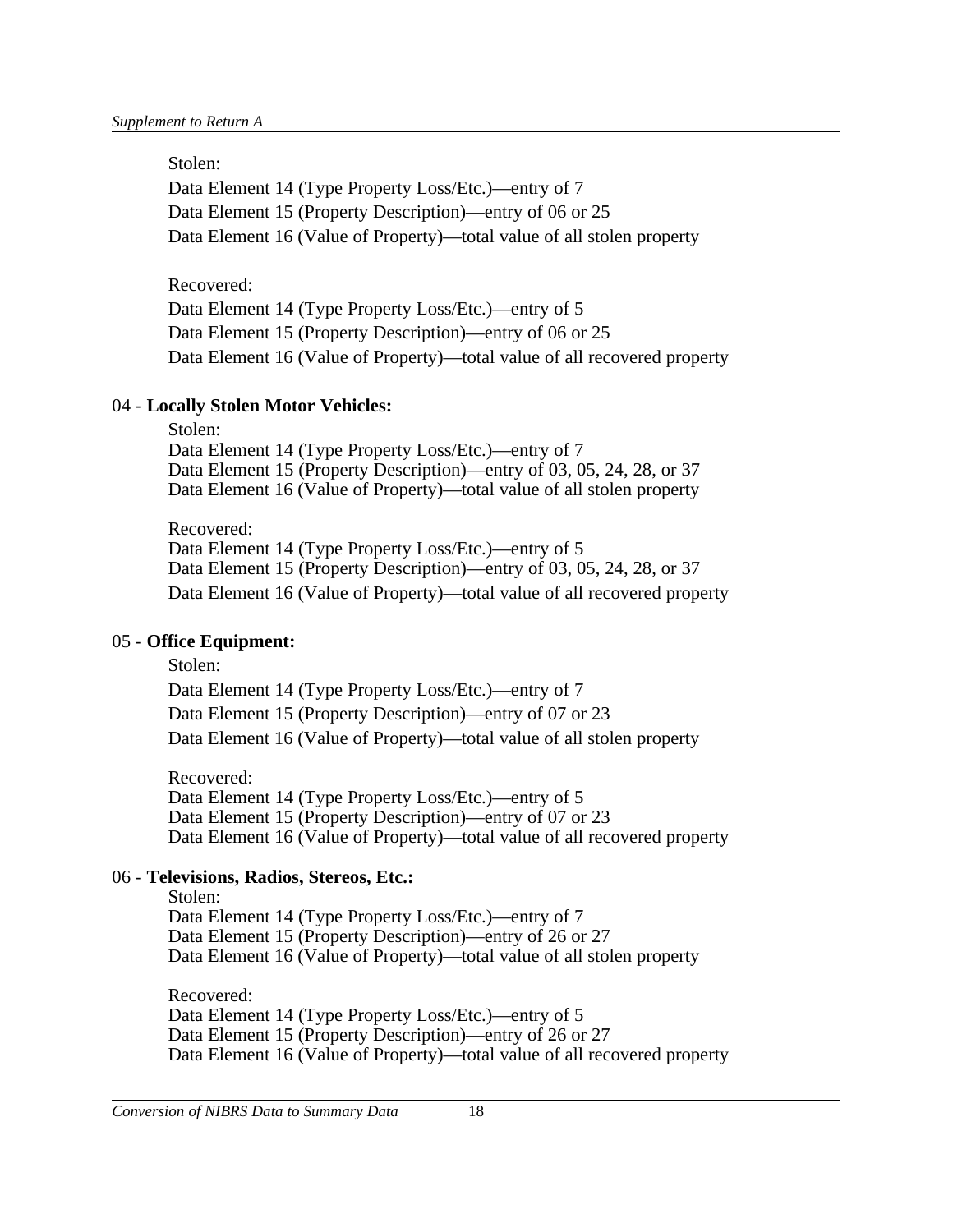#### 07 - **Firearms:**

Stolen:

Data Element 14 (Type Property Loss/Etc.)—entry of 7 Data Element 15 (Property Description)—entry of 13 Data Element 16 (Value of Property)—total value of all stolen property

Recovered:

Data Element 14 (Type Property Loss/Etc.)—entry of 7 Data Element 15 (Property Description)—entry of 13 Data Element 16 (Value of Property)—total value of all recovered property

### 08 - **Household Goods:**

Stolen:

Data Element 14 (Type Property Loss/Etc.)—entry of 7 Data Element 15 (Property Description)—entry of 16 Data Element 16 (Value of Property)—total value of all stolen property

Recovered:

Data Element 14 (Type Property Loss/Etc.)—entry of 5 Data Element 15 (Property Description)—entry of 16 Data Element 16 (Value of Property)—total value of all recovered property

# 09 - **Consumable Goods:**

Stolen:

Data Element 14 (Type Property Loss/Etc.)—entry of 7 Data Element 15 (Property Description)—entry of 02, 08, or 10 Data Element 16 (Value of Property)—total value of all stolen property

Recovered: Data Element 14 (Type Property Loss/Etc.)—entry of 5 Data Element 15 (Property Description)—entry of 02, 08, or 10 Data Element 16 (Value of Property)—total value of all recovered property

# 10 - **Livestock:**

Stolen: Data Element 14 (Type Property Loss/Etc.)—entry of 7 Data Element 15 (Property Description)—entry of 18 Data Element 16 (Value of Property)—total value of all stolen property

Recovered: Data Element 14 (Type Property Loss/Etc.)—entry of 5 Data Element 15 (Property Description)—entry of 18 Data Element 16 (Value of Property)—total value of all recovered property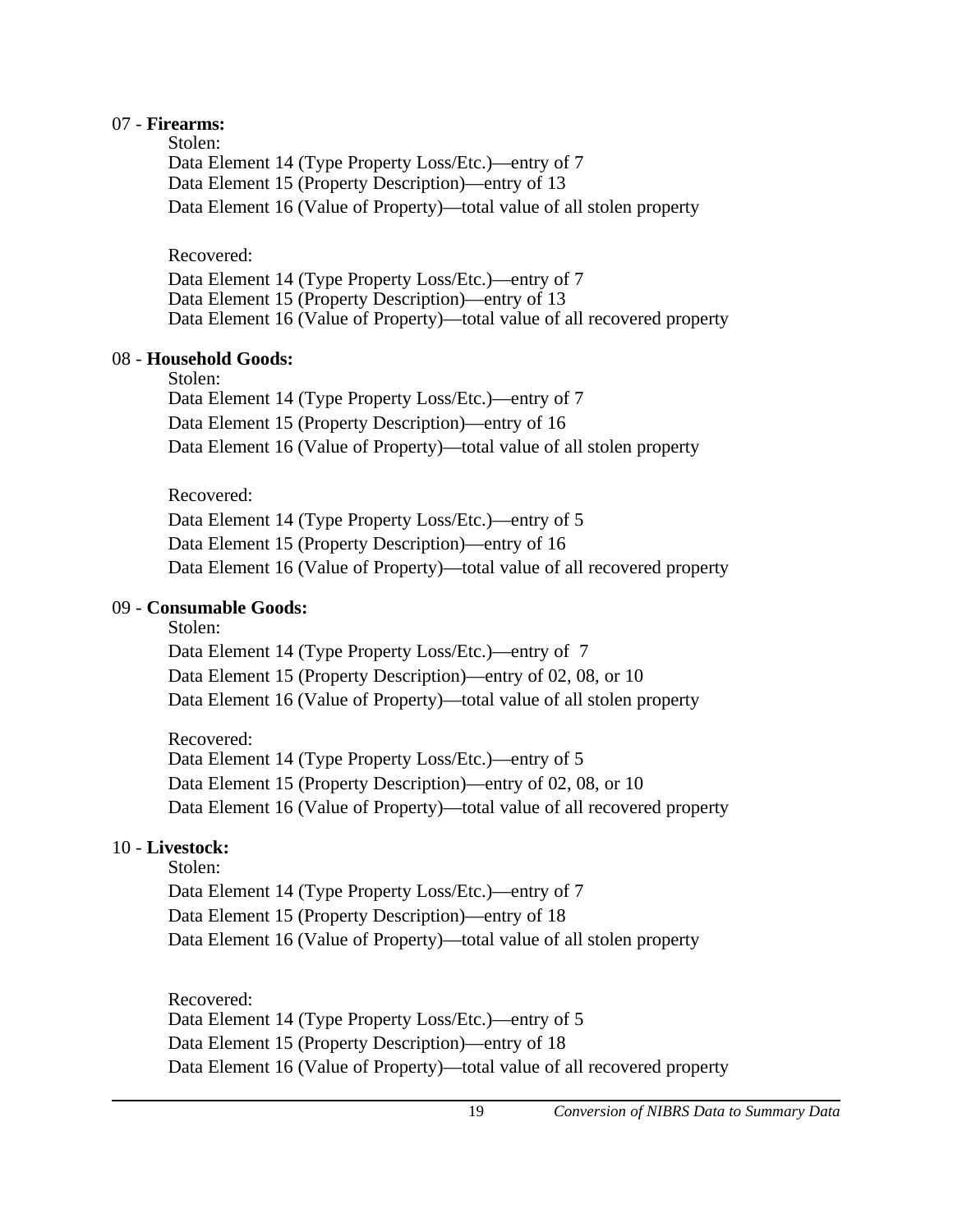*Supplement to Return A*

11 - **Miscellaneous:** Stolen: Data Element 14 (Type Property Loss/Etc.)—entry of 7 Data Element 15 (Property Description)—entry of 01, 04, 09, 11, 12, 14, 15, 19, 22, 36, 38, 39, or 77 Data Element 16 (Value of Property)—total value of all stolen property Recovered: Data Element 14 (Type Property Loss/Etc.)—entry of 5 Data Element 15 (Property Description)—entry of 01, 04, 09, 11, 12, 14, 15, 19, 22, 36, 38, 39, or 77 Data Element 16 (Value of Property)—total value of all recovered property The total is a computer-generated totals of Lines 01-11.

For each offense classification, the total offenses recorded on the Supplement to Return A form should be the same as the number of actual offenses listed in Column 4 of the Return A.

**Note:** NIBRS property description 99 has not been used and has no conversion at this time. (See NIBRS: Volume 1— *Data Collection Guidelines*, page 82.) Property description 88 = pending inventory is not converted in the Property by Type and Value section of the Return A supplement.

**Data Entry Code**

# 12 - **Murder and Nonnegligent Manslaughter:**

Data Element 24 (Victim Connected to UCR Offense Code[s])—offense code 09A Data Element 14 (Type Property Loss/Etc.)—entry of 7 Data Element 16 (Value of Property)—total value of all stolen property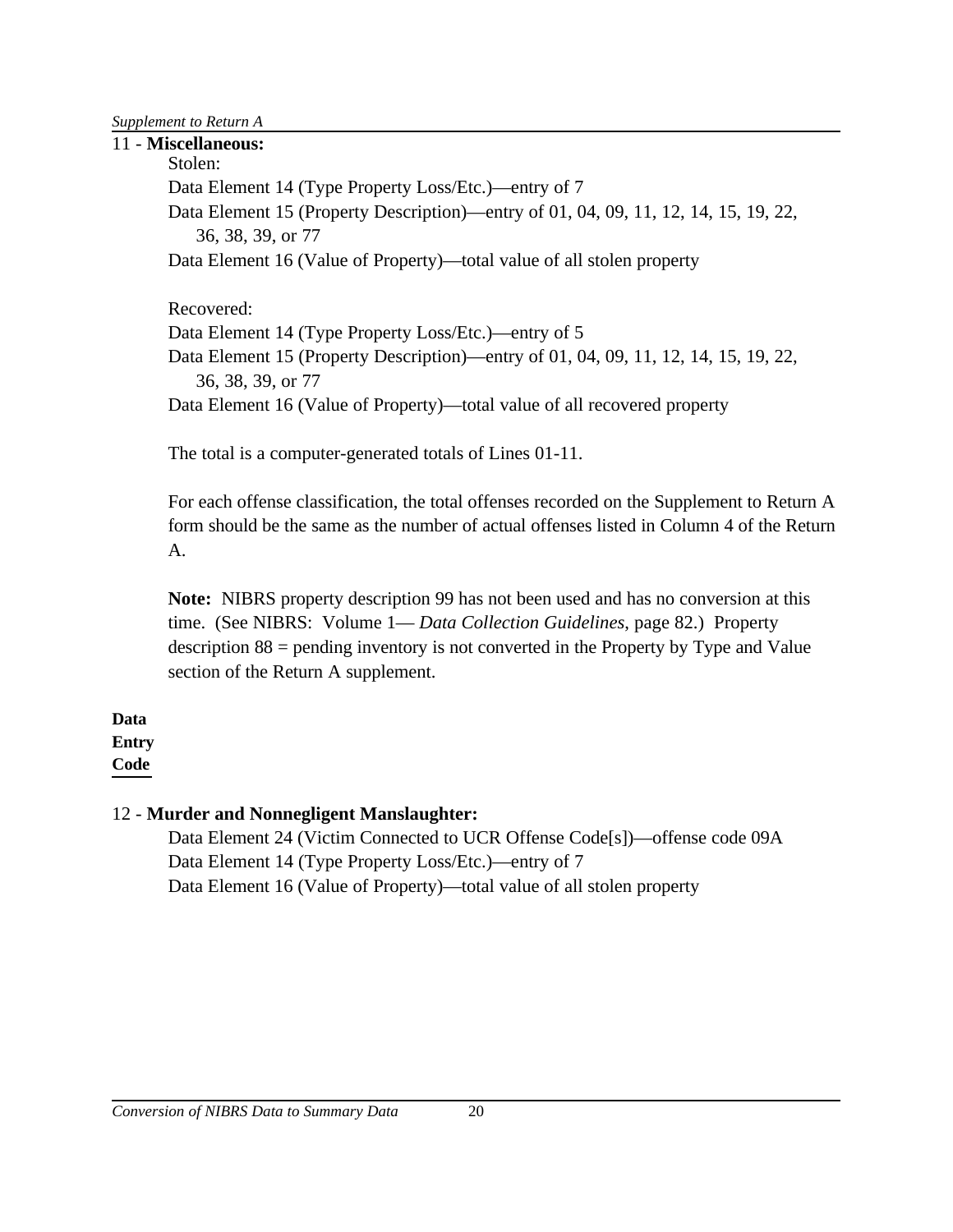# 20 - **Forcible Rape:**

Data Element 24 (Victim Connected to UCR Offense Code[s])—offense code 11A Data Element 27 (Sex [of Victim])—entry of F Data Element 14 (Type Property Loss/Etc.)—entry of 7 Data Element 16 (Value of Property)—total value of all stolen property

# 30-37 - **Robbery**

# 31 - **Highway (Streets, Alleys, Etc.):**

Data Element 6 (UCR Offense Code)—offense code 120 Data Element 9 (Location Type)—entry of 13 Data Element 14 (Type Property Loss/Etc.)—entry of 7 Data Element 16 (Value of Property)—total value of all stolen property

# 32 - **Commercial House (Except 33 and 34):**

Data Element 6 (UCR Offense Code)—offense code 120 Data Element 9 (Location Type)—entry of 03, 05, 08, 09, 12, 14, 17, 21, or 24 Data Element 14 (Type Property Loss/Etc.)—entry of 7 Data Element 16 (Value of Property)—total value of all stolen property

# 33 - **Gas or Service Station:**

Data Element 6 (UCR Offense Code)—offense code 120 Data Element 9 (Location Type)—entry of 23 Data Element 14 (Type Property Loss/Etc.)—entry of 7 Data Element 16 (Value of Property)—total value of all stolen property

# 34 - **Convenience Store:**

Data Element 6 (UCR Offense Code)—offense code 120 Data Element 9 (Location Type)—entry of 07 Data Element 14 (Type Property Loss/Etc.)—entry of 7 Data Element 16 (Value of Property)—total value of all stolen property

# 35 - **Residence (Anywhere on Premises):**

Data Element 6 (UCR Offense Code)—offense code 120 Data Element 9 (Location Type)—entry of 20 Data Element 14 (Type Property Loss/Etc.)—entry of 7 Data Element 16 (Value of Property)—total value of all stolen property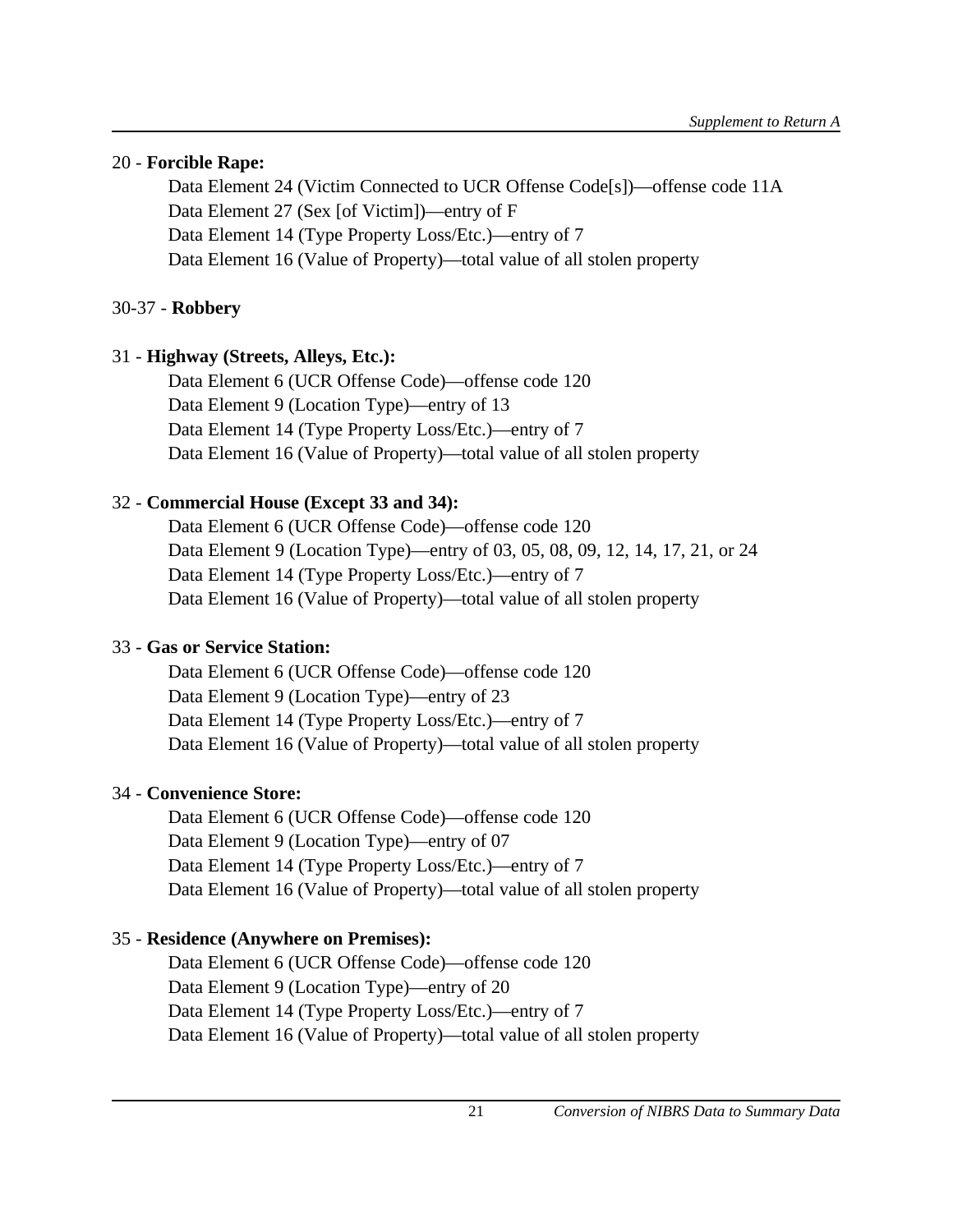# 36- **Bank:**

Data Element 6 (UCR Offense Code)—offense code 120 Data Element 9 (Location Type)—entry of 02 Data Element 14 (Type Property Loss/Etc.)—entry of 7 Data Element 16 (Value of Property)—total value of all stolen property

# 37 - **Miscellaneous:**

Data Element 6 (UCR Offense Code)—offense code 120 Data Element 9 (Location Type)—entry of 01, 04, 06, 10, 11, 15, 16, 18, 19, 22, or 25 Data Element 14 (Type Property Loss/Etc.)—entry of 7 Data Element 16 (Value of Property)—total value of all stolen property

# 30 - **Total Robbery:**

Computer-generated totals of data entry codes 31-37 for both number of actual offenses and stolen property values.

# 50-56 - **Burglary/Breaking and Entering**

# **Residence:**

# 51 - **Night (6 p.m. to 6 a.m.):**

Data Element 6 (UCR Offense Type)—offense code 220 Data Element 9 (Location Type)—entry of 20 Data Element 3 (Incident Date/Hour)—entry of hours 18 (6 p.m.), 19, 20, 21, 22, 23, 00, 01, 02, 03, 04, or 05, total of all Data Element 14 (Type Property Loss/Etc.)—entry of 7 Data Element 16 (Value of Property)—total value of all stolen property

# 52 - **Day (6 a.m. to 6 p.m.):**

Data Element 6 (UCR Offense Code)—offense code 220 Data Element 9 (Location Type)—entry of 20 Data Element 3 (Incident Date/Hour)—entry of hours 06 (6 a.m.), 07, 08, 09, 10, 11, 12, 13, 14, 15, 16, or 17, total of all Data Element 14 (Type Property Loss/Etc.)—entry of 7 Data Element 16 (Value of Property)—total value of all stolen property

# 53 - **Unknown:**

Data Element 6 (UCR Offense Code)—offense code 220 Data Element 9 (Location Type)—entry of 20 Data Element 3 (Incident Date/Hour)—entry of bb (b equals blank)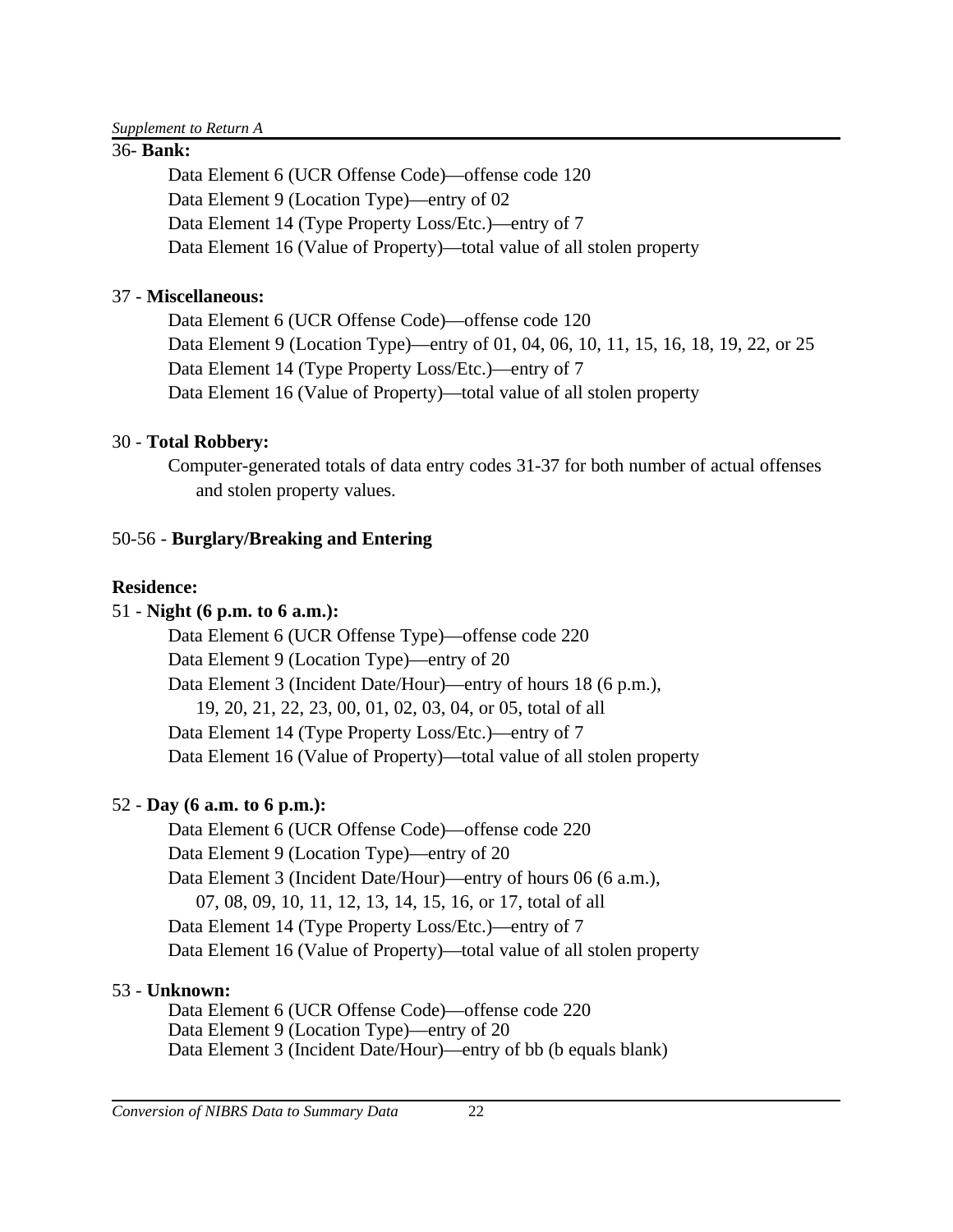Data Element 14 (Type Property Loss/Etc.)—entry of 7 Data Element 16 (Value of Property)—total value of all stolen property

# **Nonresidence:**

# 54 - **Night (6 p.m. to 6 a.m.):**

Data Element 6 (UCR Offense Code)—offense code 220 Data Element 9 (Location Type)—any entry **except** 20 Data Element 3 (Incident Date/Hour)—entry of hours 18 (6 p.m.), 19, 20, 21, 22, 23, 00, 01,02, 03, 04, or 05, total of all Data Element 14 (Type Property Loss/Etc.)—entry of 7 Data Element 16 (Value of Property)—total value of all stolen property

If there is an entry in Data Element 10 (Number of Premises Entered) and an entry of 19 (Rental Storage Facilities) in Data Element 9 (Location Type), use the number of premises listed in Data Element 10 as the number of burglaries to be counted.

# 55 - **Day (6 a.m. to 6 p.m.):**

Data Element 6 (UCR Offense Code)—offense code 220 Data Element 9 (Location Type)—any entry **except** 20 Data Element 3 (Incident Date/Hour)—entry of hours 06 (6 a.m.), 07, 08, 09, 10, 11, 12, 13, 14, 15, 16, or 17, total of all Data Element 14 (Type Property Loss/Etc.)—entry of 7 Data Element 16 (Value of Property)—total value of all stolen property

# 56 - **Unknown:**

Data Element 6 (UCR Offense Code)—offense code 220 Data Element 9 (Location Type)—any entry **except** 20 Data Element 3 (Incident Date/Hour)—entry of bb (b equals blank) Data Element 14 (Type Property Loss/Etc.)—entry of 7 Data Element 16 (Value of Property)—total value of all stolen property

# 50 - **Total Burglary:**

If there is an entry in Data Element 10 (Number of Premises Entered) and an entry of 19 (Rental Storage Facilities) in Data Element 9 (Location Type), use the number of premises listed in Data Element 10 as the number of burglaries to be counted.

Computer-generated totals of data entry codes 51-56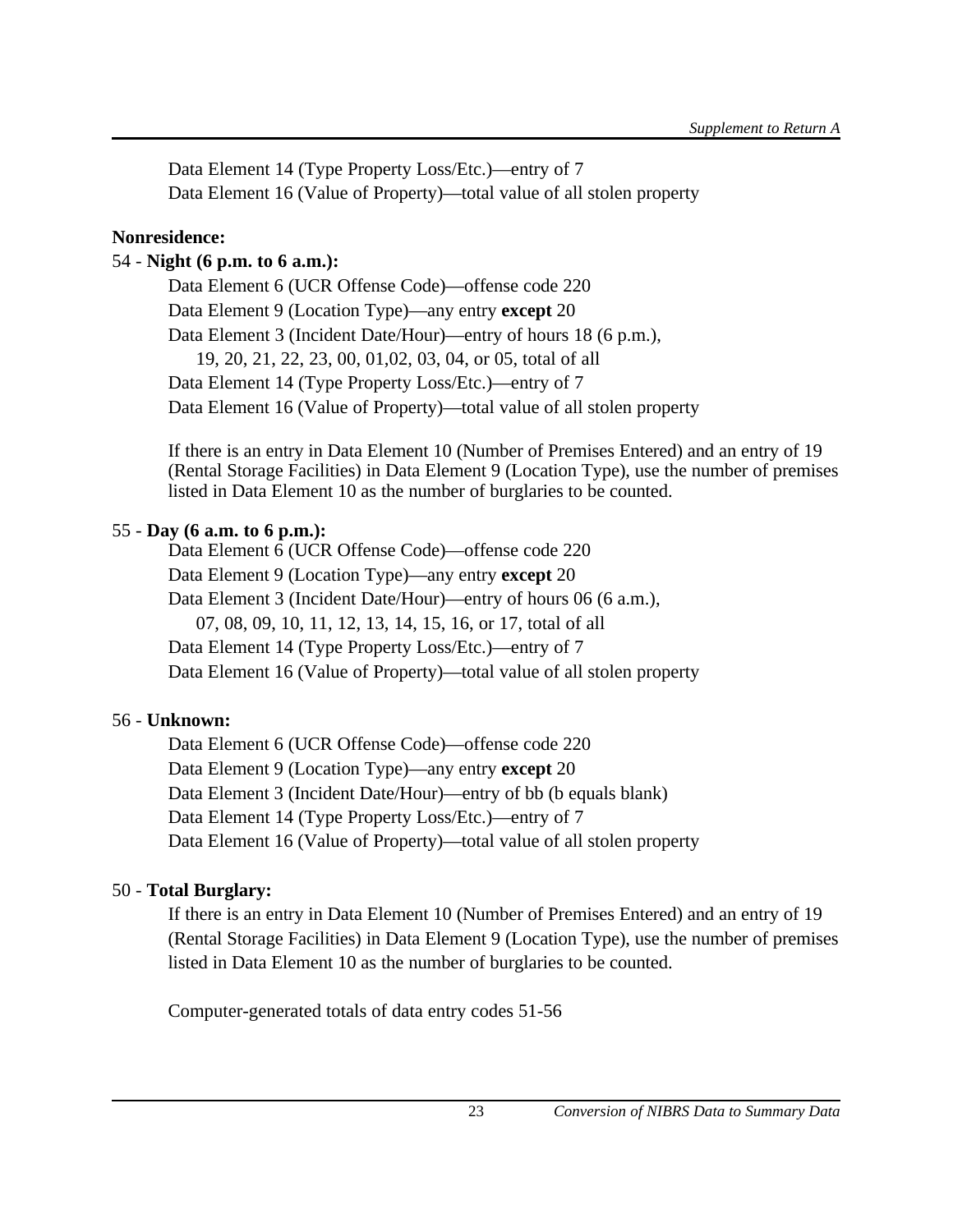### 60-63 - **Larceny-theft:**

#### 61 - **\$200 and over:**

Data Element 6 (UCR Offense Code)—offense codes 23A, 23B, 23C, 23D, 23E, 23F, 23G, or 23H

Data Element 14 (Type Property Loss/Etc.)—entry of 7

Data Element 16 (Value of Property)—entry of stolen property values totaling \$200 or more

# 62 - **\$50-\$199:**

Data Element 6 (UCR Offense Code)—offense codes 23A, 23B, 23C, 23D, 23E, 23F, 23G, or 23H

Data Element 14 (Type Property Loss/Etc.)—entry of 7

Data Element 16 (Value of Property)—entry of stolen property values totaling \$50-\$199

# 63 - **Under \$50:**

Data Element 6 (UCR Offense Code)—offense codes 23A, 23B, 23C, 23D, 23E, 23F, 23G, or 23H Data Element 14 (Type Property Loss/Etc.)—entry of 7

Data Element 16 (Value of Property)—entry of stolen property values totaling \$1-\$49<sup>5</sup>

### 60 - **Total Larceny-theft:**

Computer-generated totals of data entry codes 61-63

# 70 - **Motor Vehicle Theft:**

Data Element 6 (UCR Offense Code)—offense code 240 Data Element 14 (Type Property Loss/Etc.)—entry of 7 Data Element 18 (Number of Stolen Motor Vehicles)—number of vehicles stolen Data Element 16 (Value of Property)—total value of all stolen property

# 77 - **Grand Total - All items:**

Computer-generated totals of Lines 12, 20, 30, 50, 60, and 70 for values only

<sup>&</sup>lt;sup>5</sup>In NIBRS, unknown values are entered as \$1; include in data entry code 63.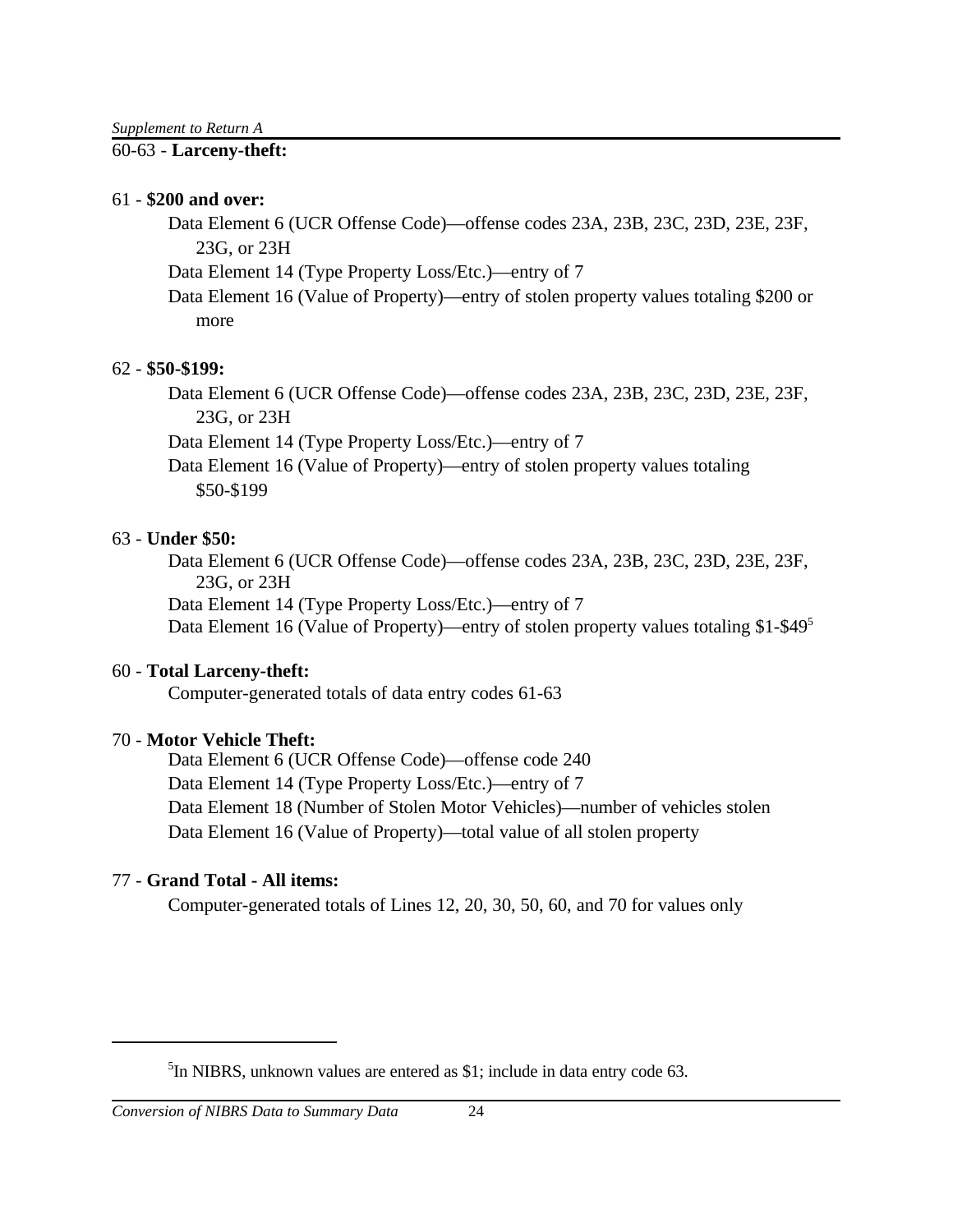# 80-89 - **Nature of Larcenies**

**Larceny Hierarchy:** To obtain the larceny offense code for Summary purposes from a NIBRS incident report with multiple types of larcenies occurring, the following Larceny Hierarchy has been established. The larcenies are numbered 1-9 in order of importance.

# **Person Larcenies**

 $1 =$  Purse-snatching (23B)

 $2 =$ Pocket-picking (23A)

# **Business or Building Larcenies**

 $3 =$ Shoplifting (23C)

 $4 =$ Theft from Building (23D)

# **Motor Vehicle Larcenies**

5 = Theft of Motor Vehicle Parts or Accessories (23G or 23H with a description of 38 as the highest property value stolen)

# **Larcenies From. . .**

 $6 =$ Theft from Motor Vehicle (23F)

 $7 =$ Theft from Coin-operated Machine or Device (23E)

# **Object Larcenies**

 $8 =$ Theft of Bicycles<sup>6</sup> (23D, 23F, or 23H where bicycles are the highest property value stolen)

# **All Other Larcenies**

9 = All Other Larcenies (23H)

Once the *single* larceny offense is determined, apply the following rules.

# 81 - **Pocket-picking:**

Data Element 6 (UCR Offense Code)—offense code 23A Data Element 14 (Type Property Loss/Etc.)—entry of 7 Data Element 16 (Value of Property)—total value of all stolen property

<sup>6</sup>Theft of bicycles is not a NIBRS larceny category. However, larcenies of bicycles can be identified when the property stolen is a bicycle.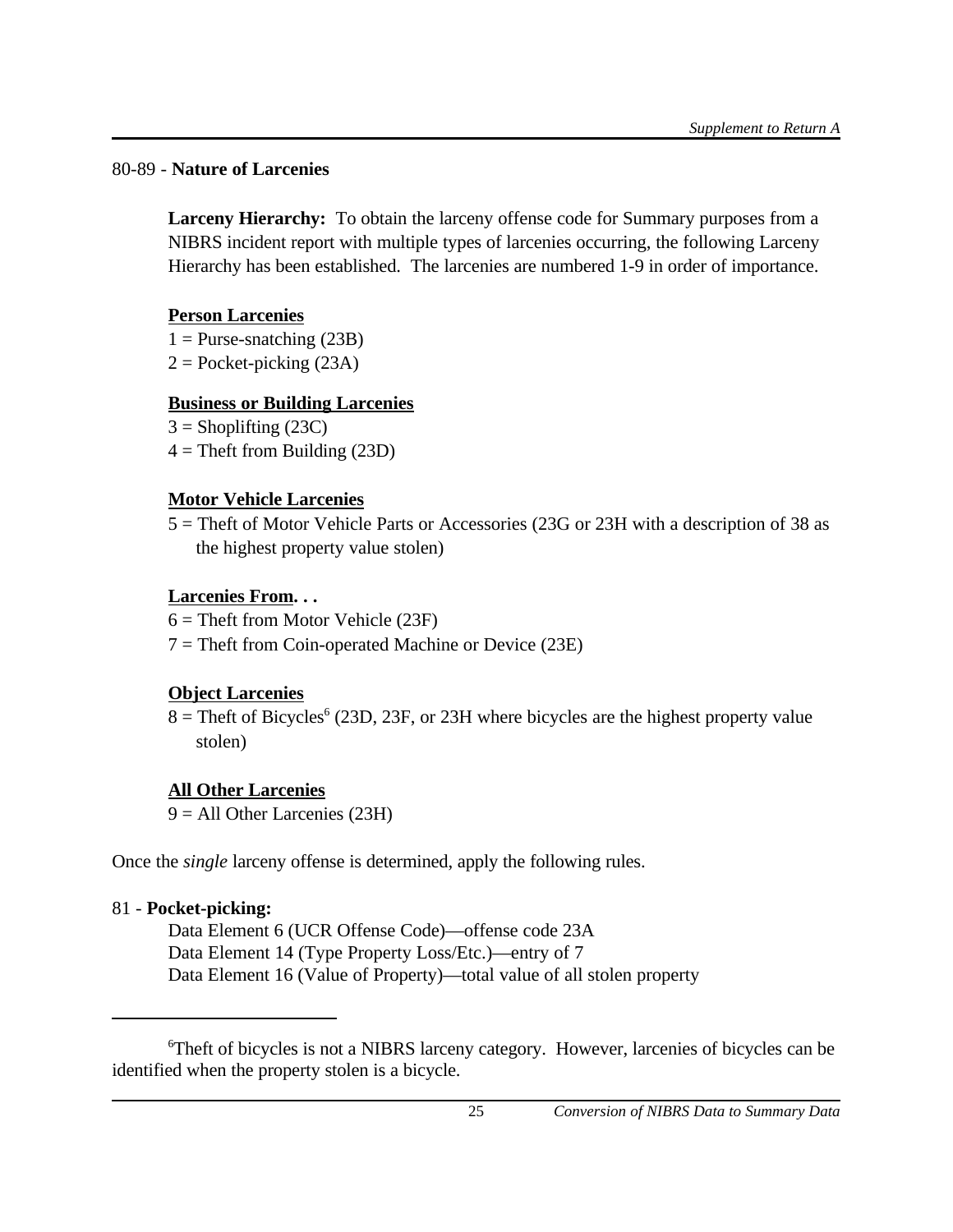*Supplement to Return A*

### 82 - **Purse-snatching:**

Data Element 6 (UCR Offense Code)—offense code 23B Data Element 14 (Type Property Loss/Etc.)—entry of 7 Data Element 16 (Value of Property)—total value of all stolen property

# 83 - **Shoplifting:**

Data Element 6 (UCR Offense Code)—offense code 23C Data Element 14 (Type Property Loss/Etc.)—entry of 7 Data Element 16 (Value of Property)—total value of all stolen property

# 84 - **From Motor Vehicles:**

Data Element 6 (UCR Offense Code)—offense code 23F Data Element 14 (Type Property Loss/Etc.)—entry of 7 Data Element 16 (Value of Property)—total value of all stolen property

# 85 - **Motor Vehicle Parts and Accessories:**

Data Element 6 (UCR Offense Code)—*See Larceny Hierarchy, page 25.* Data Element 15 (Property Description)—entry of 38 Data Element 14 (Type Property Loss/Etc.)—entry of 7 Data Element 16 (Value of Property)—total value of all stolen property

# 86 - **Bicycles:**

Data Element 6 (UCR Offense Code)—*See Larceny Hierarchy, page 25.* Data Element 15 (Property Description)—entry of 04 Data Element 14 (Type Property Loss/Etc.)—entry of 7 Data Element 16 (Value of Property)—total value of all stolen property

# 87 - **From Building:**

Data Element 6 (UCR Offense Code)—offense code 23D Data Element 14 (Type Property Loss/Etc.)—entry of 7 Data Element 16 (Value of Property)—total value of all stolen property

# 88 - **From Coin-operated Machines:**

Data Element 6 (UCR Offense Code)—offense code 23E Data Element 14 (Type Property Loss/Etc.)—entry of 7 Data Element 16 (Value of Property)—total value of all stolen property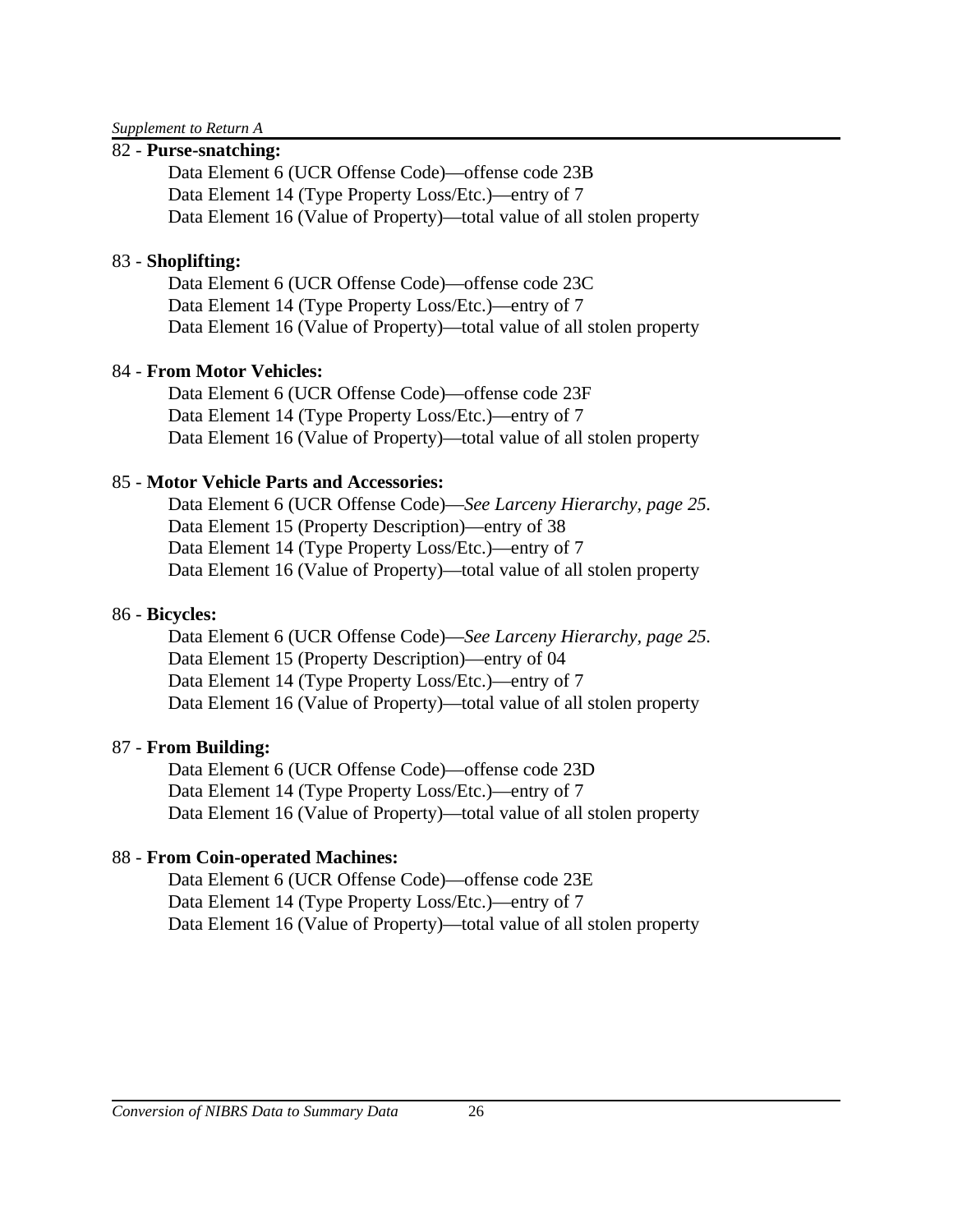### 89 - **All Other:**

Data Element 6 (UCR Offense Code)—offense code 23H Data Element 15 (Property Description)—all entries **except** 04 or 38 Data Element 14 (Type Property Loss/Etc.)—entry of 7 Data Element 16 (Value of Property)—total value of all stolen property

# 80 - **Total Larcenies by Nature:**

Computer-generated totals of Lines 81-89

- 90-93 **Motor Vehicles Recovered:**
- 91 **Stolen Locally and Recovered Locally:** This category is not available in NIBRS; **fill with zeros.**
- 92 **Stolen Locally and Recovered in Other Jurisdictions:** This category is not available in NIBRS; **fill with zeros.**

# 90 - **Total Locally Stolen Motor Vehicles Recovered:**

Data Element 14 (Type Property Loss/Etc.)—entry of 5 Data Element 15 (Property Description)—entry of 03, 05, 24, 28, or 37 Data Element 18 (Number of Stolen Motor Vehicles)—total of all

# 93 - **Stolen in Other Jurisdictions and Recovered Locally:**

This category is not available in NIBRS; **fill with zeros.**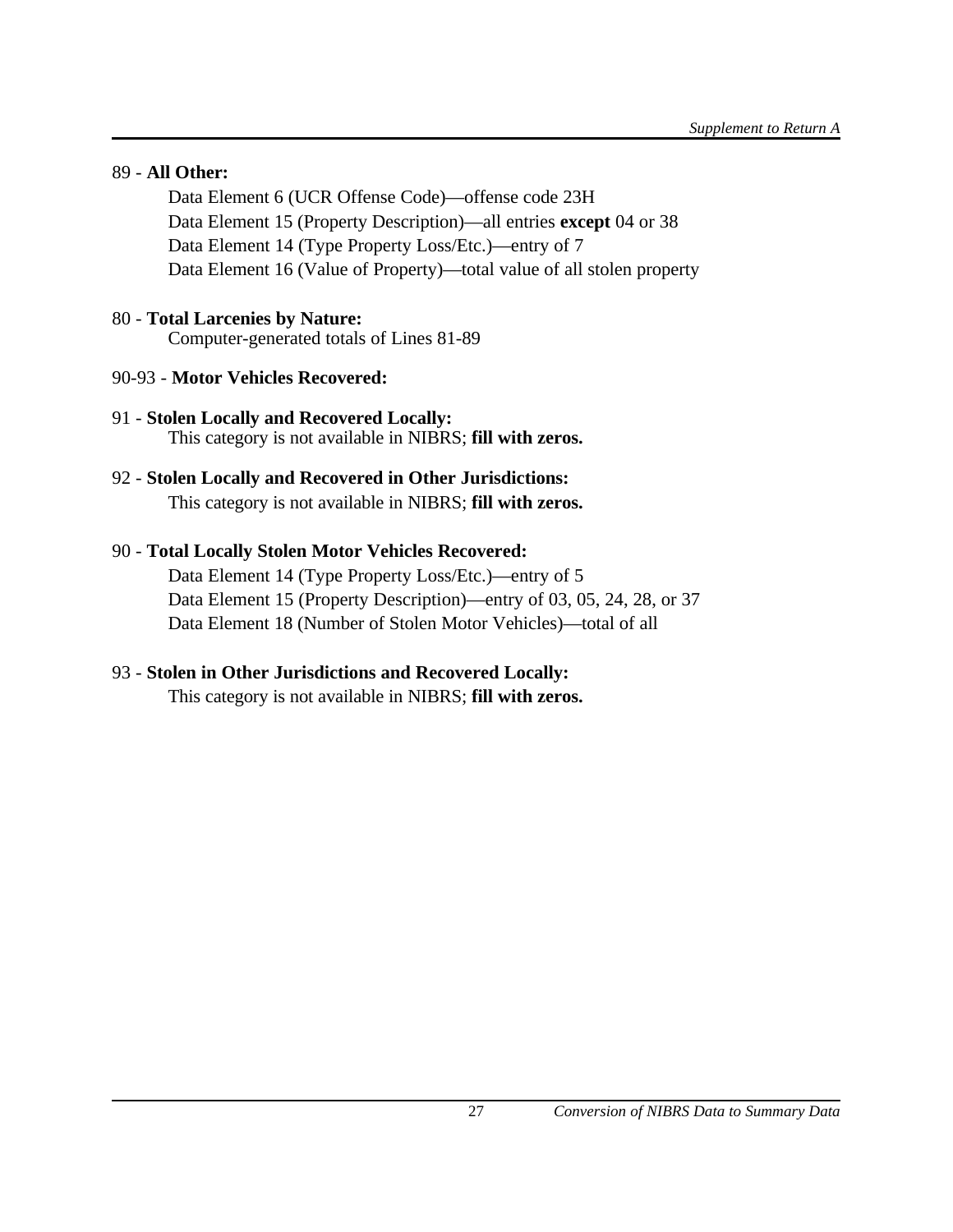# **Conversion of NIBRS Data to Summary Data Arson**<sup>7</sup>—**Column 4**

Search records for:

Data Element 1 (ORI Number)—all incidents with same ORI number.

Data Element 3 (Incident Date/Hour)—month and year of each incident report for identical ORIs. Use the month and year of the incident date to tally the offenses for Column 4. (See also Columns 5 and 6 for dates used.)

- Data Element 6 (UCR Offense Code)—offense code 200.
- Data Element 7 (Offense Attempted/Completed)—include only those with entry of C (completed).

If there is more than one property description in Data Element 15, structures take precedence over others. A motor vehicle takes precedence over "total other." If there is more than one structure listed, use the one with the highest dollar value listed (Data Element 16 [Value of Property]). The same is true for motor vehicles. Record total value of all burned items (property descriptions) in Column 8.

Include attempts on grand total line; no breakdown/type of property is available.

After meeting above conditions, select details for each line and each column.

- Line A. **Single Occupancy Residential (Houses, Townhouses, Duplexes, Etc.):** Data Element 15 (Property Description)—entry of 29
- Line B. **Other Residential (Apartments, Tenements, Flats, Hotels, Motels, Inns, Dormitories, Boarding Houses, Etc.):** Data Element 15 (Property Description)—entry of 30
- Line C. **Storage (Barns, Garages, Warehouses, Etc.):** Data Element 15 (Property Description)—entry of 34
- Line D. **Industrial/Manufacturing:** Data Element 15 (Property Description)—entry of 32
- Line E. **Other Commercial (Stores, Restaurants, Offices, Etc.):** Data Element 15 (Property Description)—entry of 31

 $7$ OMB Form No. 1110-0008, Monthly Return of Arson Offenses Known to Law Enforcement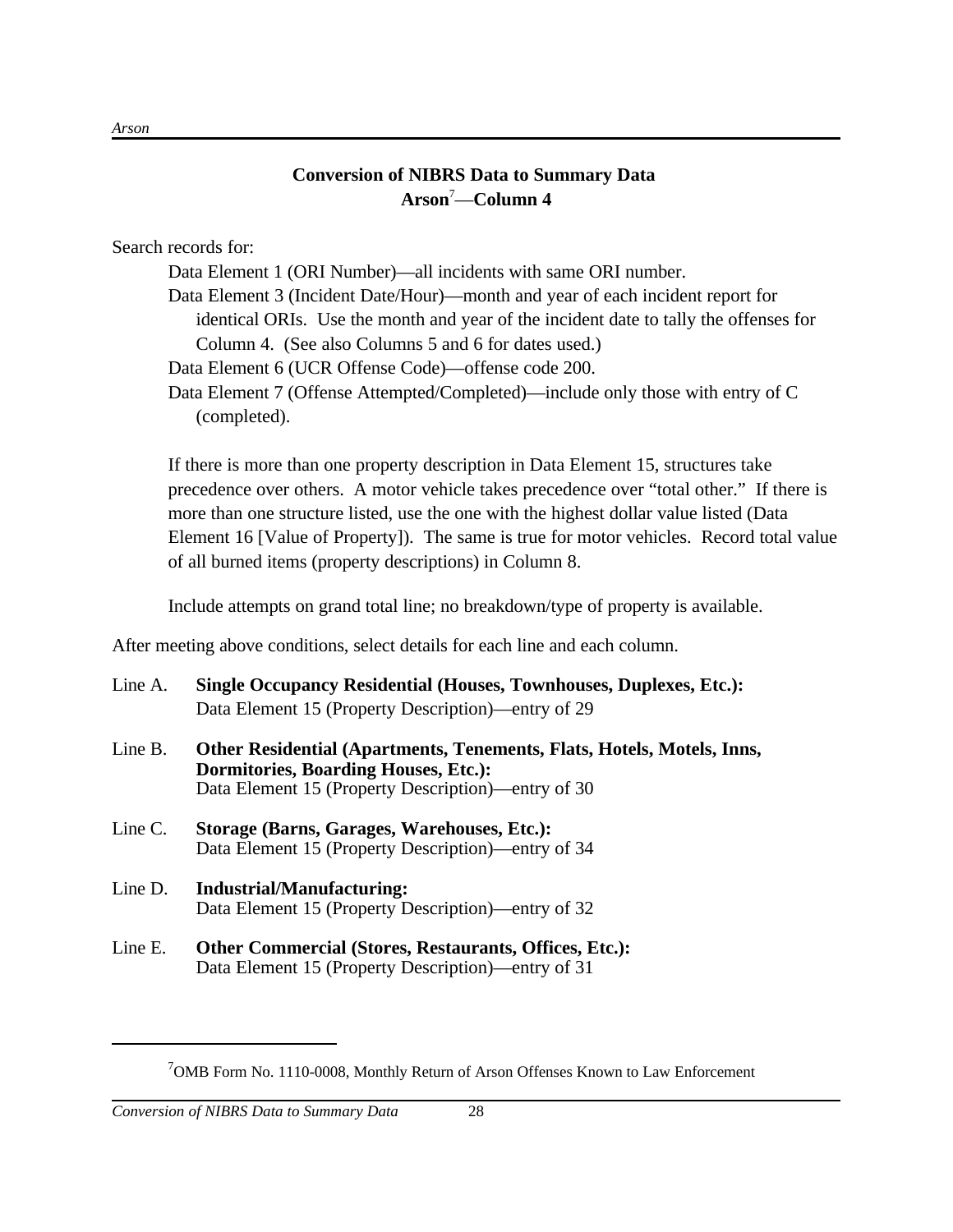- Line F. **Community/Public (Churches, Jails, Schools, Colleges, Hospitals, Etc.):** Data Element 15 (Property Description)—entry of 33
- Line G. **All Other Structure (Outbuildings, Monuments, Buildings Under Construction, Etc.):** Data Element 15 (Property Description)—entry of 35

**Total Structure** - Computer-generated totals of Lines A-G.

- Line H. **Motor Vehicles (Automobiles, Trucks, Buses, Motorcycles, Etc.):** Data Element 15 (Property Description)—entry of 03, 05, 24, or 37
- Line I. **Other Mobile Property (Trailers, Recreational Vehicles, Airplanes, Boats, Etc.):** Data Element 15 (Property Description)—entry of 01, 12, 15, 28, or 39

**Total Mobile** - Computer-generated totals of Lines H and I.

- Line J. **Total Other (Crops, Timber, Fences, Signs, Etc.):** Data Element 15 (Property Description)—entry of 02, 04, 06, 07, 08, 09, 10, 11, 13, 14, 16, 17, 18, 19, 20, 21, 22, 23, 25, 26, 27, 36, 38, or 77.
	- **Grand Total** Computer-generated totals of Lines A-J; include all attempts from Data Element 7.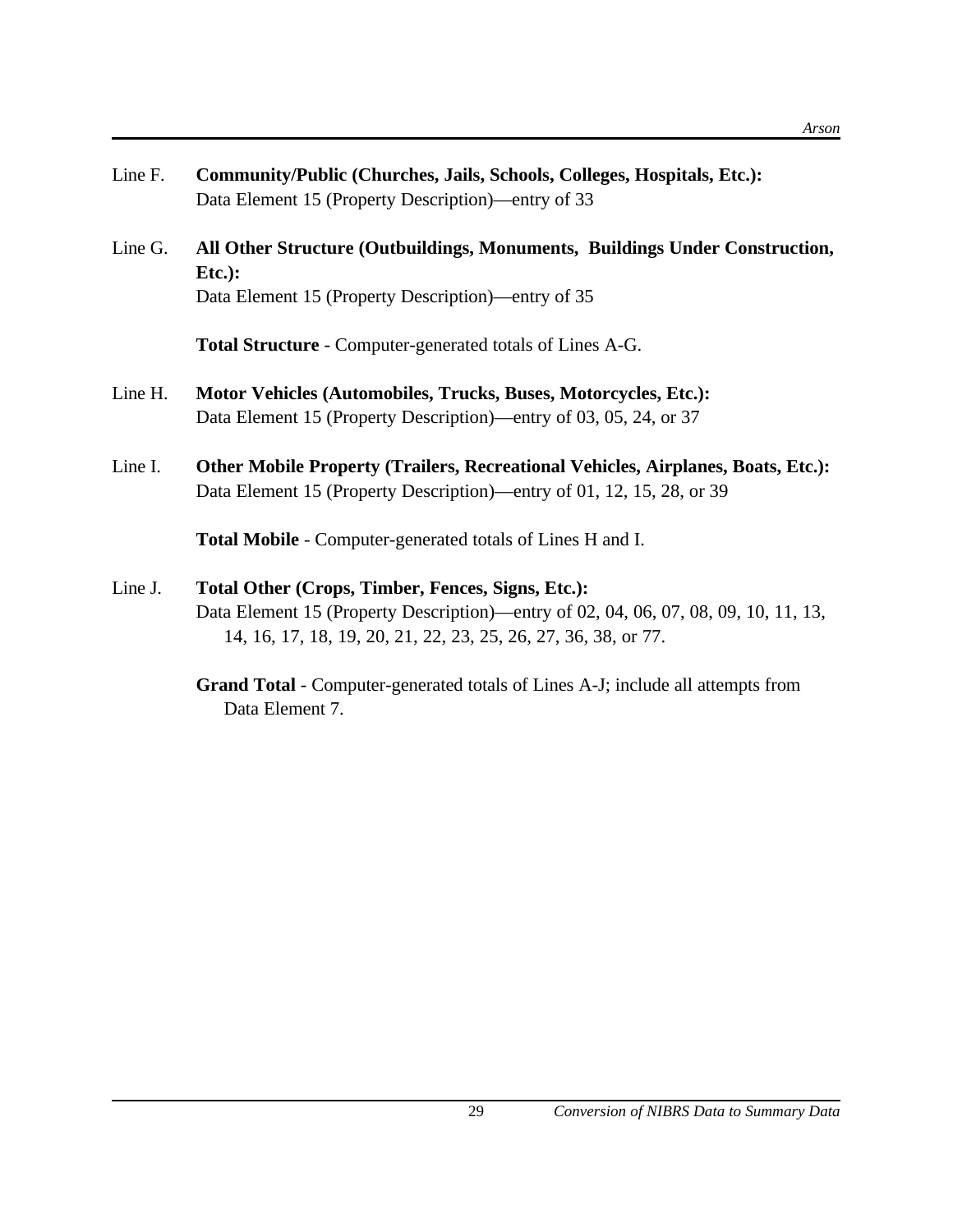# **Conversion of NIBRS Data to Summary Data Arson—Column 5**

Search records for:

Data Element 1 (ORI Number)—for all incidents with same ORI number.

Data Element 42 (Arrest Date)/Data Element 5 (Exceptional Clearance Date)—to tally the offense clearances for incidents, use the month and year of the earliest arrest date or the month and year of the exceptional clearance date.

Data Element 6 (UCR Offense Code)—offense code 200.

Data Element 7 (Offense Attempted/Completed)—include only those with entry of C (completed).

If there is more than one property description in Data Element 15, structures take precedence over others. A motor vehicle takes precedence over "total other." If there is more than one structure listed, use the one with the highest dollar value listed (Data Element 16 [Value of Property]). The same is true for motor vehicles. Record total value of all burned items (property descriptions) in Column 8.

After meeting above conditions, select details for each line and each column.

**Note 1:** If an arrestee segment is present for the incident, the clearance column to be used should be determined in the following manner:

Adult (aged 18 and over) only—score in Column 5 Adult and juvenile (aged 01-17)—score in Column 5 only Juvenile only—score in both Columns 5 and 6 Adult and person of unknown age—score in Column 5 Juvenile and person of unknown age—score in both Columns 5 and 6 Person of unknown age—score in Column 5 only

**Note 2:** If the incident is exceptionally cleared, score offender data in the same manner.

# Line A. **Single Occupancy Residential (Houses, Townhouses, Duplexes, Etc.):** Data Element 15 (Property Description)—entry of 29 Data Element 4 (Cleared Exceptionally)—entry of A, B, C, D, or E use offender information; if entry is N, search for arrestee segment with identical incident number. *See Notes 1 and 2 above.*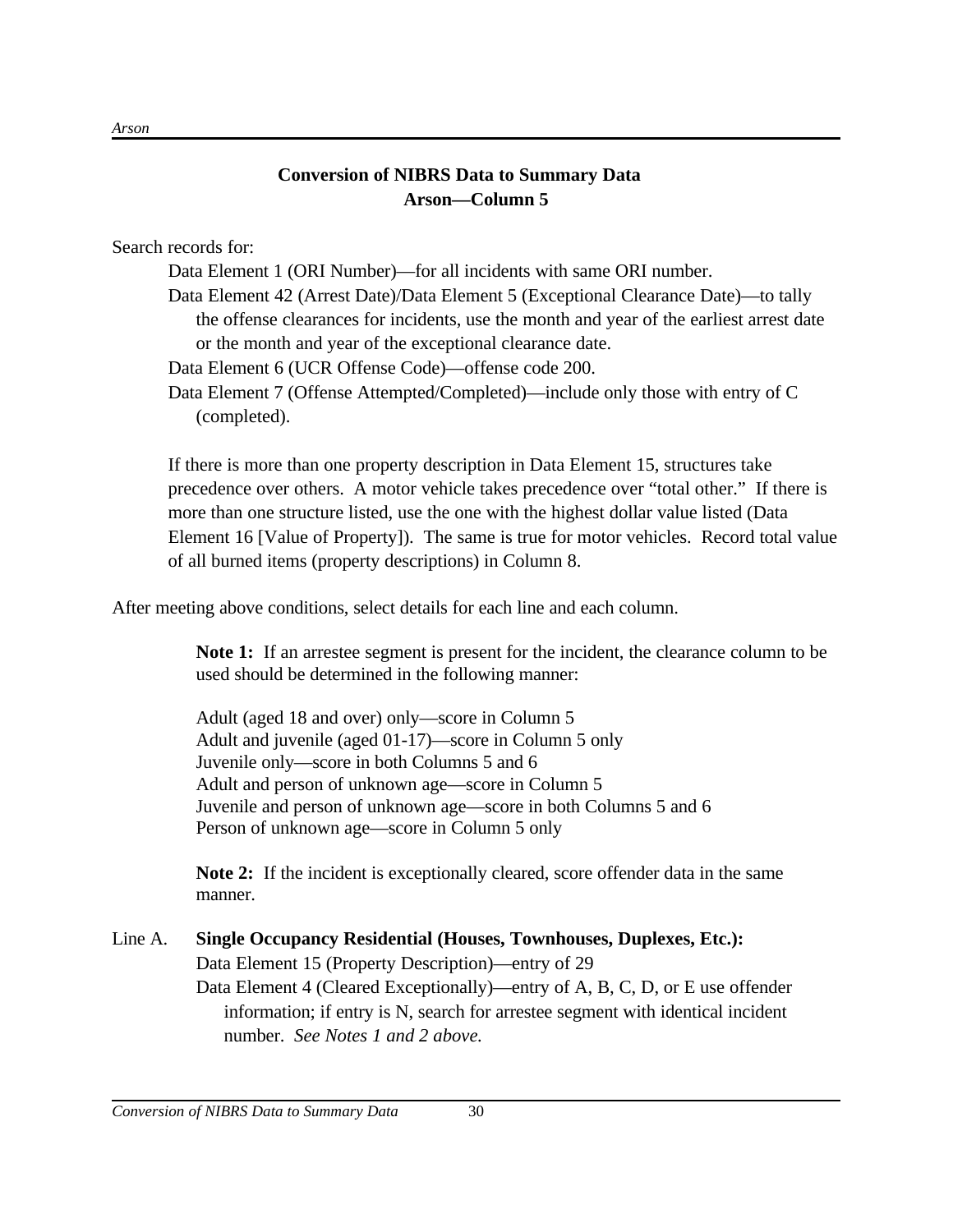| Line B. | Other Residential (Apartments, Tenements, Flats, Hotels, Motels, Inns,<br><b>Dormitories, Boarding Houses, Etc.):</b><br>Data Element 15 (Property Description)—entry of 30<br>Data Element 4 (Cleared Exceptionally)—entry of A, B, C, D, or E use offender<br>information; if entry is N, search for arrestee segment with identical incident<br>number. See Notes 1 and 2, page 30. |
|---------|----------------------------------------------------------------------------------------------------------------------------------------------------------------------------------------------------------------------------------------------------------------------------------------------------------------------------------------------------------------------------------------|
| Line C. | <b>Storage (Barns, Garages, Warehouses, Etc.):</b><br>Data Element 15 (Property Description)—entry of 34<br>Data Element 4 (Cleared Exceptionally)—entry of A, B, C, D, or E use offender<br>information; if entry is N, search for arrestee segment with identical incident<br>number. See Notes 1 and 2, page 30.                                                                    |
| Line D. | <b>Industrial/Manufacturing:</b><br>Data Element 15 (Property Description)—entry of 32<br>Data Element 4 (Cleared Exceptionally)—entry of A, B, C, D, or E use offender<br>information; if entry is N, search for arrestee segment with identical incident<br>number. See Notes 1 and 2, page 30.                                                                                      |
| Line E. | Other Commercial (Stores, Restaurants, Offices, Etc.):<br>Data Element 15 (Property Description)—entry of 31<br>Data Element 4 (Cleared Exceptionally)—entry of A, B, C, D, or E use offender<br>information; if entry is N, search for arrestee segment with identical incident<br>number. See Notes 1 and 2, page 30.                                                                |
| Line F. | Community/Public (Churches, Jails, Schools, Colleges, Hospitals, Etc.):<br>Data Element 15 (Property Description)—entry of 33<br>$\Gamma$ Deta Flament 4 (Closed Executionally) ontry of $\Lambda$ , $\Gamma$ C, $\Gamma$ or E use offendor                                                                                                                                            |

Data Element 4 (Cleared Exceptionally)—entry of A, B, C, D, or E use offender information; if entry is N, search for arrestee segment with identical incident number. *See Notes 1 and 2, page 30.*

# Line G. **All Other Structure (Outbuildings, Monuments, Buildings Under Construction, Etc.):**

Data Element 15 (Property Description)—entry of 35

Data Element 4 (Cleared Exceptionally)—entry of A, B, C, D, or E use offender information; if entry is N, search for arrestee segment with identical incident number. *See Notes 1 and 2, page 30.*

**Total Structure** - Computer-generated totals of Lines A-G.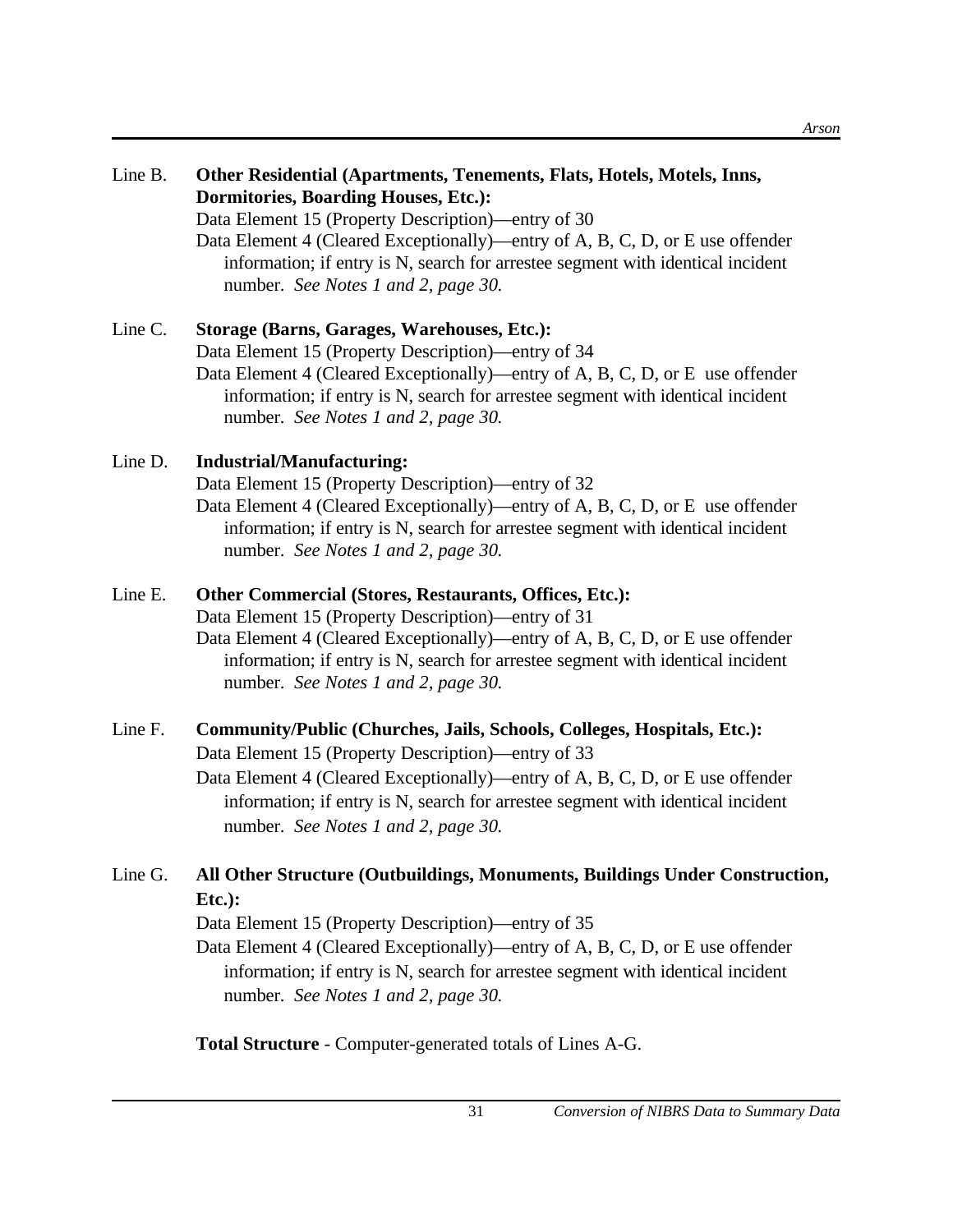#### *Arson*

| Line H. | Motor Vehicles (Automobiles, Trucks, Buses, Motorcycles, Etc.):<br>Data Element 15 (Property Description)—entry of 03, 05, 24, or 37<br>Data Element 4 (Cleared Exceptionally)—entry of A, B, C, D, or E use offender<br>information; if entry is N, search for arrestee segment with identical incident<br>number. See Notes 1 and 2, page 30.                                                                                                                                                                                                            |
|---------|------------------------------------------------------------------------------------------------------------------------------------------------------------------------------------------------------------------------------------------------------------------------------------------------------------------------------------------------------------------------------------------------------------------------------------------------------------------------------------------------------------------------------------------------------------|
| Line I. | Other Mobile Property (Trailers, Recreational Vehicles, Airplanes, Boats, Etc.):<br>Data Element 15 (Property Description)—entry of 01, 12, 15, 28, or 39<br>Data Element 4 (Cleared Exceptionally)—entry of A, B, C, D, or E use offender<br>information; if entry is N, search for arrestee segment with identical incident<br>number. See Notes 1 and 2, page 30.                                                                                                                                                                                       |
|         | Total Mobile - Computer-generated totals of Lines H and I.                                                                                                                                                                                                                                                                                                                                                                                                                                                                                                 |
| Line J. | Total Other (Crops, Timber, Fences, Signs, Etc.):<br>Data Element 15 (Property Description)—entry of 02, 04, 06, 07, 08, 09, 10, 11, 13,<br>14, 16, 17, 18, 19, 20, 21, 22, 23, 25, 26, 27, 36, 38, or 77<br>Data Element 4 (Cleared Exceptionally)—entry of A, B, C, D, or E use offender<br>information; if entry is N, search for arrestee segment with identical incident<br>number. See Notes 1 and 2, page 30.<br>Grand Total - Computer-generated totals of Lines A-J; include all attempts from<br>Data Element 7 for which there was a clearance. |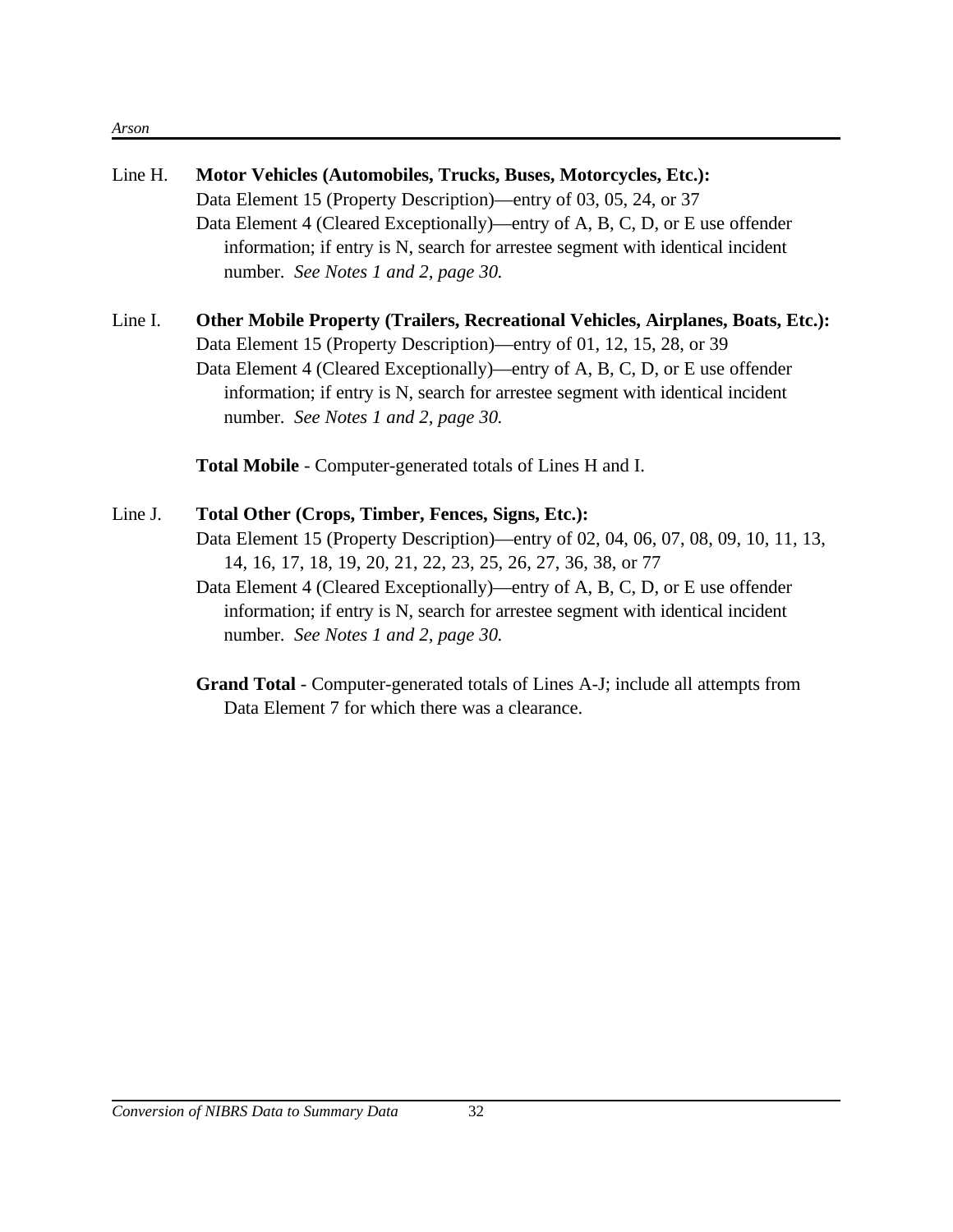# **Conversion of NIBRS Data to Summary Data Arson—Column 6**

Search records for:

Data Element 1 (ORI Number)—all incidents with same ORI number.

Data Element 42 (Arrest Date)/Data Element 5 (Exceptional Clearance Date)—to tally the offense clearances for incidents, use the month and year of the earliest arrest date or the month and year of the exceptional clearance date.

Data Element 6 (UCR Offense Code)—offense code 200.

Data Element 7 (Offense Attempted/Completed)—include only those with entry of C (completed).

If there is more than one property description in Data Element 15, structures take precedence over others. A motor vehicle takes precedence over "total other." If there is more than one structure listed, use the one with the highest dollar value listed (Data Element 16 [Value of Property]). The same is true for motor vehicles. Record total value of all burned items (property descriptions) in Column 8.

After meeting above conditions, select details for each line and each column.

**Note 1:** If an arrestee segment is present for the incident, determine the clearance column to be used in the following manner:

Adult (aged 18 and over) only—score in Column 5 Adult and juvenile (aged 01-17)—score in Column 5 only Juvenile only—score in both Columns 5 and 6 Adult and person of unknown age—score in Column 5 Juvenile and person of unknown age—score in both Columns 5 and 6 Person of unknown age—score in Column 5 only

**Note 2:** If the incident is exceptionally cleared, score offender data in the same manner.

Line A. **Single Occupancy Residential (Houses, Townhouses, Duplexes, Etc.):** Data Element 15 (Property Description)—entry of 29 Data Element 4 (Cleared Exceptionally)—entry of A, B, C, D, or E use offender information; if entry is N, search for arrestee segment with identical incident number. *See Notes 1 and 2 above.*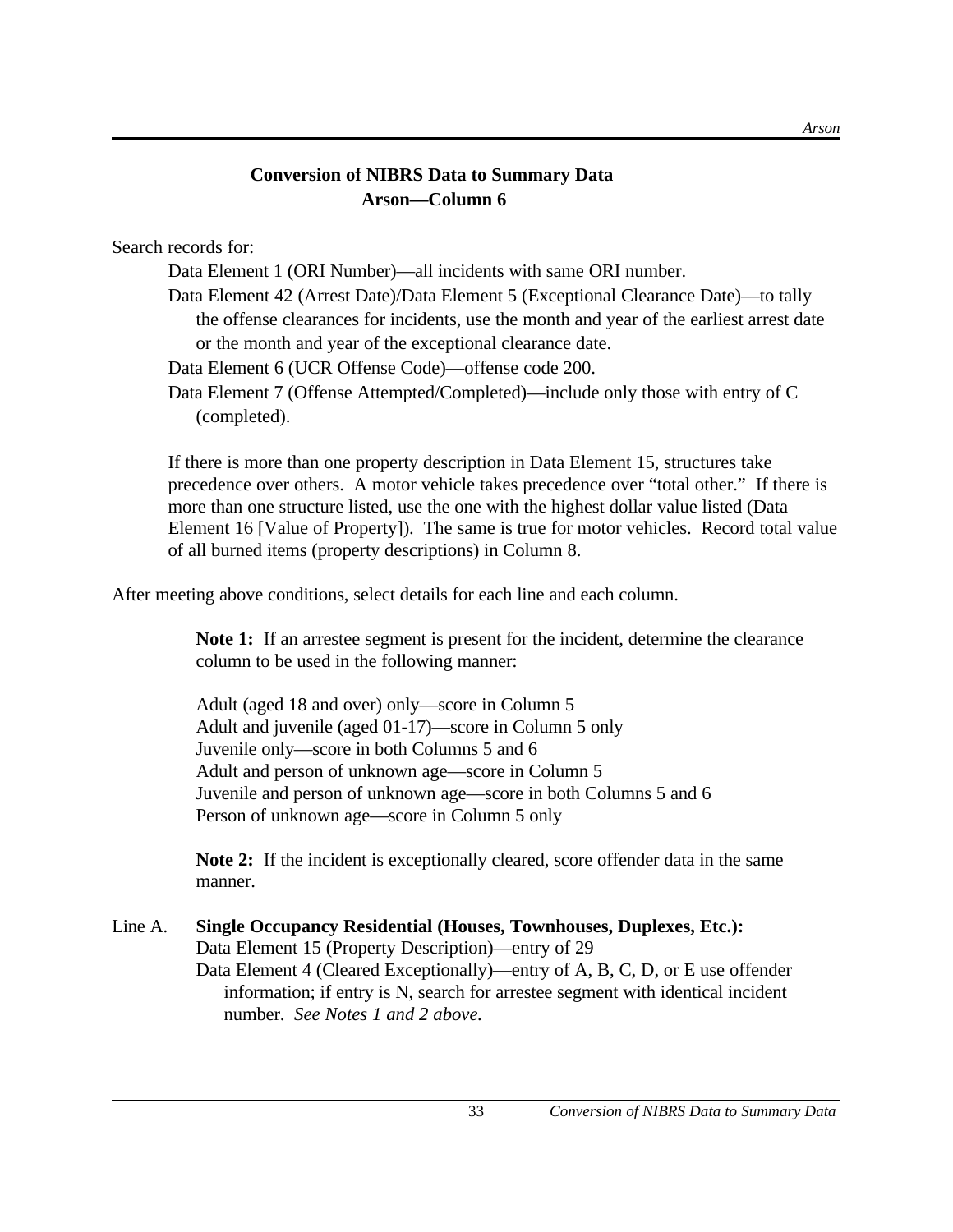#### *Arson*

| Line B. | Other Residential (Apartments, Tenements, Flats, Hotels, Motels, Inns,<br><b>Dormitories, Boarding Houses, Etc.):</b><br>Data Element 15 (Property Description)—entry of 30<br>Data Element 4 (Cleared Exceptionally)—entry of A, B, C, D, or E use offender<br>information; if entry is N, search for arrestee segment with identical incident<br>number. See Notes 1 and 2, page 33. |
|---------|----------------------------------------------------------------------------------------------------------------------------------------------------------------------------------------------------------------------------------------------------------------------------------------------------------------------------------------------------------------------------------------|
| Line C. | Storage (Barns, Garages, Warehouses, Etc.):<br>Data Element 15 (Property Description)—entry of 34<br>Data Element 4 (Cleared Exceptionally)—entry of A, B, C, D, or E use offender<br>information; if entry is N, search for arrestee segment with identical incident<br>number. See Notes 1 and 2, page 33.                                                                           |
| Line D. | <b>Industrial/Manufacturing:</b><br>Data Element 15 (Property Description)—entry of 32<br>Data Element 4 (Cleared Exceptionally)—entry of A, B, C, D, or E use offender<br>information; if entry is N, search for arrestee segment with identical incident<br>number. See Notes 1 and 2, page 33.                                                                                      |
| Line E. | Other Commercial (Stores, Restaurants, Offices, Etc.):<br>Data Element 15 (Property Description)—entry of 31<br>Data Element 4 (Cleared Exceptionally)—entry of A, B, C, D, or E use offender<br>information; if entry is N, search for arrestee segment with identical incident<br>number. See Notes 1 and 2, page 33.                                                                |
| Line F. | Community/Public (Churches, Jails, Schools, Colleges, Hospitals, Etc.):<br>Data Element 15 (Property Description)—entry of 33<br>Data Element 4 (Cleared Exceptionally)—entry of A, B, C, D, or E use offender<br>information; if entry is N, search for arrestee segment with identical incident<br>number. See Notes 1 and 2, page 33.                                               |
| Line G. | All Other Structure (Outbuildings, Monuments, Buildings Under Construction,<br>$Etc.$ ):<br>Data Element 15 (Property Description)—entry of 35<br>Data Element 4 (Cleared Exceptionally)—entry of A, B, C, D, or E use offender<br>information; if entry is N, search for arrestee segment with identical incident<br>number. See Notes 1 and 2, page 33.                              |
|         | Total Structure - Computer-generated totals of Lines A-G.                                                                                                                                                                                                                                                                                                                              |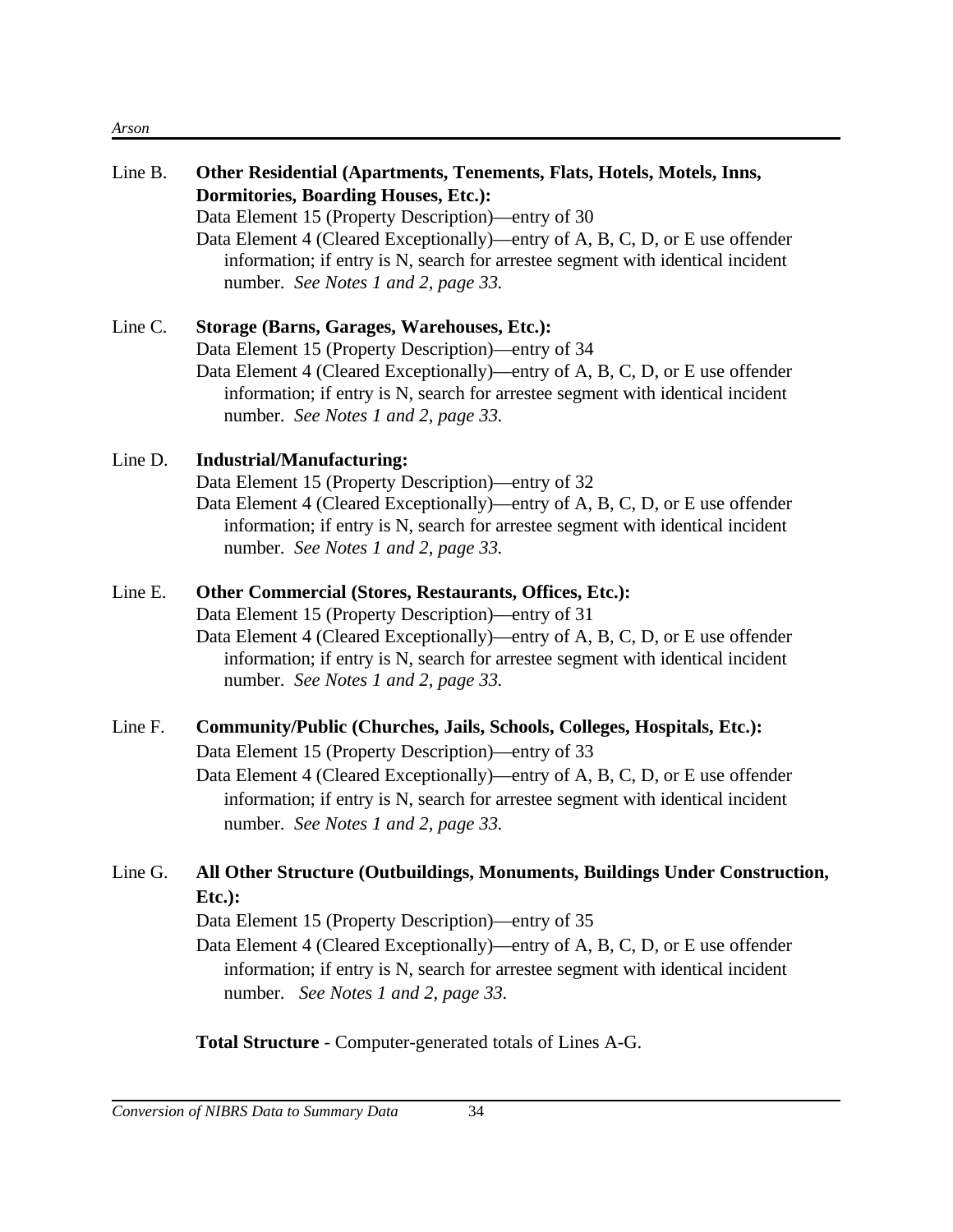| Line H. | Motor Vehicles (Automobiles, Trucks, Buses, Motorcycles, Etc.):                 |
|---------|---------------------------------------------------------------------------------|
|         | Data Element 15 (Property Description)—entry of 03, 05, 24, or 37               |
|         | Data Element 4 (Cleared Exceptionally)—entry of A, B, C, D, or E use offender   |
|         | information; if entry is N, search for arrestee segment with identical incident |
|         | number. See Notes 1 and 2, page 33.                                             |

# Line I. **Other Mobile Property (Trailers, Recreational Vehicles, Airplanes, Boats, Etc.):** Data Element 15 (Property Description)—entry of 01, 12, 15, 28, or 39 Data Element 4 (Cleared Exceptionally)—entry of A, B, C, D, or E use offender information; if entry is N, search for arrestee segment with identical incident number. *See Notes 1 and 2, page 33.*

**Total Mobile:** Computer-generated totals of Lines H and I.

# Line J: **Total Other (Crops, Timber, Fences, Signs, Etc.):** Data Element 15 (Property Description)—entry of 02, 04, 06, 07, 08, 09, 10, 11, 13, 14, 16, 17, 18, 19, 20, 21, 22, 23, 25, 26, 27, 36, 38, or 77 Data Element 4 (Cleared Exceptionally)—entry of A, B, C, D, or E use offender information; if entry is N, search for arrestee segment with identical incident number. *See Notes 1 and 2, page 33.*

# **Grand Total** - Computer-generated totals of Lines A-J; include all attempts from Data Element 7 for which there was a clearance.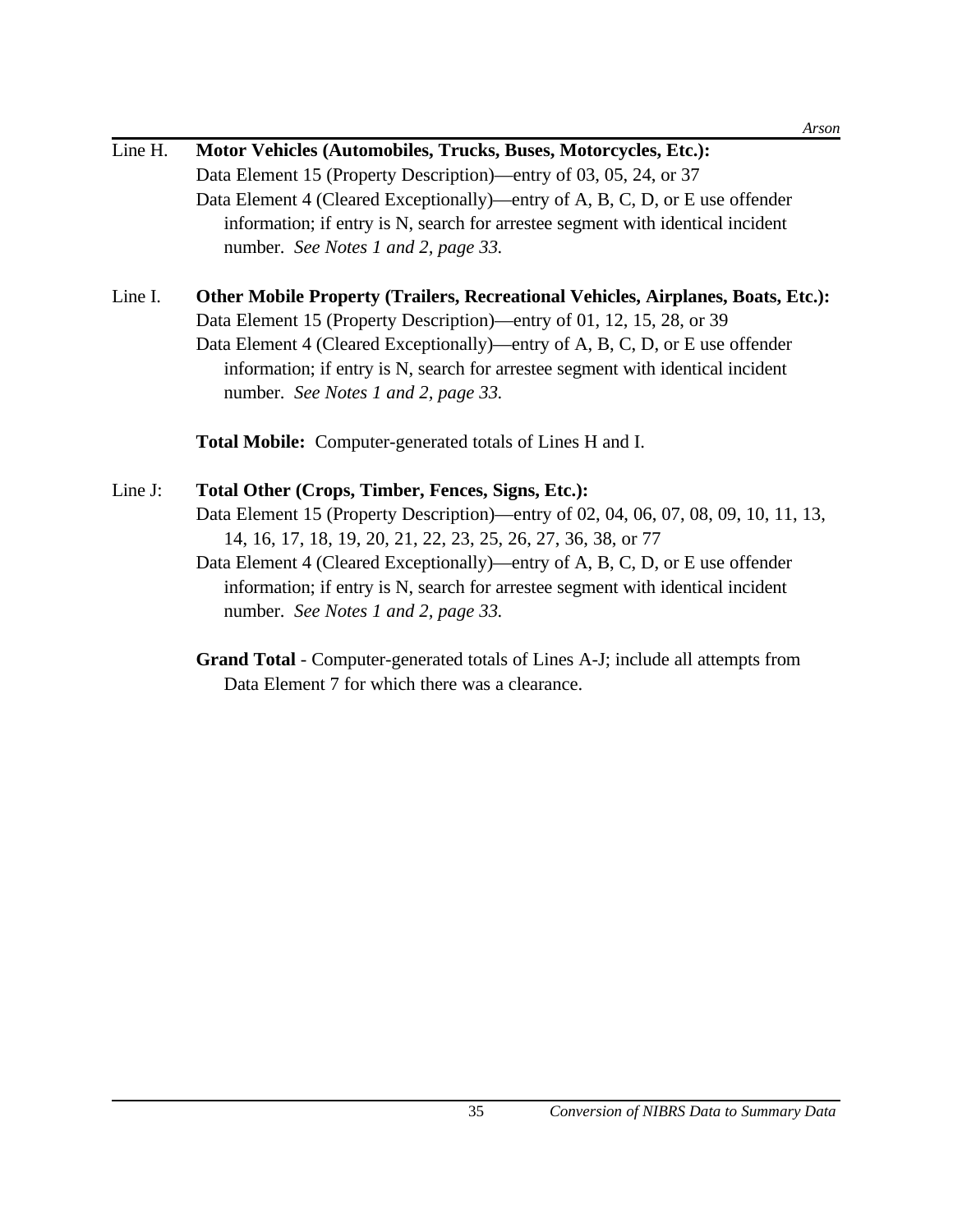# **Conversion of NIBRS Data to Summary Data Arson—Column 7**

Not available in NIBRS.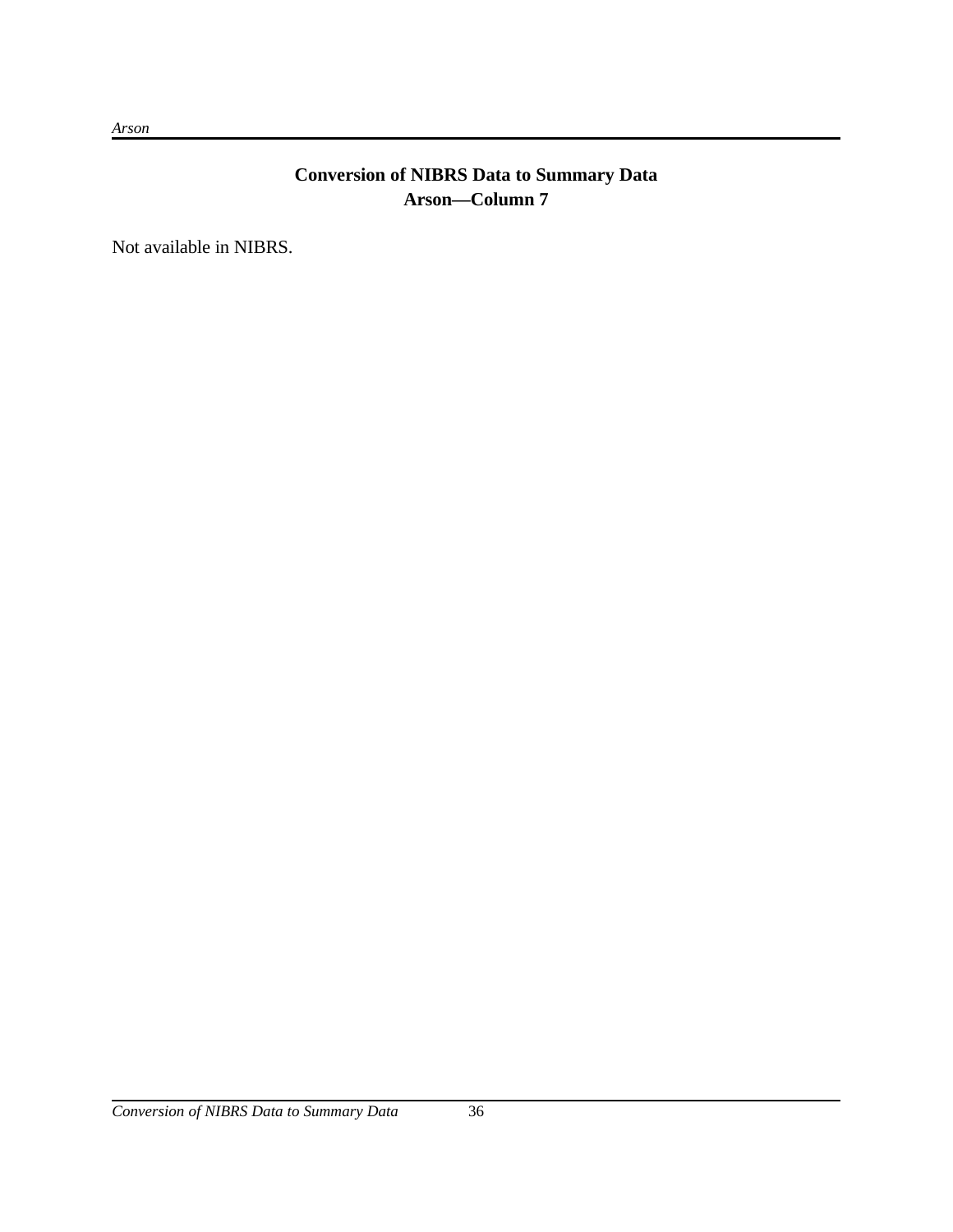# **Conversion of NIBRS Data to Summary Data Arson—Column 8**

Search records for:

Data Element 1 (ORI Number)—all incidents with same ORI number. Data Element 3 (Incident Date/Hour)—month and year of each incident report for identical ORIs. Data Element 6 (UCR Offense Code)—offense code 200. Data Element 7 (Offense Attempted/Completed)—include only those with entry of C (completed).

If there is more than one property description in Data Element 15, structures take precedence over others. A motor vehicle takes precedence over "total other." If there is more than one structure listed, use the one with the highest dollar value listed (Data Element 16 [Value of Property]). The same is true for motor vehicles. Record total value of all burned items (property descriptions) in Column 8.

After meeting above conditions, select details for each line and each column.

| Line A. | <b>Single Occupancy Residential (Houses, Townhouses, Duplexes, Etc.):</b><br>Data Element 15 (Property Description)—entry of 29 |
|---------|---------------------------------------------------------------------------------------------------------------------------------|
|         | Data Element 16 (Value of Property)—total value of burned property                                                              |
| Line B. | Other Residential (Apartments, Tenements, Flats, Hotels, Motels, Inns,<br><b>Dormitories, Boarding Houses, Etc.):</b>           |
|         | Data Element 15 (Property Description)—entry of 30                                                                              |
|         | Data Element 16 (Value of Property)—total value of burned property                                                              |
| Line C. | Storage (Barns, Garages, Warehouses, Etc.):                                                                                     |
|         | Data Element 15 (Property Description)—entry of 34                                                                              |
|         | Data Element 16 (Value of Property)—total value of burned property                                                              |
| Line D. | <b>Industrial/Manufacturing:</b>                                                                                                |
|         | Data Element 15 (Property Description)—entry of 32                                                                              |
|         | Data Element 16 (Value of Property)—total value of burned property                                                              |
| Line E. | <b>Other Commercial (Stores, Restaurants, Offices, Etc.):</b>                                                                   |
|         | Data Element 15 (Property Description)—entry of 31                                                                              |
|         | Data Element 16 (Value of Property)—total value of burned property                                                              |
|         |                                                                                                                                 |

*Arson*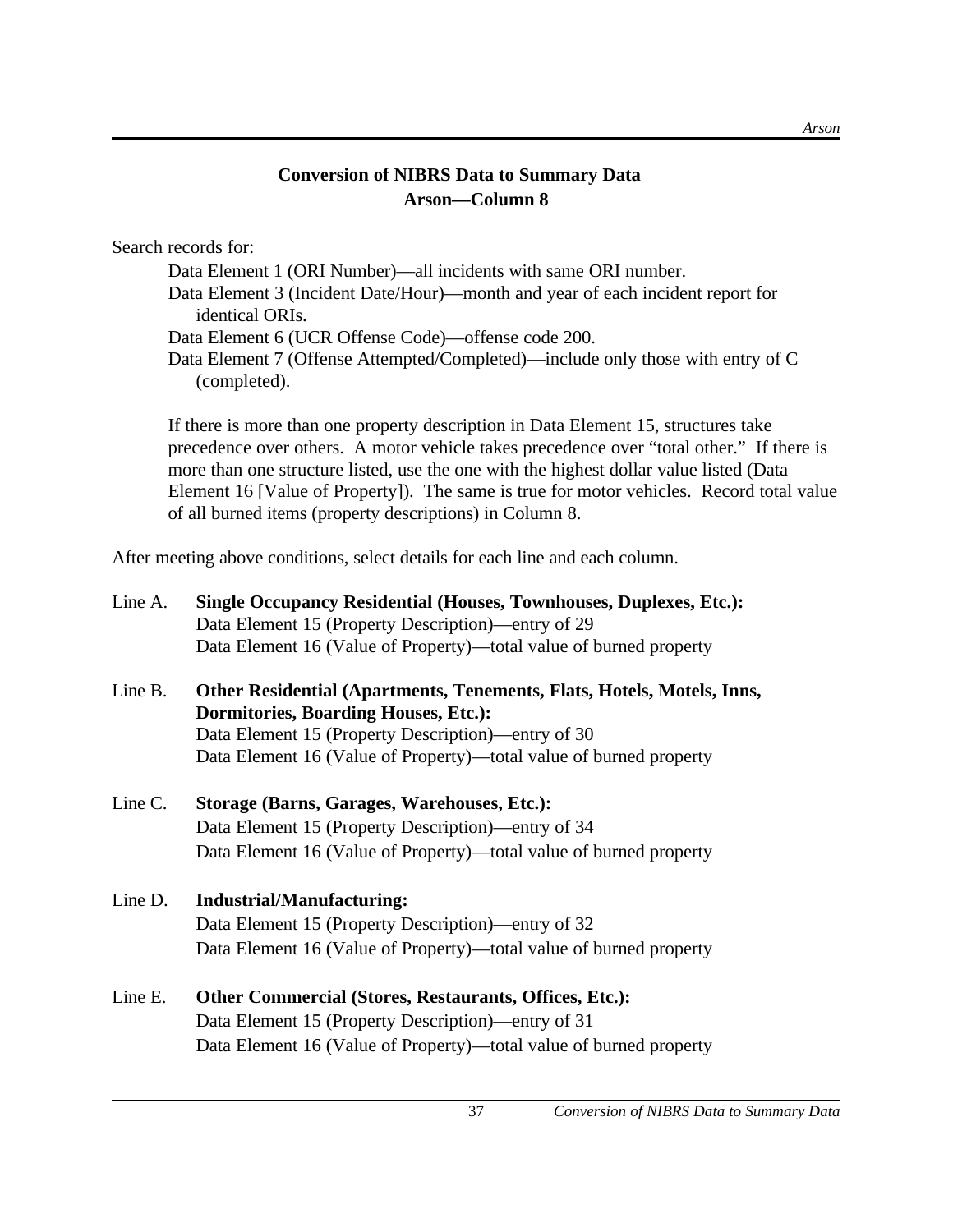Line F. **Community/Public (Churches, Jails, Schools, Colleges, Hospitals, Etc.):** Data Element 15 (Property Description)—entry of 33 Data Element 16 (Value of Property)—total value of burned property

# Line G. **All Other Structure (Outbuildings, Monuments, Buildings Under Construction, Etc.):** Data Element 15 (Property Description)—entry of 35 Data Element 16 (Value of Property)—total value of burned property

**Total Structure** - Computer-generated totals of Lines A-G.

- Line H. **Motor Vehicles (Automobiles, Trucks, Buses, Motorcycles, Etc.):** Data Element 15 (Property Description)—entry of 03, 05, 24, or 37 Data Element 16 (Value of Property)—total value of burned property
- Line I. **Other Mobile Property (Trailers, Recreational Vehicles, Airplanes, Boats, Etc.):** Data Element 15 (Property Description)—entry of 01, 12, 15, 28, or 39 Data Element 16 (Value of Property)—total value of burned property

**Total Mobile** - Computer-generated totals of Lines H and I.

# Line J. **Total Other (Crops, Timber, Fences, Signs, Etc.):**

Data Element 15 (Property Description)—entry of 02, 04, 06, 07, 08, 09, 10, 11, 13, 14, 16, 17, 18, 19, 20, 21, 22, 23, 25, 26, 27, 36, 38, or 77 Data Element 16 (Value of Property)—total value of burned property

**Grand Total** - Computer-generated totals of Lines A-J; include all attempts from Data Element 7.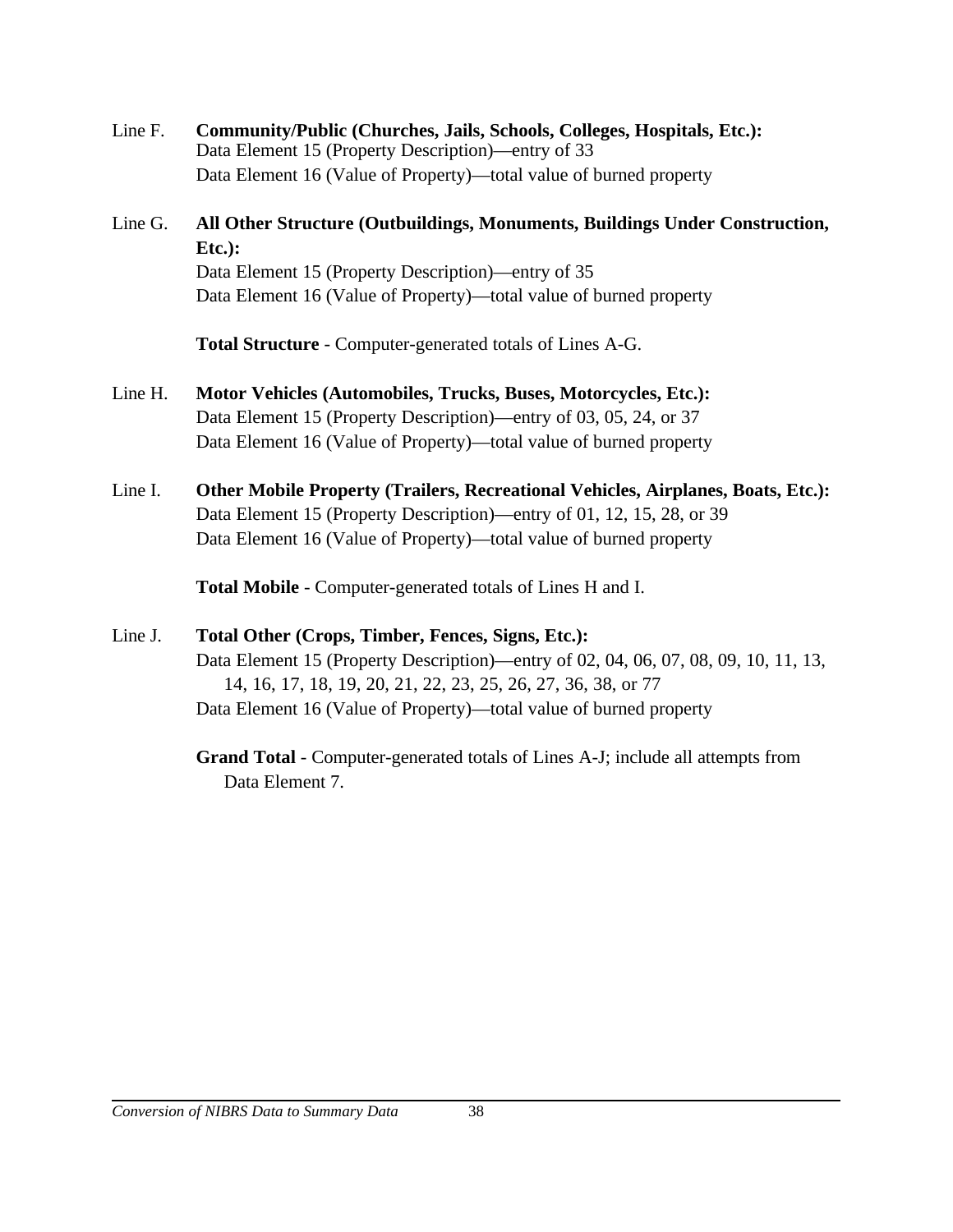# **Conversion of NIBRS Data to Summary Data Age, Sex, and Race of Persons Arrested Report<sup>8</sup>**

Search records for:

- Data Element 44 (Multiple Arrestee Segments Indicator)—include all entries of C and N only.
- Data Element 40 (Arrest [Sequence] Number) for number of arrestees with same ORI number.

**Note:** Place all arrestees in the appropriate age breakdowns (extracted from Data Element 47 [Age of Arrestee]) as follows:

| Under 10  | 23          |
|-----------|-------------|
| $10-12$   | 24          |
| $13 - 14$ | 25-29       |
| 15        | 30-34       |
| 16        | 35-39       |
| 17        | 40-44       |
| 18        | 45-49       |
| 19        | 50-54       |
| 20        | 55-59       |
| 21        | 60-64       |
| 22        | 65 and over |
|           |             |

The age **must** be reported as 01-99 entries only. If age (Data Element 47) is reported as 00 = unknown, do **not** use arrestee segment for Summary. Arrestees with race (Data Element 49) of U = Unknown are not included in the race counts but are included in the age counts if age is known.

After meeting above conditions, select details for each line and column.

# Line 01a. **Murder and Nonnegligent Manslaughter:**

Data Element 45 (UCR Arrest Offense Code)—offense code 09A Data Element 47 (Age [of Arrestee])—entry of 01-99 Data Element 48 (Sex [of Arrestee])—entry of M or F Data Element 49 (Race [of Arrestee])—entry of W, B, I, or A

Data Element 42 (Arrest Date)—month and year of each arrest sequence number for identical ORIs.

<sup>8</sup>OMB Form No. 1110-0005, Age, Sex, Race, and Ethnic Origin of Persons Arrested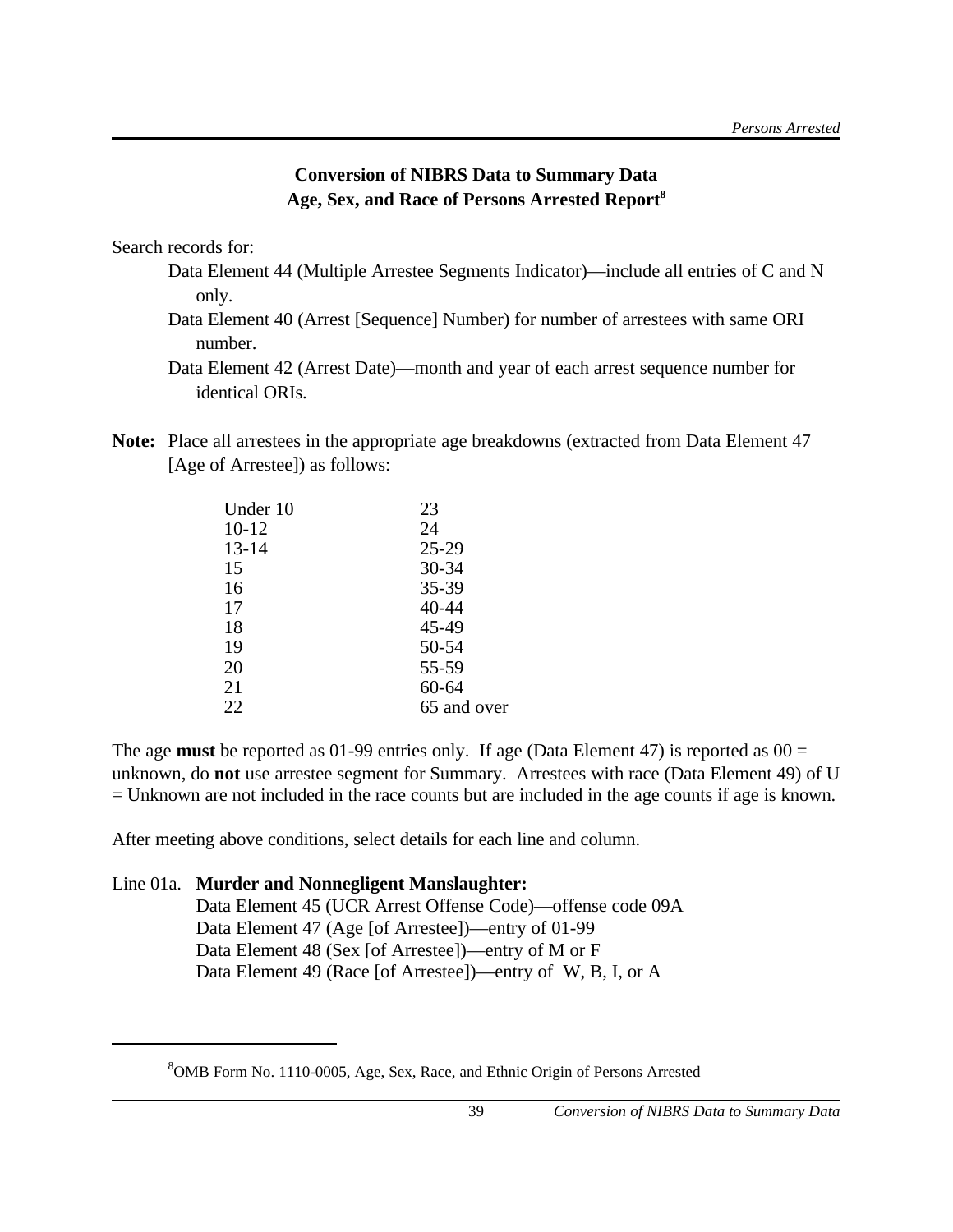*Persons Arrested*

|             | Line 01b. Manslaughter by Negligence:<br>Data Element 45 (UCR Arrest Offense Code)—offense code 09B<br>Data Element 47 (Age [of Arrestee])—entry of 01-99<br>Data Element 48 (Sex [of Arrestee])—entry of M or F<br>Data Element 49 (Race [of Arrestee])—entry of W, B, I, or A                                                  |
|-------------|----------------------------------------------------------------------------------------------------------------------------------------------------------------------------------------------------------------------------------------------------------------------------------------------------------------------------------|
| Line $02$ . | <b>Forcible Rape:</b><br>Data Element 45 (UCR Arrest Offense Code)—offense code 11A (with entry of F<br>[female] in Data Element 27 [Sex of Victim])<br>Data Element 47 (Age [of Arrestee])—entry of 01-99<br>Data Element 48 (Sex [of Arrestee])—entry of M or F<br>Data Element 49 (Race [of Arrestee])—entry of W, B, I, or A |
| Line $03$ . | <b>Robbery:</b><br>Data Element 45 (UCR Arrest Offense Code)—offense code 120<br>Data Element 47 (Age [of Arrestee])—entry of 01-99<br>Data Element 48 (Sex [of Arrestee])—entry of M or F<br>Data Element 49 (Race [of Arrestee])—entry of W, B, I, or A                                                                        |
| Line $04$ . | <b>Aggravated Assault:</b><br>Data Element 45 (UCR Arrest Offense Code)—offense code 13A<br>Data Element 47 (Age [of Arrestee])—entry of 01-99<br>Data Element 48 (Sex [of Arrestee])—entry of M or F<br>Data Element 49 (Race [of Arrestee])—entry of W, B, I, or A                                                             |
| Line $05$ . | <b>Burglary/Breaking and Entering:</b><br>Data Element 45 (UCR Arrest Offense Code)—offense code 220<br>Data Element 47 (Age [of Arrestee])—entry of 01-99<br>Data Element 48 (Sex [of Arrestee])—entry of M or F<br>Data Element 49 (Race [of Arrestee])—entry of W, B, I, or A                                                 |
| Line $06$ . | Larceny-theft:<br>Data Element 45 (UCR Arrest Offense Code)—offense code 23A, 23B, 23C, 23D,<br>23E, 23F, 23G, and/or 23H<br>Data Element 47 (Age [of Arrestee])—entry of 01-99<br>Data Element 48 (Sex [of Arrestee])—entry of M or F<br>Data Element 49 (Race [of Arrestee])—entry of W, B, I, or A                            |
| Line $07$ . | <b>Motor Vehicle Theft:</b><br>Data Element 45 (UCR Arrest Offense Code)—offense code 240<br>Data Element 47 (Age [of Arrestee])—entry of 01-99<br>Data Element 48 (Sex [of Arrestee])—entry of M or F                                                                                                                           |
|             |                                                                                                                                                                                                                                                                                                                                  |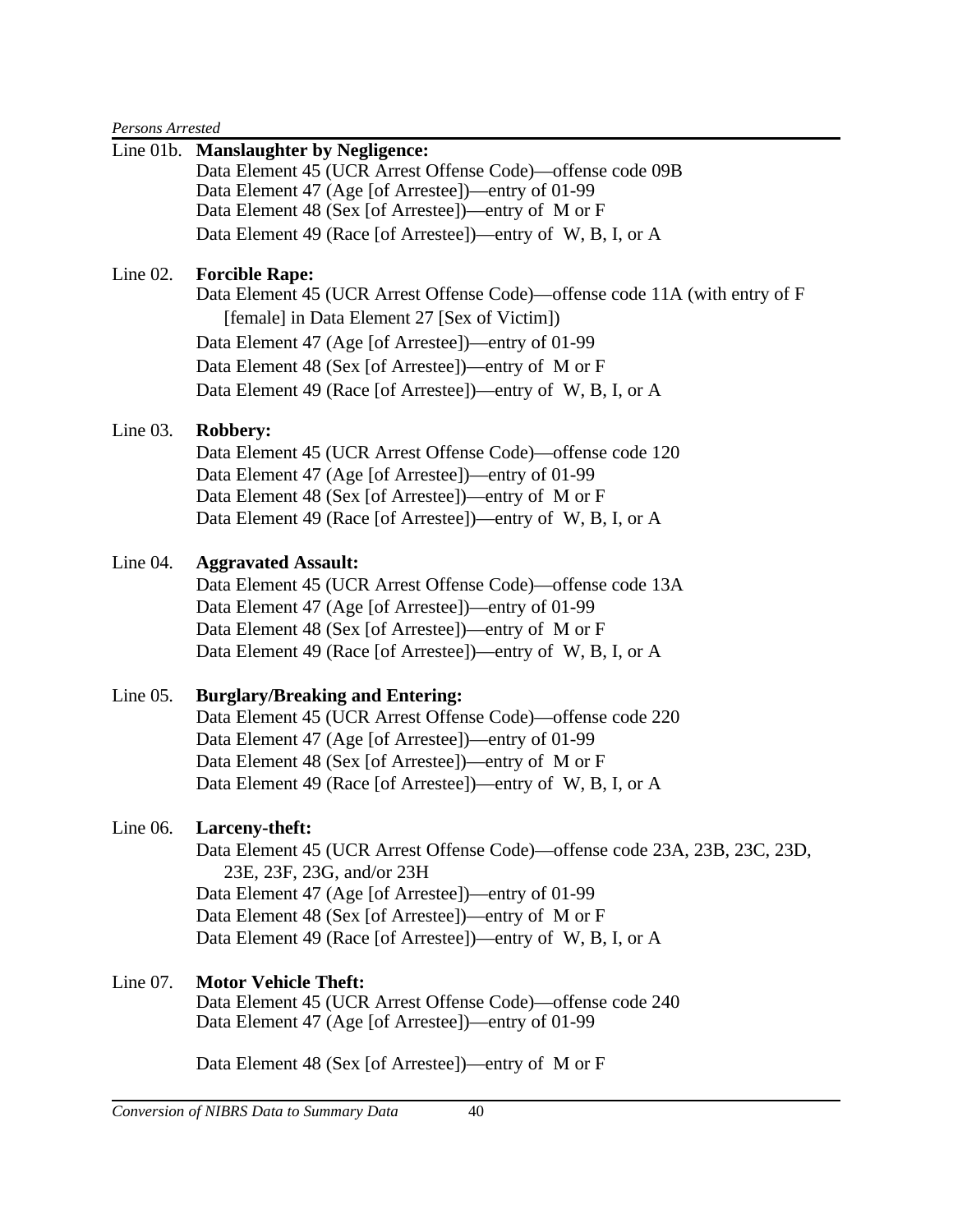Data Element 49 (Race [of Arrestee])—entry of W, B, I, or A

### Line 08. **Other Assaults:**

Data Element 45 (UCR Arrest Offense Code)—offense codes 13B and 13C Data Element 47 (Age [of Arrestee])—entry of 01-99 Data Element 48 (Sex [of Arrestee])—entry of M or F Data Element 49 (Race [of Arrestee])—entry of W, B, I, or A

# Line 09. **Arson:**

Data Element 45 (UCR Arrest Offense Code)—offense code 200 Data Element 47 (Age [of Arrestee])—entry of 01-99 Data Element 48 (Sex [of Arrestee])—entry of M or F Data Element 49 (Race [of Arrestee])—entry of W, B, I, or A

# Line 10. **Forgery and Counterfeiting:**

Data Element 45 (UCR Arrest Offense Code)—offense code 250 Data Element 47 (Age [of Arrestee])—entry of 01-99 Data Element 48 (Sex [of Arrestee])—entry of M or F Data Element 49 (Race [of Arrestee])—entry of W, B, I, or A

# Line 11. **Fraud:**

Data Element 45 (UCR Arrest Offense Code)—offense codes 26A, 26B, 26C, 26D, 26E, or 90A Data Element 47 (Age [of Arrestee])—entry of 01-99

Data Element 48 (Sex [of Arrestee])—entry of M or F Data Element 49 (Race [of Arrestee])—entry of W, B, I, or A

# Line 12. **Embezzlement:**

Data Element 45 (UCR Arrest Offense Code)—offense code 270 Data Element 47 (Age [of Arrestee])—entry of 01-99 Data Element 48 (Sex [of Arrestee])—entry of M or F Data Element 49 (Race [of Arrestee])—entry of W, B, I, or A

# Line 13. **Stolen Property; Buying, Receiving, Possessing:**

Data Element 45 (UCR Arrest Offense Code)—offense code 280 Data Element 47 (Age [of Arrestee])—entry of 01-99 Data Element 48 (Sex [of Arrestee])—entry of M or F Data Element 49 (Race [of Arrestee])—entry of W, B, I, or A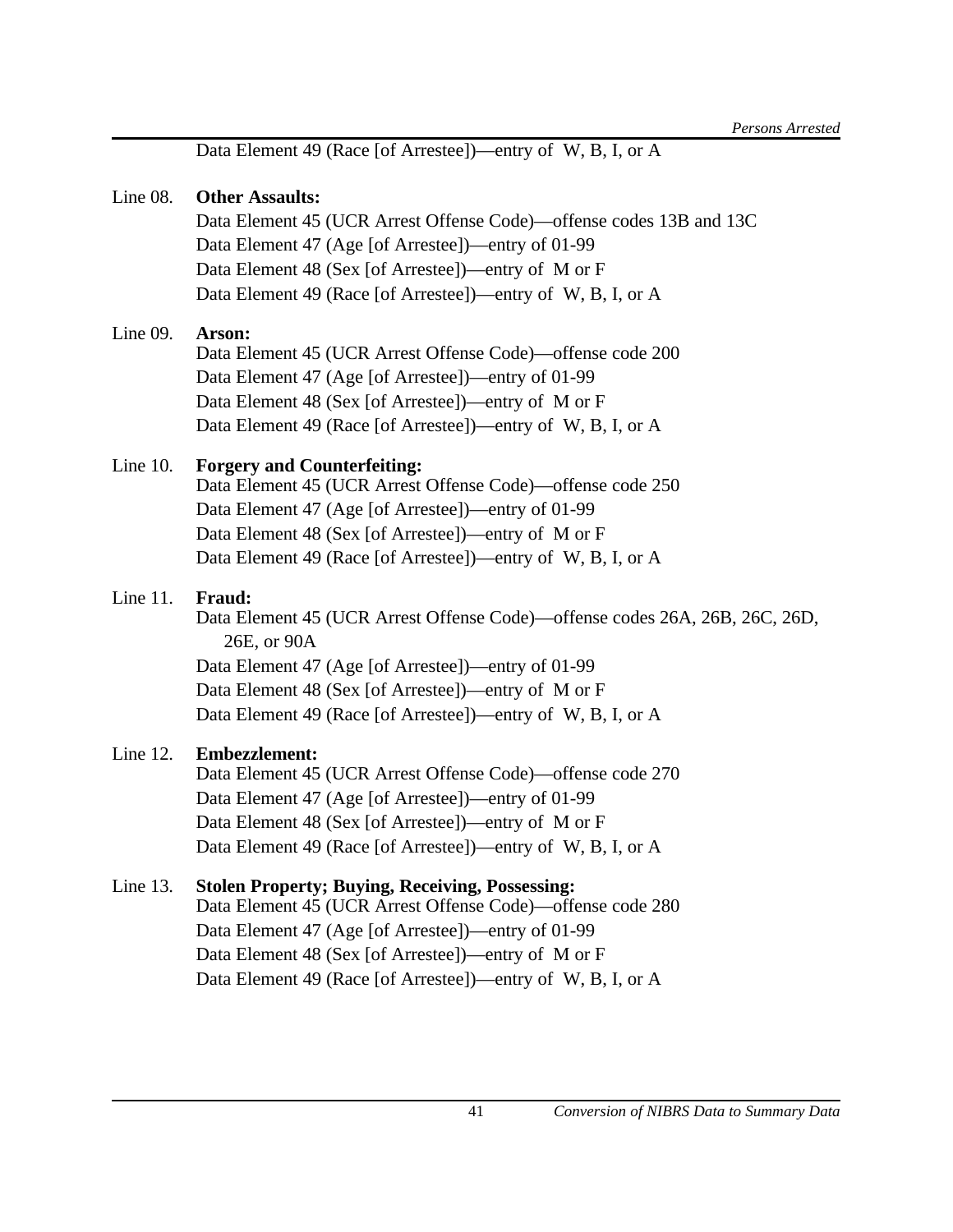| Line 14.    | Vandalism:                                                                                                                                                                         |
|-------------|------------------------------------------------------------------------------------------------------------------------------------------------------------------------------------|
|             | Data Element 45 (UCR Arrest Offense Code)—offense code 290                                                                                                                         |
|             | Data Element 47 (Age [of Arrestee])—entry of 01-99                                                                                                                                 |
|             | Data Element 48 (Sex [of Arrestee])—entry of M or F                                                                                                                                |
|             | Data Element 49 (Race [of Arrestee])—entry of W, B, I, or A                                                                                                                        |
| Line $15$ . | <b>Weapons</b> ; Carrying, Possessing, Etc.:                                                                                                                                       |
|             | Data Element 45 (UCR Arrest Offense Code)—offense code 520                                                                                                                         |
|             | Data Element 47 (Age [of Arrestee])—entry of 01-99                                                                                                                                 |
|             | Data Element 48 (Sex [of Arrestee])—entry of M or F                                                                                                                                |
|             | Data Element 49 (Race [of Arrestee])—entry of W, B, I, or A                                                                                                                        |
| Line $16$ . | <b>Prostitution and Commercialized Vice:</b>                                                                                                                                       |
|             | Data Element 45 (UCR Arrest Offense Code)—offense codes 40A or 40B                                                                                                                 |
|             | Data Element 47 (Age [of Arrestee])—entry of 01-99                                                                                                                                 |
|             | Data Element 48 (Sex [of Arrestee])—entry of M or F                                                                                                                                |
|             | Data Element 49 (Race [of Arrestee])—entry of W, B, I, or A                                                                                                                        |
| Line 17.    | <b>Sex Offenses (Except Forcible Rape and Prostitution):</b>                                                                                                                       |
|             | Data Element 45 (UCR Arrest Offense Code)—offense codes 11A (with entry of M in                                                                                                    |
|             | Data Element 27 [Sex of Victim]), 11B, 11C, 11D, 36A, or 36B                                                                                                                       |
|             | Data Element 47 (Age [of Arrestee])—entry of 01-99                                                                                                                                 |
|             | Data Element 48 (Sex [of Arrestee])—entry of M or F                                                                                                                                |
|             | Data Element 49 (Race [of Arrestee])—entry of W, B, I, or A                                                                                                                        |
| Line $18$ . | <b>Drug Abuse Violations total:</b>                                                                                                                                                |
|             | Computer-generated totals of Lines 18a, 18b, 18c, 18d, 18e, 18f, 18g, and 18h                                                                                                      |
|             | For any situation where the drug arrest does not have access to the Type of Drug<br>and/or the Type of Criminal Activity, include the arrest only on the Drug Abuse Total<br>line. |
|             | Note: If more than one drug type is listed for NIBRS, select the breakdown for the<br>Summary system in the following order:                                                       |

1. **Opium or Cocaine and Their Derivatives** (NIBRS Data Element 20 [Suspected Drug Type]—entry of A, B, D, F, or G)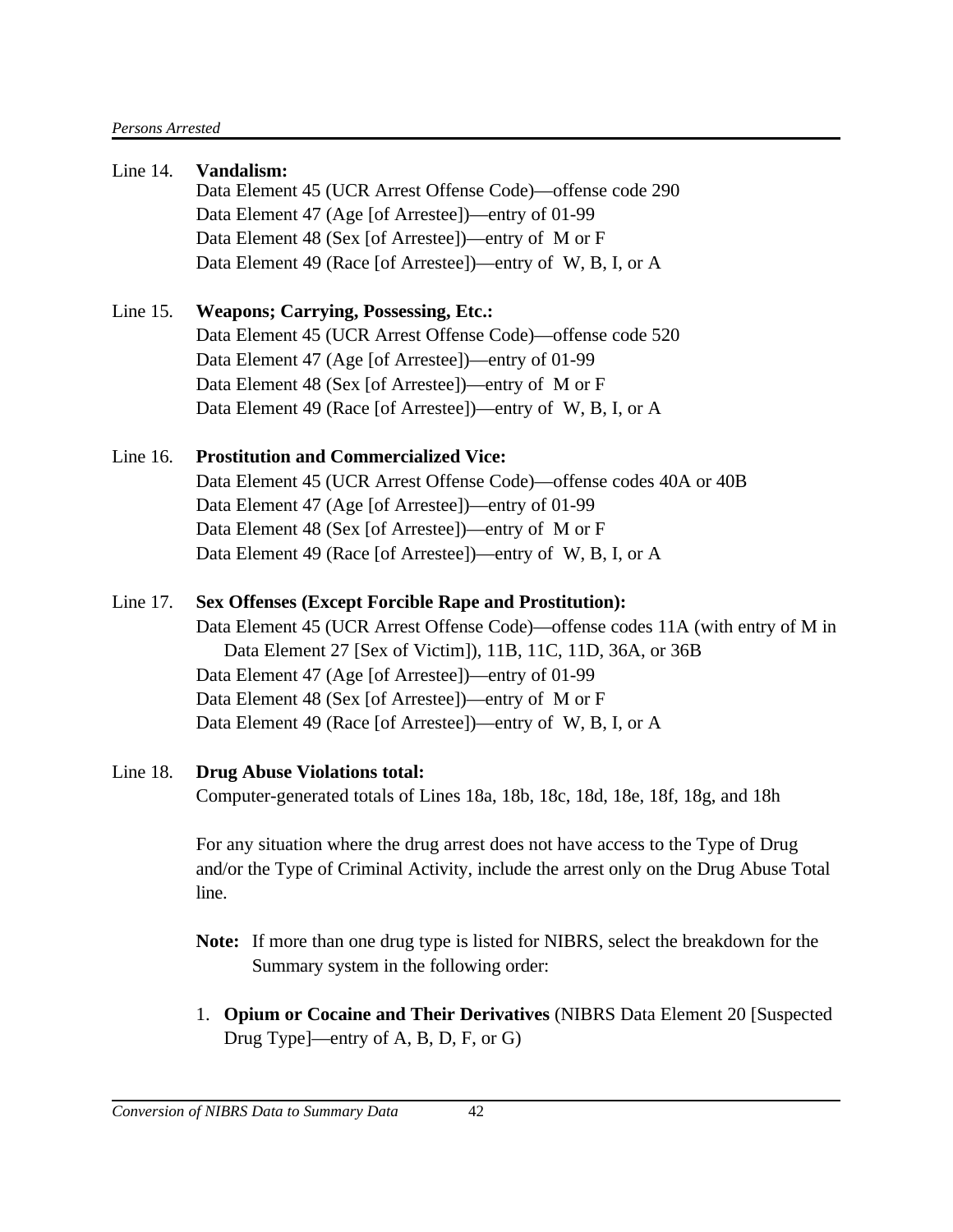- 2. **Other Dangerous Nonnarcotic Drugs** (NIBRS Data Element 20 [Suspected Drug Type]—entry of I, J, K, L, M, N, O, P, U, or  $X$ )
- 3. **Synthetic Narcotics** (NIBRS Data Element 20 [Suspected Drug Type]—entry of H)
- 4. **Marijuana** (NIBRS Data Element 20—[Suspected Drug Type]—entry of C or E)

**Note:** If the Type Criminal Activity for NIBRS has codes for both Sale/Manufacturing and Possession, then select Sale/Manufacturing.

# Line 180. **Sale/Manufacturing subtotal:** Computer-generated totals of Lines 18a, 18b, 18c, and 18d.

Line 18a. **Opium or Cocaine and Their Derivatives (Morphine, Heroin, and Codeine):** Data Element 45 (UCR Arrest Offense Code)—offense code 35A Data Element 12 (Type Criminal Activity)—entry of C, D, E, O, or T Data Element 20 (Suspected Drug Type)—entry of A, B, D, F, or G Data Element 47 (Age [of Arrestee])—entry of 01-99 Data Element 48 (Sex [of Arrestee])—entry of M or F Data Element 49 (Race [of Arrestee])—entry of W, B, I, or A

# Line 18b. **Marijuana:**

Data Element 45 (UCR Arrest Offense Code)—offense code 35A Data Element 12 (Type Criminal Activity)—entry of C, D, E, O, or T Data Element 20 (Suspected Drug Type)—entry of C or E Data Element 47 (Age [of Arrestee])—entry of 01-99 Data Element 48 (Sex [of Arrestee])—entry of M or F Data Element 49 (Race [of Arrestee])—entry of W, B, I, or A

# Line 18c. **Synthetic Narcotics (Demerol, Methadone):**

Data Element 45 (UCR Arrest Offense Code)—offense code 35A Data Element 12 (Type Criminal Activity)—entry of C, D, E, O, or T Data Element 20 (Suspected Drug Type)—entry of H Data Element 47 (Age [of Arrestee])—entry of 01-99 Data Element 48 (Sex [of Arrestee])—entry of M or F Data Element 49 (Race [of Arrestee])—entry of W, B, I, or A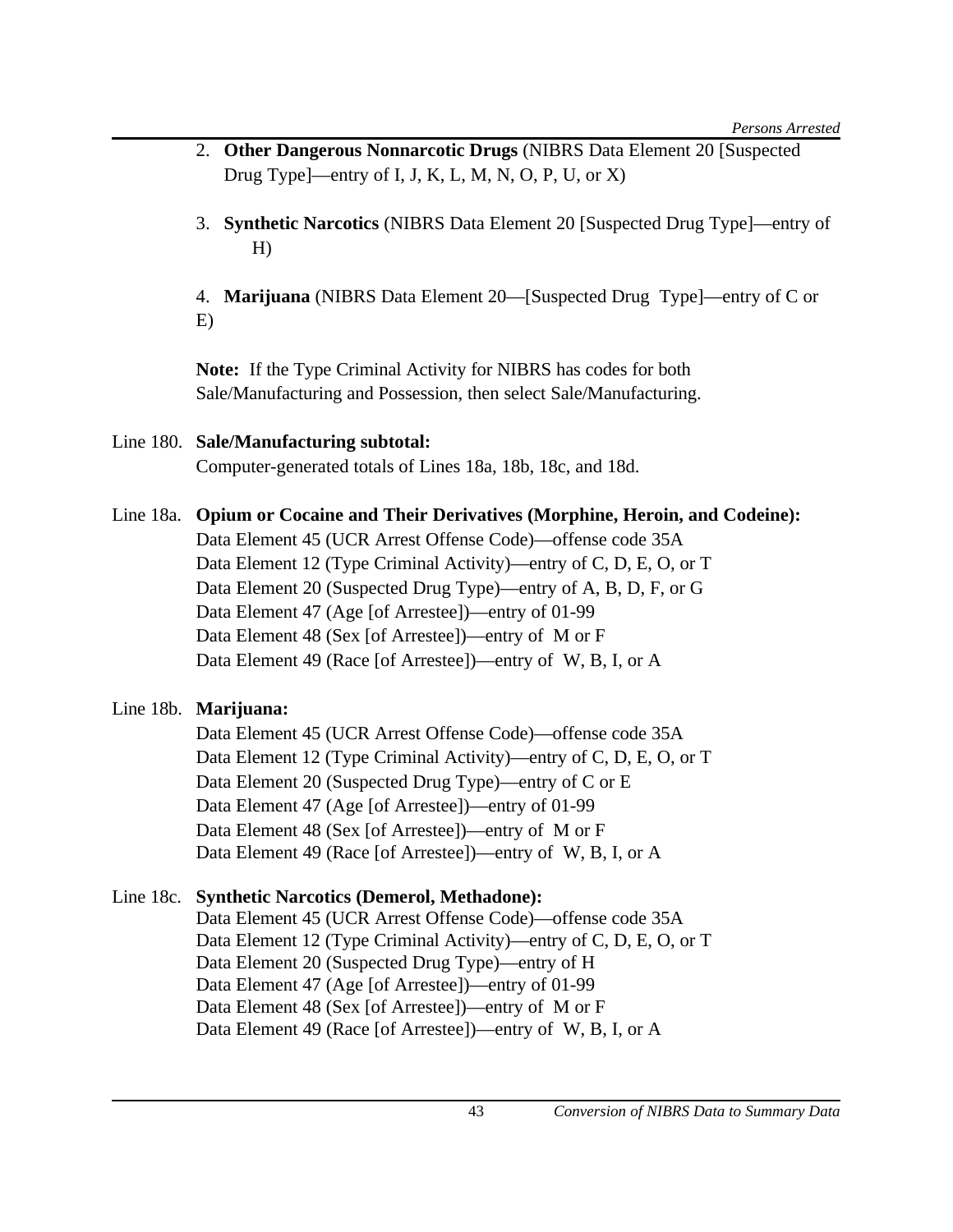#### *Persons Arrested*

|           | Line 18d. Other Dangerous Nonnarcotic Drugs (Barbiturates, Benzedrine):           |
|-----------|-----------------------------------------------------------------------------------|
|           | Data Element 45 (UCR Arrest Offense Code)—offense code 35A                        |
|           | Data Element 12 (Type Criminal Activity)—entry of C, D, E, O, or T                |
|           | Data Element 20 (Suspected Drug Type)—entry of I, J, K, L, M, N, O, P, U, or X    |
|           | Data Element 47 (Age [of Arrestee])—entry of 01-99                                |
|           | Data Element 48 (Sex [of Arrestee])—entry of M or F                               |
|           | Data Element 49 (Race [of Arrestee])—entry of W, B, I, or A                       |
|           | Line 185. Possession subtotal:                                                    |
|           | Computerized totals of Lines 18e, 18f, 18g, and 18h                               |
|           | Line 18e. Opium or Cocaine and Their Derivatives (Morphine, Heroin, and Codeine): |
|           | Data Element 45 (UCR Arrest Offense Code)—offense code 35A                        |
|           | Data Element 12 (Type Criminal Activity)—entry of B, P, or U                      |
|           | Data Element 20 (Suspected Drug Type)—entry of A, B, D, F, or G                   |
|           | Data Element 47 (Age [of Arrestee])—entry of 01-99                                |
|           | Data Element 48 (Sex [of Arrestee])—entry of M or F                               |
|           | Data Element 49 (Race [of Arrestee])—entry of W, B, I, or A                       |
| Line 18f. | Marijuana:                                                                        |
|           | Data Element 45 (UCR Arrest Offense Code)—offense code 35A                        |
|           | Data Element 12 (Type Criminal Activity)—entry of B, P, or U                      |
|           | Data Element 20 (Suspected Drug Type)—entry of C or E                             |
|           | Data Element 47 (Age [of Arrestee])—entry of 01-99                                |
|           | Data Element 48 (Sex [of Arrestee])—entry of M or F                               |
|           | Data Element 49 (Race [of Arrestee])—entry of W, B, I, or A                       |
|           | Line 18g. Synthetic Narcotics (Demerol, Methadone):                               |
|           | Data Element 45 (UCR Arrest Offense Code)—offense code 35A                        |
|           | Data Element 12 (Type Criminal Activity)—entry of B, P, or U                      |
|           | Data Element 20 (Suspected Drug Type)—entry of H                                  |
|           | Data Element 47 (Age [of Arrestee])—entry of 01-99                                |
|           | Data Element 48 (Sex [of Arrestee])—entry of M or F                               |
|           | Data Element 49 (Race [of Arrestee])—entry of W, B, I, or A                       |
| Line 18h. | <b>Other Dangerous Nonnarcotic Drugs (Barbiturates, Benzedrine):</b>              |
|           | Data Element 45 (UCR Arrest Offense Code)—offense code 35A                        |
|           | Data Element 12 (Type Criminal Activity)—entry of B, P, or U                      |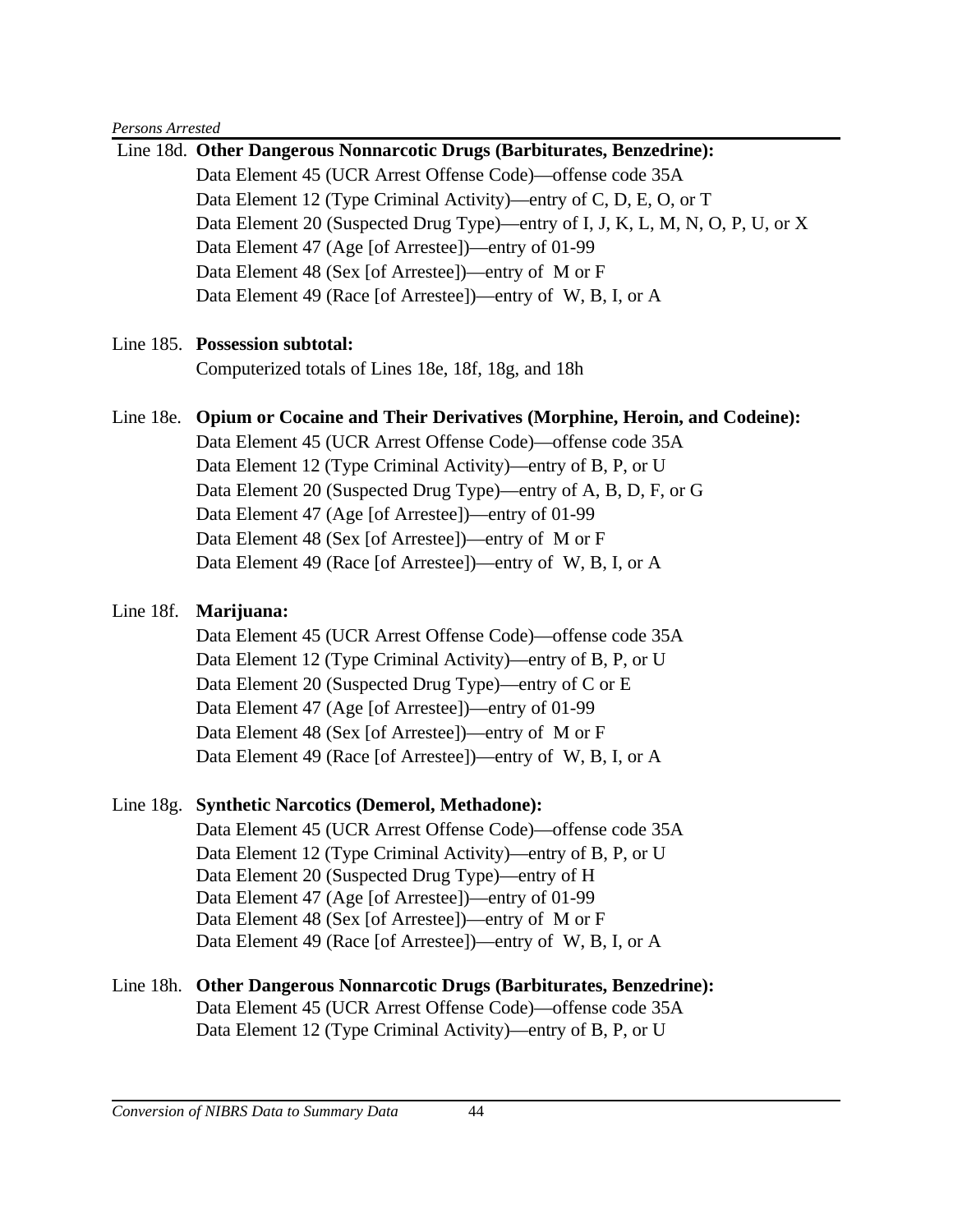Data Element 20 (Suspected Drug Type)—entry of I, J, K, L, M, N, O, P, U, or X Data Element 47 (Age [of Arrestee])—entry of 01-99 Data Element 48 (Sex [of Arrestee])—entry of M or F Data Element 49 (Race [of Arrestee])—entry of W, B, I, or A

# Line 19. **Gambling total:**

Data Element 45 (UCR Arrest Offense Code)—offense codes 39A, 39B, 39C, and 39D Data Element 47 (Age [of Arrestee])—entry of 01-99 Data Element 48 (Sex [of Arrestee])—entry of M or F Data Element 49 (Race [of Arrestee])—entry of W, B, I, or A

- Line 19a. **Bookmaking (Horse and Sport Book):**  Not available in NIBRS; **fill with zeros**.
- Line 19b. **Numbers and Lottery:** Not available in NIBRS; **fill with zeros.**
- Line 19c. **All Other Gambling:**  Not available in NIBRS; **fill with zeros**.
- Line 20. **Offenses Against Family and Children:**  Data Element 45 (UCR Arrest Offense Code)—offense code 90F Data Element 47 (Age [of Arrestee])—entry of 01-99 Data Element 48 (Sex [of Arrestee])—entry of M or F Data Element 49 (Race [of Arrestee])—entry of W, B, I, or A

# Line 21. **Driving Under the Influence:**

Data Element 45 (UCR Arrest Offense Code)—offense code 90D Data Element 47 (Age [of Arrestee])—entry of 01-99 Data Element 48 (Sex [of Arrestee])—entry of M or F Data Element 49 (Race [of Arrestee])—entry of W, B, I, or A

### Line 22. **Liquor Laws:**

Data Element 45 (UCR Arrest Offense Code)—offense code 90G Data Element 47 (Age [of Arrestee])—entry of 01-99 Data Element 48 (Sex [of Arrestee])—entry of M or F Data Element 49 (Race [of Arrestee])—entry of W, B, I, or A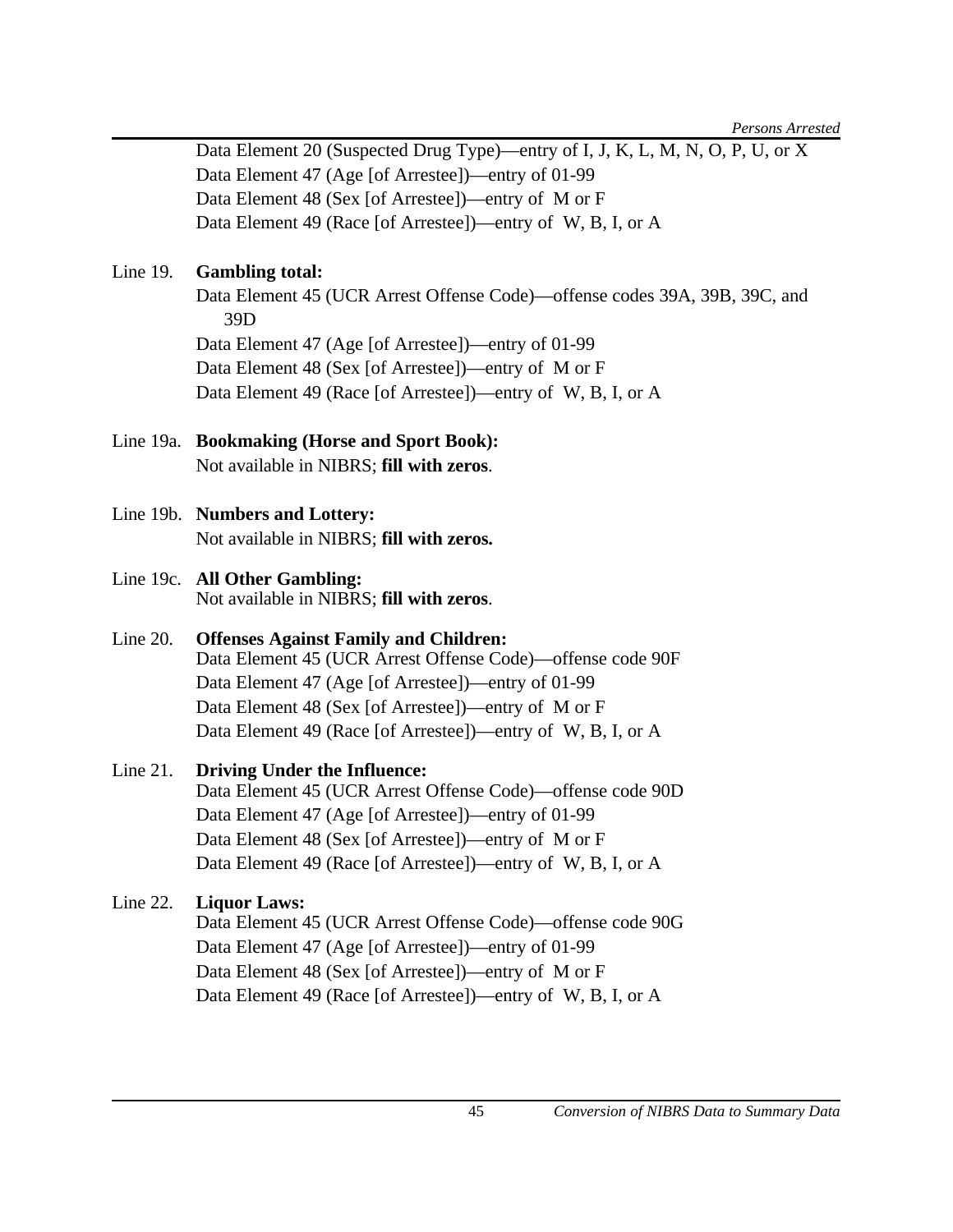#### *Persons Arrested*

| Line 23.    | <b>Drunkenness:</b>                                                                                    |
|-------------|--------------------------------------------------------------------------------------------------------|
|             | Data Element 45 (UCR Arrest Offense Code)—offense code 90E                                             |
|             | Data Element 47 (Age [of Arrestee])—entry of 01-99                                                     |
|             | Data Element 48 (Sex [of Arrestee])—entry of M or F                                                    |
|             | Data Element 49 (Race [of Arrestee])—entry of W, B, I, or A                                            |
| Line 24.    | <b>Disorderly Conduct:</b>                                                                             |
|             | Data Element 45 (UCR Arrest Offense Code)—offense code 90C                                             |
|             | Data Element 47 (Age [of Arrestee])—entry of 01-99                                                     |
|             | Data Element 48 (Sex [of Arrestee])—entry of M or F                                                    |
|             | Data Element 49 (Race [of Arrestee])—entry of W, B, I, or A                                            |
| Line $25$ . | Vagrancy:                                                                                              |
|             | Data Element 45 (UCR Arrest Offense Code)—offense code 90B                                             |
|             | Data Element 47 (Age [of Arrestee])—entry of 18-99 (applicable to persons aged 18<br>and over, adults) |
|             | Data Element 48 (Sex [of Arrestee])—entry of M or F                                                    |
|             | Data Element 49 (Race [of Arrestee])—entry of W, B, I, or A                                            |
| Line 26.    | All Other Offenses (Except Traffic):                                                                   |
|             | Data Element 45 (UCR Arrest Offense Code)—offense codes 35B, 100, 210, 370,<br>510, 90H, 90J, 90Z      |
|             | Data Element 47 (Age [of Arrestee])—entry of 01-99                                                     |
|             | Data Element 48 (Sex [of Arrestee])—entry of M or F                                                    |
|             | Data Element 49 (Race [of Arrestee])—entry of W, B, I, or A                                            |
| Line 27.    | <b>Suspicion:</b>                                                                                      |
|             | Not available in NIBRS; fill with zeros.                                                               |
| Line 28.    | <b>Curfew and Loitering Law Violations:</b>                                                            |
|             | Data Element 45 (UCR Arrest Offense Code)—offense code 90B                                             |
|             | Data Element 47 (Age [of Arrestee])—entry of 01-17 (applicable to persons under<br>18, juveniles)      |
|             | Data Element 48 (Sex [of Arrestee])—entry of M or F                                                    |
|             | Data Element 49 (Race [of Arrestee])—entry of W, B, I, or A                                            |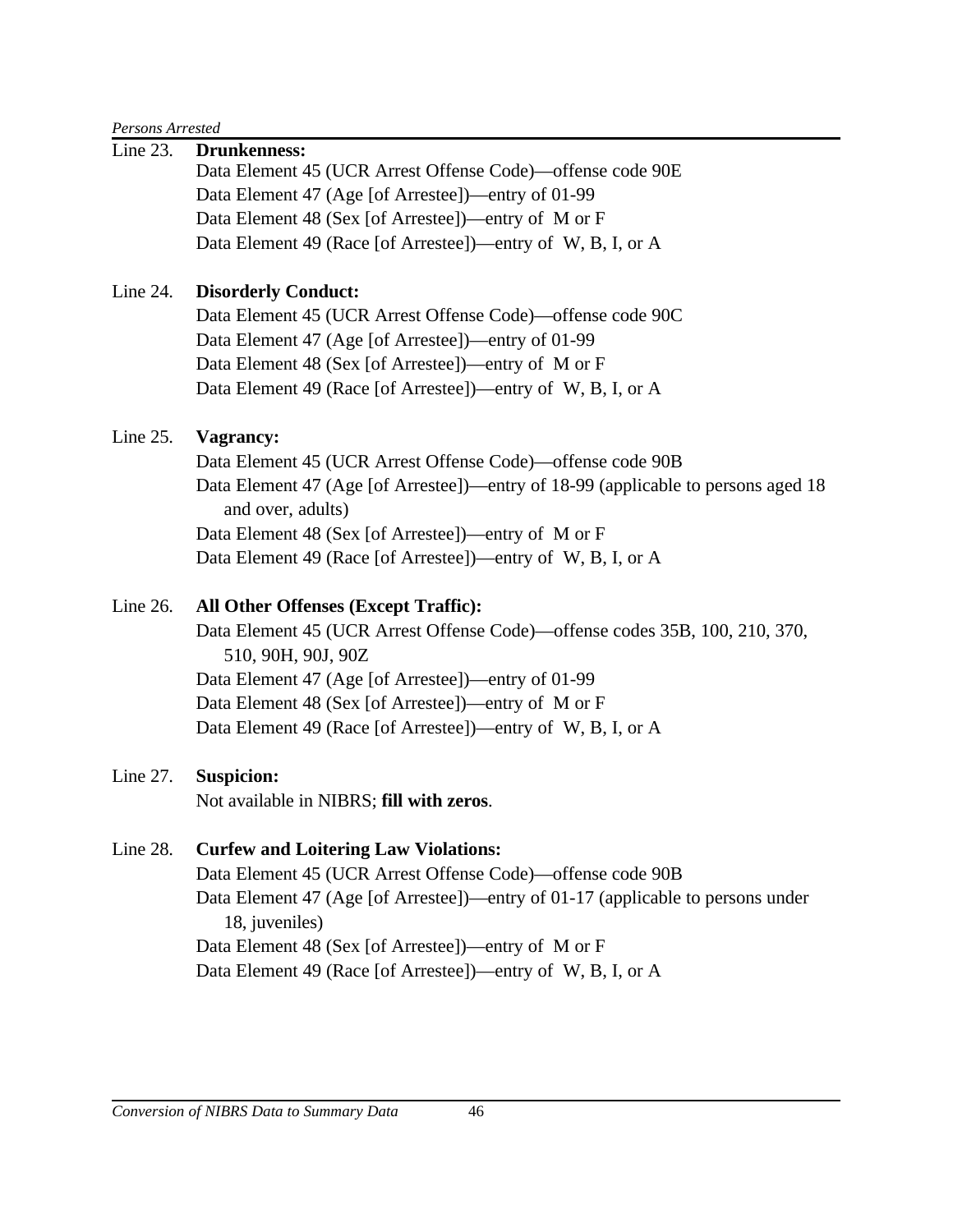Line 29. **Runaways:**  Data Element 45 (UCR Arrest Offense Code)—offense code 90I Data Element 47 (Age [of Arrestee])—entry of 01-17 (applicable to persons under 18, juveniles) Data Element 48 (Sex [of Arrestee])—entry of M or F Data Element 49 (Race [of Arrestee])—entry of W, B, I, or A

# **Juvenile Disposition**

Total. Data Element 52 (Disposition of Arrestee Under 18)—include all entries of H and R

- Line 1. **Handled within department and released:**  Not available in NIBRS
- Line 2. **Referred to other juvenile court or probation department:** Not available in NIBRS
- Line 3. **Referred to welfare agency:** Not available in NIBRS
- Line 4. **Referred to other police agency:** Not available in NIBRS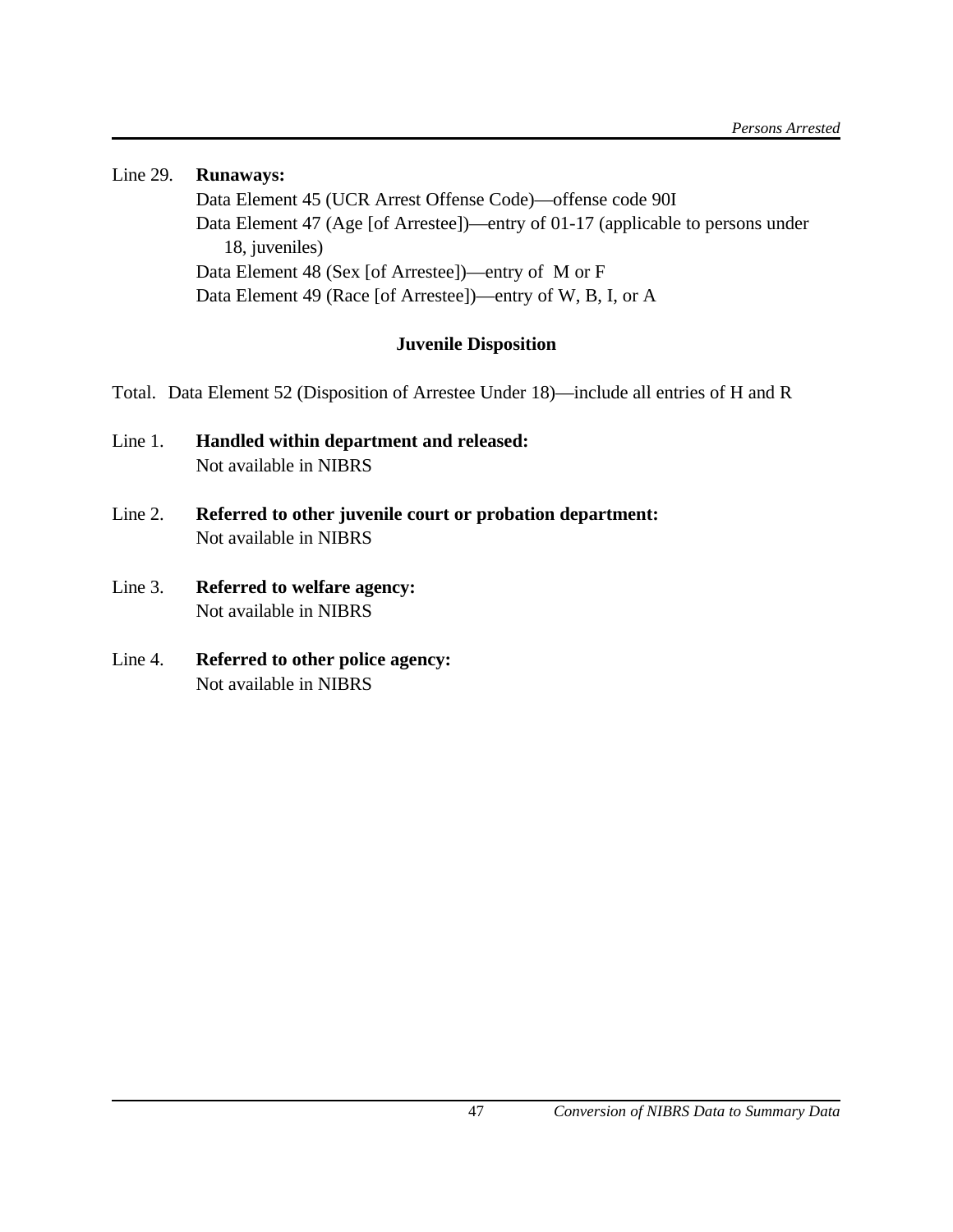# **Conversion of NIBRS Data to Summary Data Supplementary Homicide Report<sup>9</sup>**

Search records for:

Data Element 1 (ORI Number)—incidents with same ORI number. Data Element 3 (Incident Date/Hour)—month and year of each incident report for identical ORIs. Data Element 6 (UCR Offense Code)—offense codes 09A and 09C.

After meeting above conditions, select details for each line and each column.

# Column 1. **Incident number**

Data Element 2 (Incident Number)—assign a sequential number to each murder incident (09A, 09C); number the incident on the Supplementary Homicide Report (SHR) form.

# Column 2. **Situation type**

Situation A—Single victim/single offender Data Element 23 (Victim [Sequence] Number)—entry of only one victim (001) Data Element 36 (Offender [Sequence] Number)—entry of only one offender (01)

Situation B—Single victim/unknown offender(s) Data Element 23 (Victim [Sequence] Number)—entry of only one victim (001) Data Element 36 (Offender [Sequence] Number)—entry of only unknown (00)

Situation C—Single victim/multiple offenders Data Element 23 (Victim [Sequence] Number)—entry of only one victim (001) Data Element 36 (Offender [Sequence] Number)—entry of 02-99

Situation D—Multiple victims/single offender Data Element 23 (Victim [Sequence] Number)—entry of 002-999 Data Element 36 (Offender [Sequence] Number)—entry of only one offender (01)

Situation E—Multiple victims/multiple offenders Data Element 23 (Victim [Sequence] Number)—entry of 002-999 Data Element 36 (Offender [Sequence] Number)—entry of 02-99

 $9^9$ OMB Form No. 1110-0002, Supplementary Homicide Report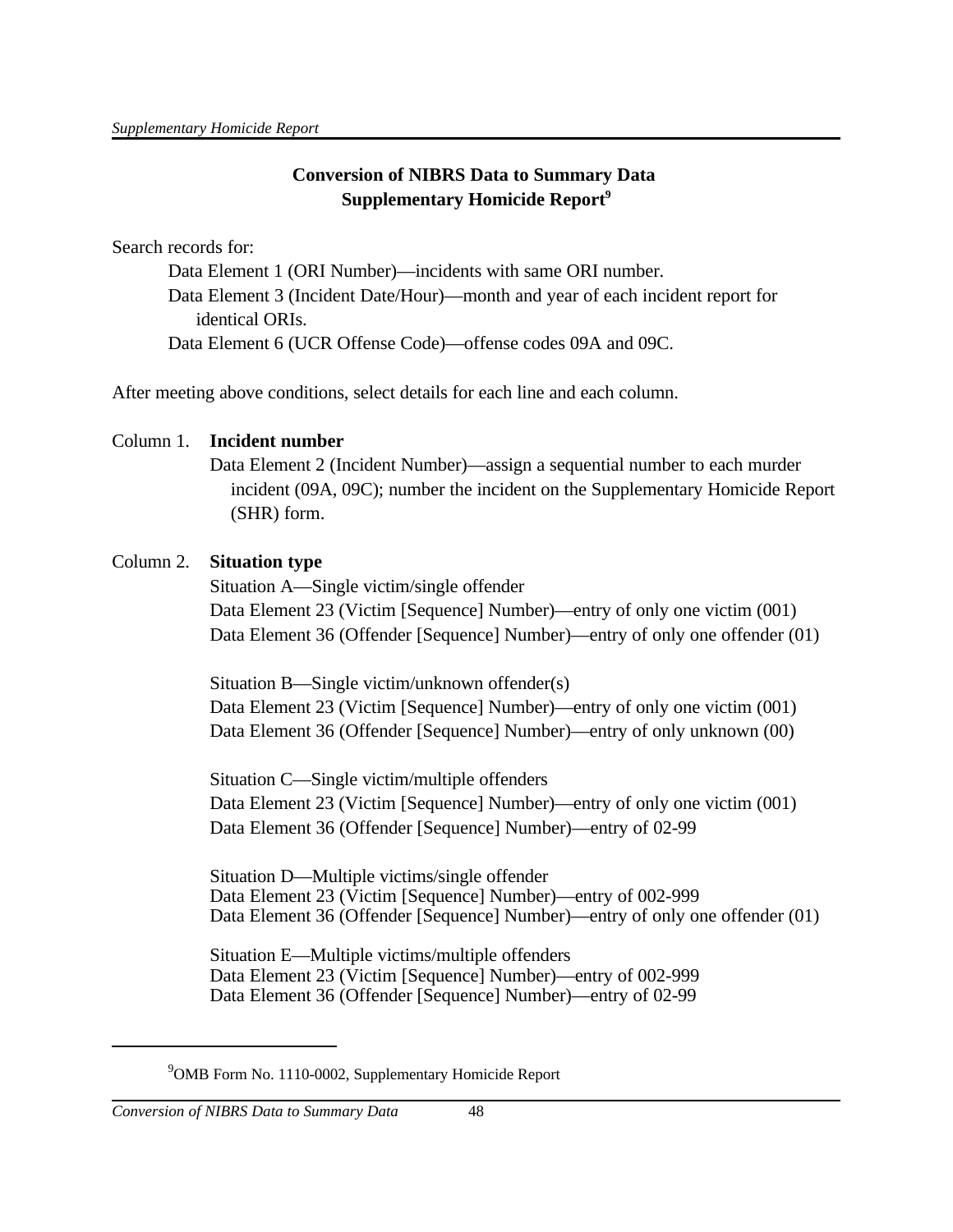Situation F—Multiple victims/unknown offenders Data Element 23 (Victim [Sequence] Number)—entry of 002-999 Data Element 36 (Offender [Sequence] Number)—entry of only unknown (00)

# Column 3. **Age of Victim**

Data Element 26 (Age [of Victim]) Summary age codes  $01-98$  = NIBRS entry of 01-98  $NB = NIBRS$  entry of NN and NB  $BB = NIBRS$  entry of BB (1 week-12 months)  $99$  = NIBRS entry of 99

 $00 = \text{NIBRS}$  entry of 00 (unknown)

Column 4. **Sex of Victim** Data Element 27 (Sex [of Victim])—entry of M, F, or U

# Column 5. **Race of Victim**

Data Element 28 (Race [of Victim])—entry of W, B, I, A, or U

# Column 6. **Age of Offender**

Data Element 37 (Age [of Offender]) Summary age codes  $01-98$  = NIBRS entry of 01-98  $99$  = NIBRS entry of 99  $00 = \text{NIBRS}$  entry of 00 (unknown)

Column 7. **Sex of Offender** Data Element 38 (Sex [of Offender])—entry of M, F, or U

### Column 8. **Race of Offender**

Data Element 39 (Race [of Offender])—entry of W, B, I, A, or U

### Column 9. **Weapon Used**

Data Element 13 (Type Weapon/Force Involved)—the weapon code numbers are coded the same for both NIBRS and Summary. When NIBRS codes 11–15 include a suffix of  $A =$  automatic, disregard the suffix in the conversion process.

- 11 Firearm (type not stated)
- 12 Handgun
- 13 Rifle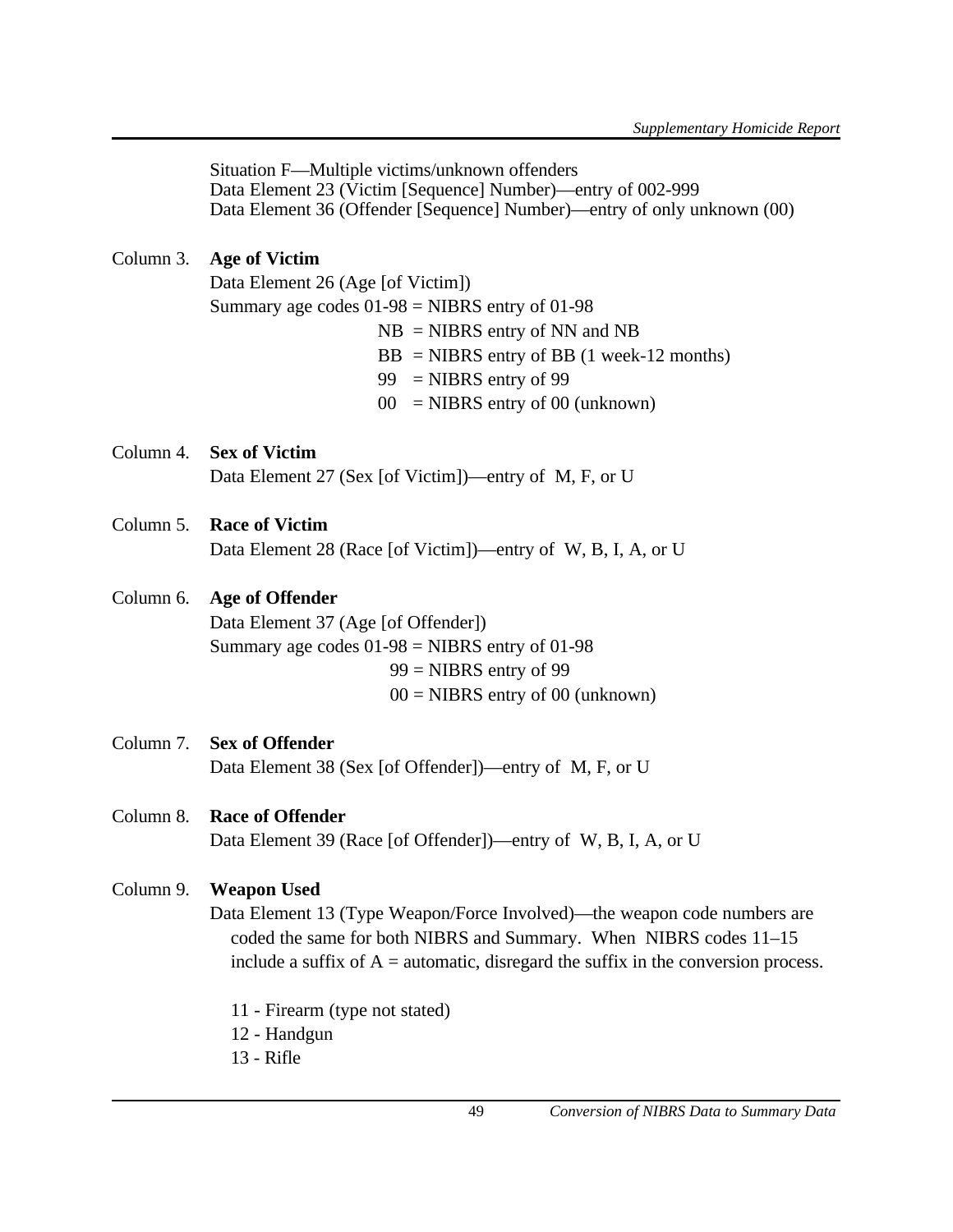- 14 Shotgun
- 15 Other gun
- 20 Knife or cutting instrument
- 30 Blunt object
- 40 Personal weapons
- 50 Poison
- 60 Explosives
- 65 Fire/incendiary device
- 70 Drugs/narcotics
- 85 Asphyxiation

Summarize NIBRS weapon entries of 35-Motor Vehicles, 95-Unknown, and 99- None as 90-Other. When NIBRS codes  $11-15$  include a suffix of A = automatic, disregard the suffix in the conversion process.

**Note:** Of the total Summary weapon codes, three are not available in NIBRS—55-Pushed or thrown, 75-Drowning, and 80-Strangulation.

### Column 10. **Relationship of Victim to Offender** (identify each relationship)

Summary codes: HU (Husband): Data Element 35 (Relationship[s] of Victim to Offender[s])—entry of SE Data Element 27 (Sex [of Victim])—entry of M

WI (Wife): Data Element 35 (Relationship[s] of Victim to Offender[s])—entry of SE Data Element 27 (Sex [of Victim])—entry of F

CH (Common-law Husband): Data Element 35 (Relationship[s] of Victim to Offender[s])—entry of CS Data Element 27 (Sex [of Victim])—entry of M

CW (Common-law Wife): Data Element 35 (Relationship[s] of Victim to Offender[s])—entry of CS Data Element 27 (Sex [of Victim])—entry of F

MO (Mother): Data Element 35 (Relationship[s] of Victim to Offender[s])—entry of PA Data Element 27 (Sex [of Victim])—entry of F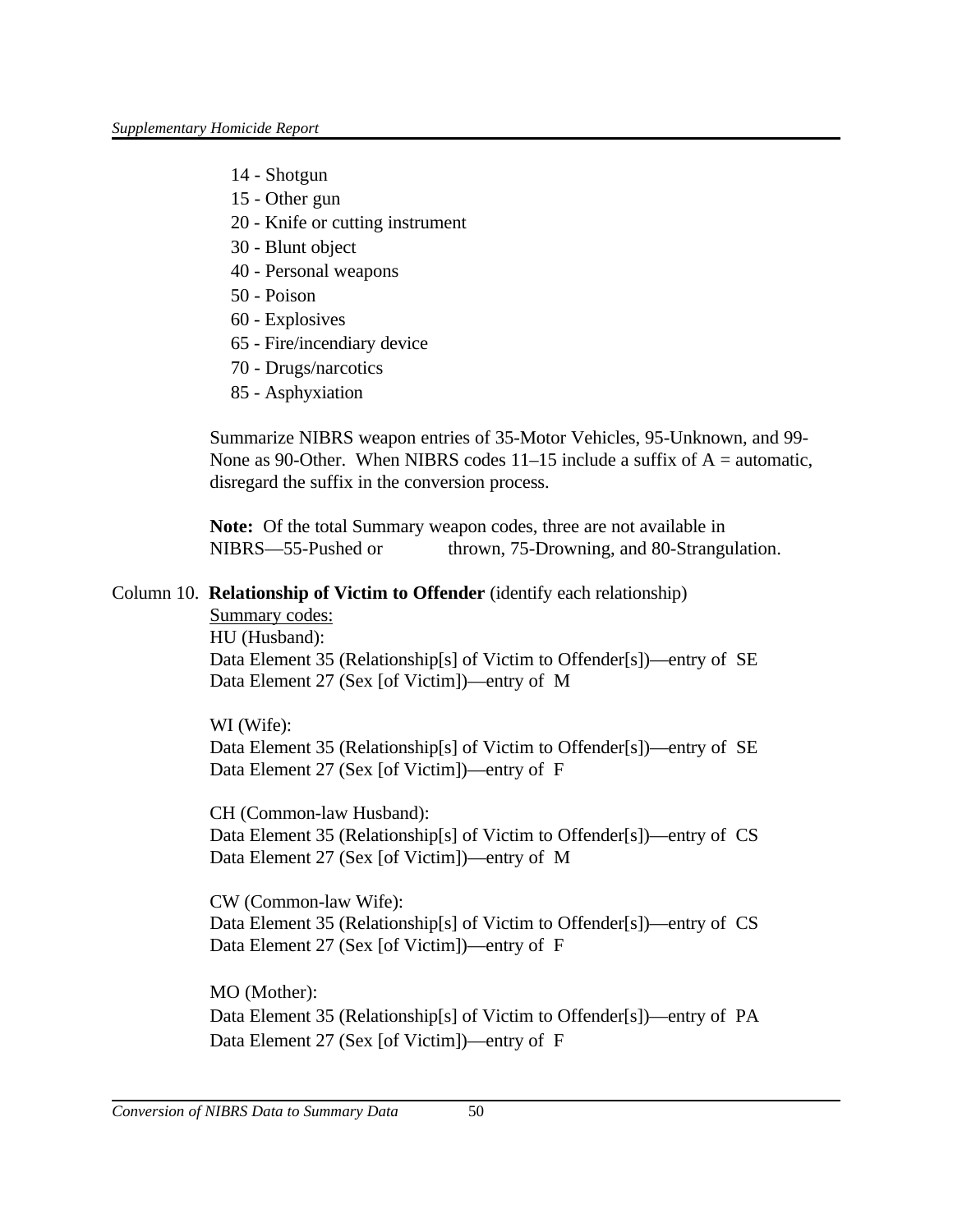FA (Father): Data Element 35 (Relationship[s] of Victim to Offender[s])—entry of PA Data Element 27 (Sex [of Victim])—entry of M

SO (Son):

Data Element 35 (Relationship[s] of Victim to Offender[s])—entry of CH Data Element 27 (Sex [of Victim])—entry of M

DA (Daughter):

Data Element 35 (Relationship[s] of Victim to Offender[s])—entry of CH Data Element 27 (Sex [of Victim])—entry of F

BR (Brother): Data Element 35 (Relationship[s] of Victim to Offender[s])—entry of SB Data Element 27 (Sex [of Victim])—entry of M

SI (Sister): Data Element 35 (Relationship[s] of Victim to Offender[s])—entry of SB Data Element 27 (Sex [of Victim])—entry of F

IL (In-law): Data Element 35 (Relationship[s] of Victim to Offender[s])—entry of IL

SF (Stepfather): Data Element 35 (Relationship[s] of Victim to Offender[s])—entry of SP Data Element 27 (Sex [of Victim])—entry of M

SM (Stepmother): Data Element 35 (Relationship[s] of Victim to Offender[s])—entry of SP Data Element 27 (Sex [of Victim])—entry of F

SS (Stepson): Data Element 35 (Relationship[s] of Victim to Offender[s])—entry of SC Data Element 27 (Sex [of Victim])—entry of M

SD (Stepdaughter): Data Element 35 (Relationship[s] of Victim to Offender[s])—entry of SC Data Element 27 (Sex [of Victim])—entry of F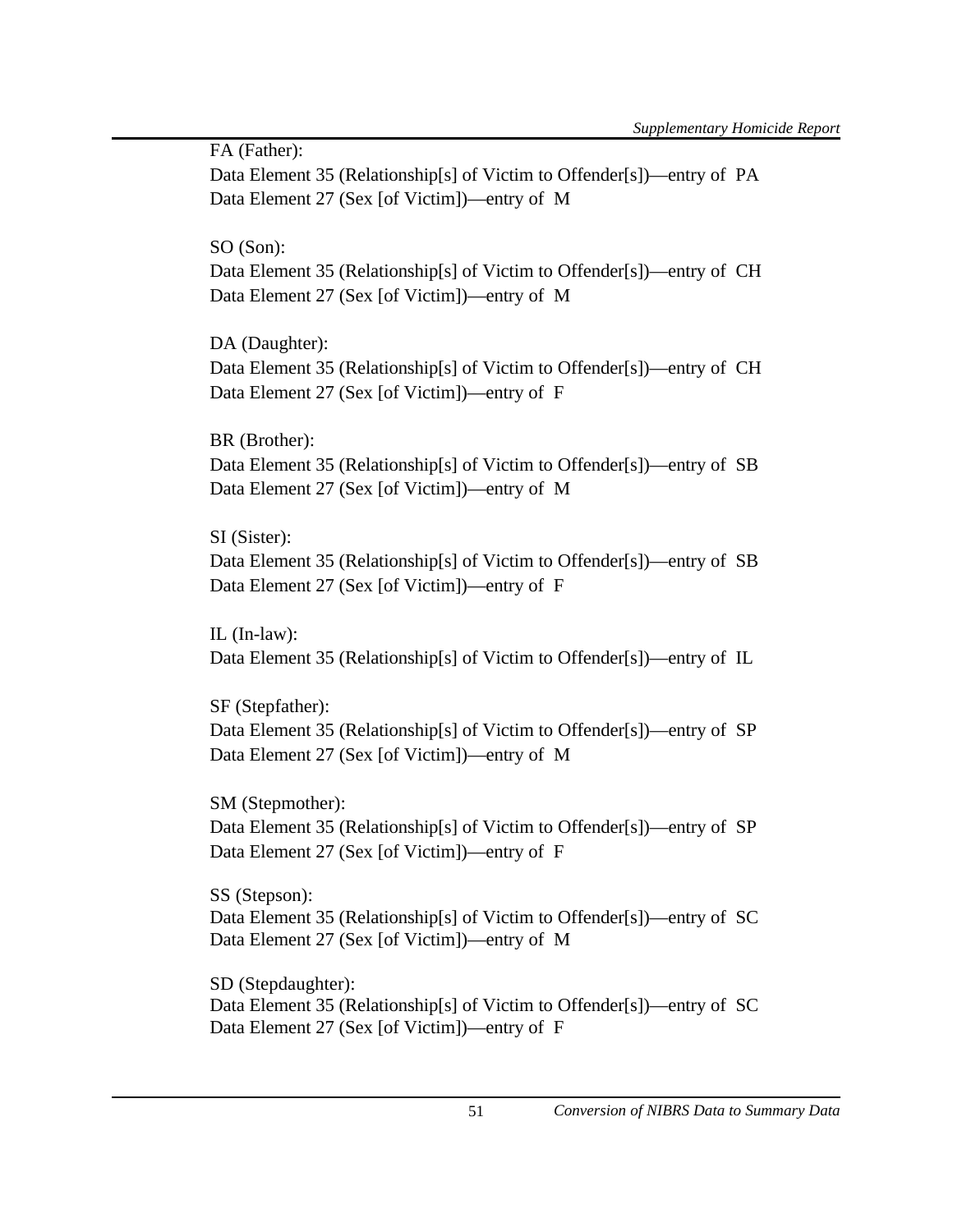*Supplementary Homicide Report*

OF (Other Family):

Data Element 35 (Relationship[s] of Victim to Offender[s])—entry of GP, GC, SS, or OF

NE (Neighbor): Data Element 35 (Relationship[s] of Victim to Offender[s])—entry of NE

AQ (Acquaintance): Data Element 35 (Relationship[s] of Victim to Offender[s])—entry of AQ

BF (Boyfriend): Data Element 35 (Relationship[s] of Victim to Offender[s])—entry of BG Data Element 27 (Sex [of Victim])—entry of M

GF (Girlfriend): Data Element 35 (Relationship[s] of Victim to Offender[s])—entry of BG Data Element 27 (Sex [of Victim])—entry of F

XH (Ex-Husband): Data Element 35 (Relationship[s] of Victim to Offender[s])—entry of XS Data Element 27 (Sex [of Victim])—entry of M

XW (Ex-Wife): Data Element 35 (Relationship[s] of Victim to Offender[s])—entry of XS Data Element 27 (Sex [of Victim])—entry of F

EE (Employee): Data Element 35 (Relationship[s] of Victim to Offender[s])—entry of EE

ER (Employer): Data Element 35 (Relationship[s] of Victim to Offender[s])—entry of ER

FR (Friend): Data Element 35 (Relationship[s] of Victim to Offender[s])—entry of FR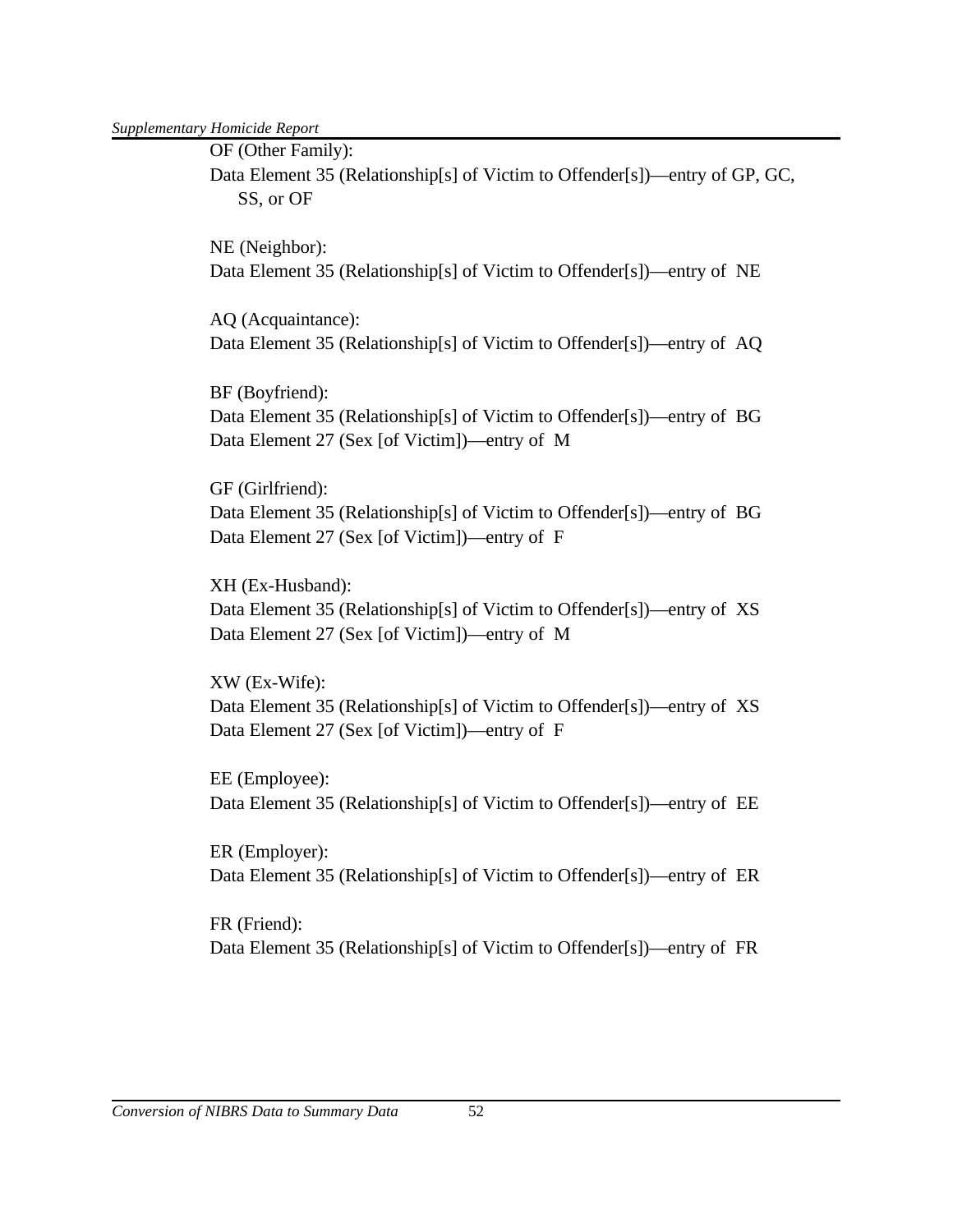HO (Homosexual Relationship): Data Element 35 (Relationship[s] of Victim to Offender[s])—entry of HR OK (Other - known to victim): Data Element 35 (Relationship[s] of Victim to Offender[s])—entry of CF, OK, VO, or BE

ST (Stranger): Data Element 35 (Relationship[s] of Victim to Offender[s])—entry of ST

UN (Unknown relationship): Data Element 35 (Relationship[s] of Victim to Offender[s])—entry of RU

# Column 11. **Circumstances**

To determine the Summary Murder circumstance code from a NIBRS Murder Incident Report, perform the following steps until a circumstance is determined:

- 1. Check for an accompanying Part I offense. (See below, Summary code Part I offenses. For classifying purposes, Summary codes are listed in order of importance.)
- 2. Check for an accompanying Part II offense or NIBRS Aggravated Assault/Homicide circumstance code. (See below, Summary code - Part II offenses. For classifying purposes, Summary codes are listed in order of importance.)
- 3. Continue through the list of nonfelony-type circumstances until the Summary Murder circumstance is determined from the NIBRS information submitted for the incident. (See below, Other than felony-type murders. For classifying purposes, Summary codes are listed in order of importance.)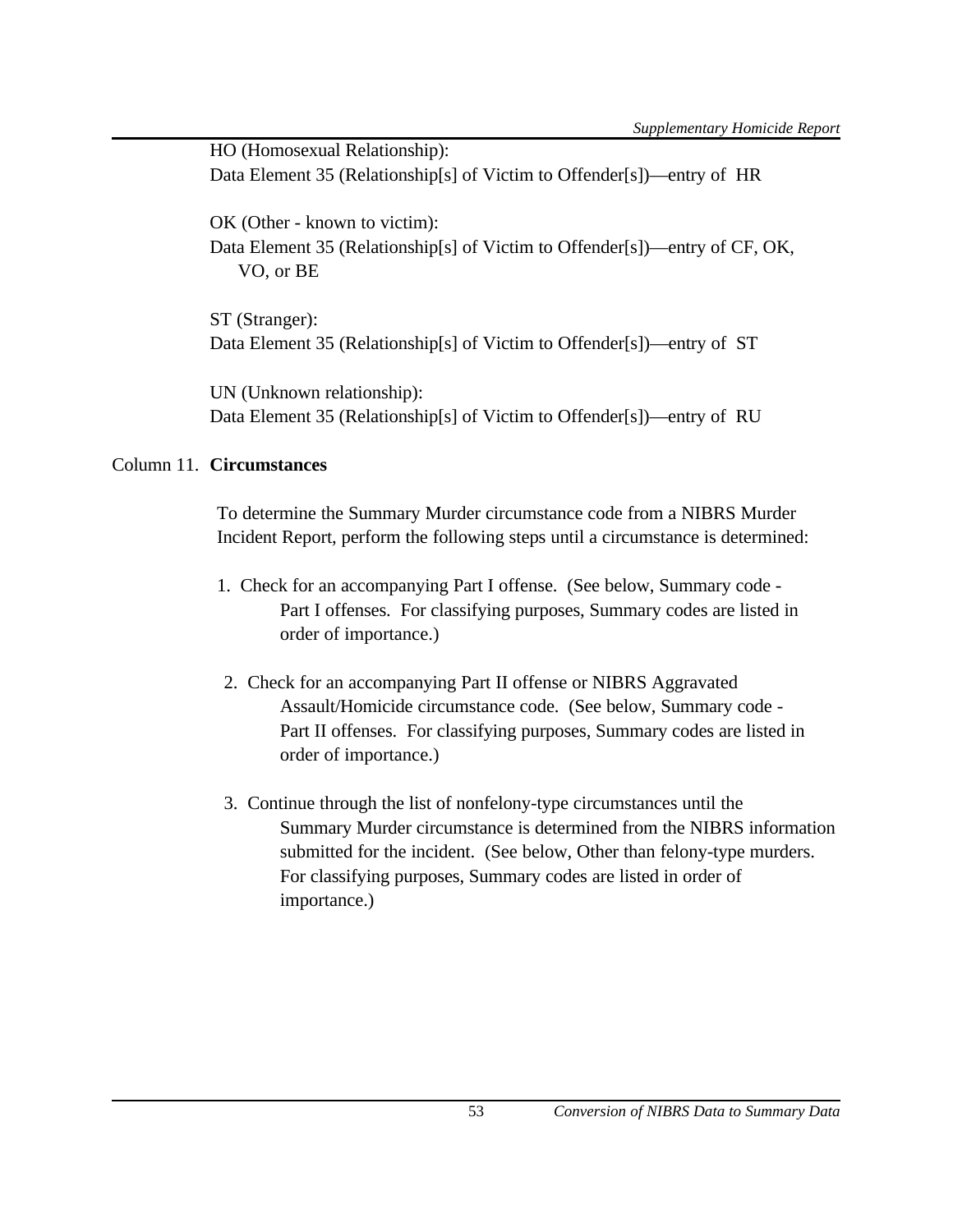### **Summary Code—Part I Offenses**

#### 02 - **Forcible Rape:**

Data Element 6 (UCR Offense Code)—offense codes 09A and 11A

#### 03 - **Robbery:**

Data Element 6 (UCR Offense Code)—offense codes 09A and120

### 05 - **Burglary:**

Data Element 6 (UCR Offense Code)—offense codes 09A and 220

### 06 - **Larceny-theft:**

Data Element 6 (UCR Offense Code

# 07 - **Motor Vehicle Theft:**

Data Element 6 (UCR Offense Code)—offense codes 09A and 240

09 - **Arson:**

Data Element 6 (UCR Offense Code)—offense codes 09A and 200

# **Summary Code—Part II Offenses**

18 - **Narcotic Drug Laws:**

Data Element 6 (UCR Offense Code)—offense codes 09A and 35A or offense code 09A and Data Element 31 (Aggravated Assault/Homicide Circumstances)—entry of 03

### 17 - **Other Sex Offenses:**

Data Element 6 (UCR Offense Code)—offense codes 09A and 11B, 11C, or 11D

### 10 - **Prostitution and Commercialized Vice:**

Data Element 6 (UCR Offense Code)—offense codes 09A and 40A or 40B

### 19 - **Gambling:**

Data Element 6 (UCR Offense Code)—offense codes 09A and 39A, 39B, 39C, or 39D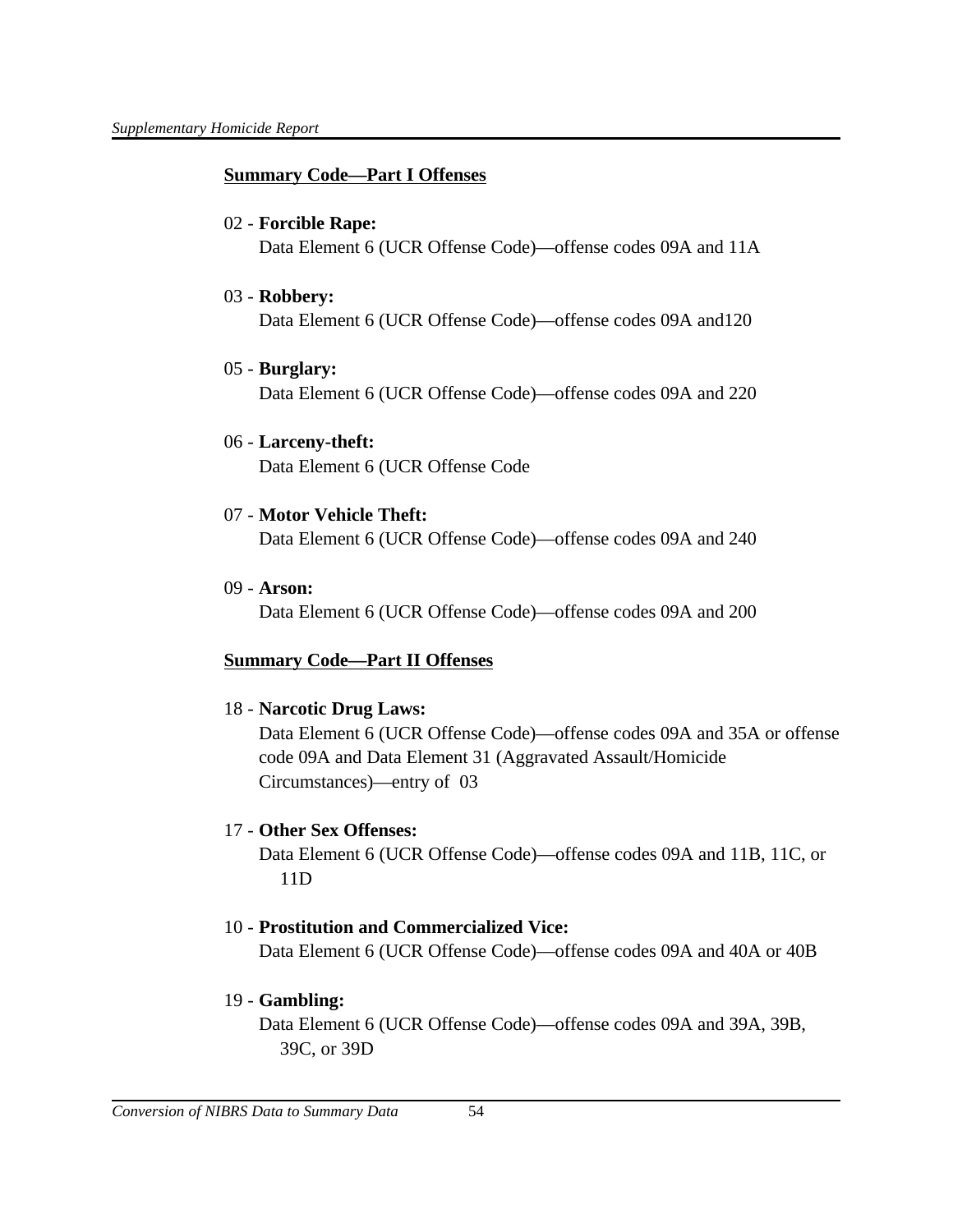# 26 - **Other-Not Specified:**

Data Element 6 (UCR Offense Code)—offense code 09A Data Element 31 (Aggravated Assault/Homicide Circumstances)—entry of 08

# 32 - **Abortion:**

Not available in NIBRS

# **Other than Felony-type Murders:**

# 40 - **Lovers' Triangle:**

Not available in NIBRS

# 41 - **Child Killed by Babysitter:**

Data Element 6 (UCR Offense Code)—offense code 09A Data Element 31 (Aggravated Assault/Homicide Circumstances)—entry of 09 Data Element 35 (Relationship[s] of Victim to Offender[s])—entry of BE

# 45 - **Other Arguments:**

Data Element 6 (UCR Offense Code)—offense code 09A Data Element 31 (Aggravated Assault/Homicide Circumstances)—entry of 01or 06

# 46 - **Gangland Killings:**

Data Element 6 (UCR Offense Code)—offense code 09A Data Element 31 (Aggravated Assault/Homicide Circumstances)—entry of 04

### 47 - **Juvenile Gang Killings:**

Data Element 6 (UCR Offense Code)—offense code 09A Data Element 31 (Aggravated Assault/Homicide Circumstances)—entry of 05

# 42 - **Brawl Due to Influence of Alcohol:**

Data Element 6 (UCR Offense Code)—offense code 09A Data Element 8 (Offender[s] Suspected of Using)—entry of A

# 43 - **Brawl Due to Influence of Narcotics:**

Data Element 6 (UCR Offense Code)—offense code 09A Data Element 8 (Offender[s] Suspected of Using)—entry of D